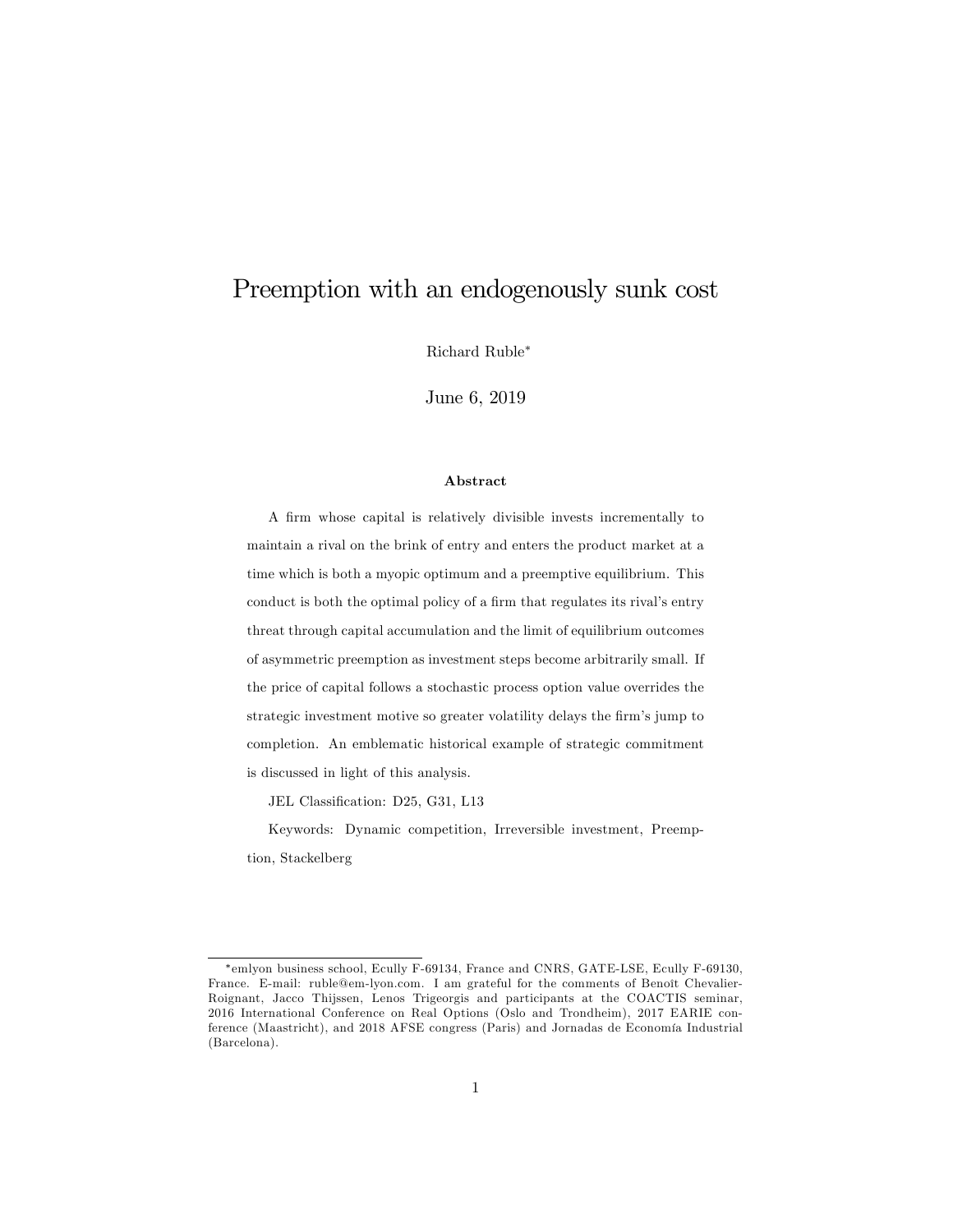# 1 Introduction

Consider for a moment the following scenario. Two entrepreneurs plan to build competing rail lines between a pair of distant cities. These projects are both economically sound as the demand for travel between these destinations is sufficient to sustain a duopoly. Currently the cost of the necessary capital goods the cost of building either of the proposed rail links- is prohibitively high so it is not viable to build even one. But this Öxed cost is expected to decrease steadily over time so that building a first line and then the second will eventually become proÖtable. The entrepreneurs are identical for all intents and purposes, their routes are of equal length and run through comparable terrain, but their projects differ in one critical respect. Of the two ways to connect the cities, the Northern route that one entrepreneur plans to follow runs through an expanse of uninhabited land, whereas the Southern route selected by the other runs through a more populated region. The farmers whose fields lie along this other route are too few to have an impact on the railroad either as workers or as passengers, but keep a keen eye on their surroundings and gossip enough among themselves that should a section of track be built in their backyards, word of this will quickly travel back to both cities.

Under such conditions one expects economics to explain which entrepreneur likely succeeds in completing a railroad first, and to a large extent it does. The asymmetry in information sets  $-\text{the}$  only public information available up until the cities have been connected by one railroad or another is the advancement of the line that runs through the populated region–favors the Southern firm by allowing it to make a strategic commitment that the Northern firm cannot. What is less clear, if one takes a dynamic perspective, is the pattern this commitment should follow over time as industry conditions evolve. Here the Southern entrepreneur does not shift product market reaction functions as described in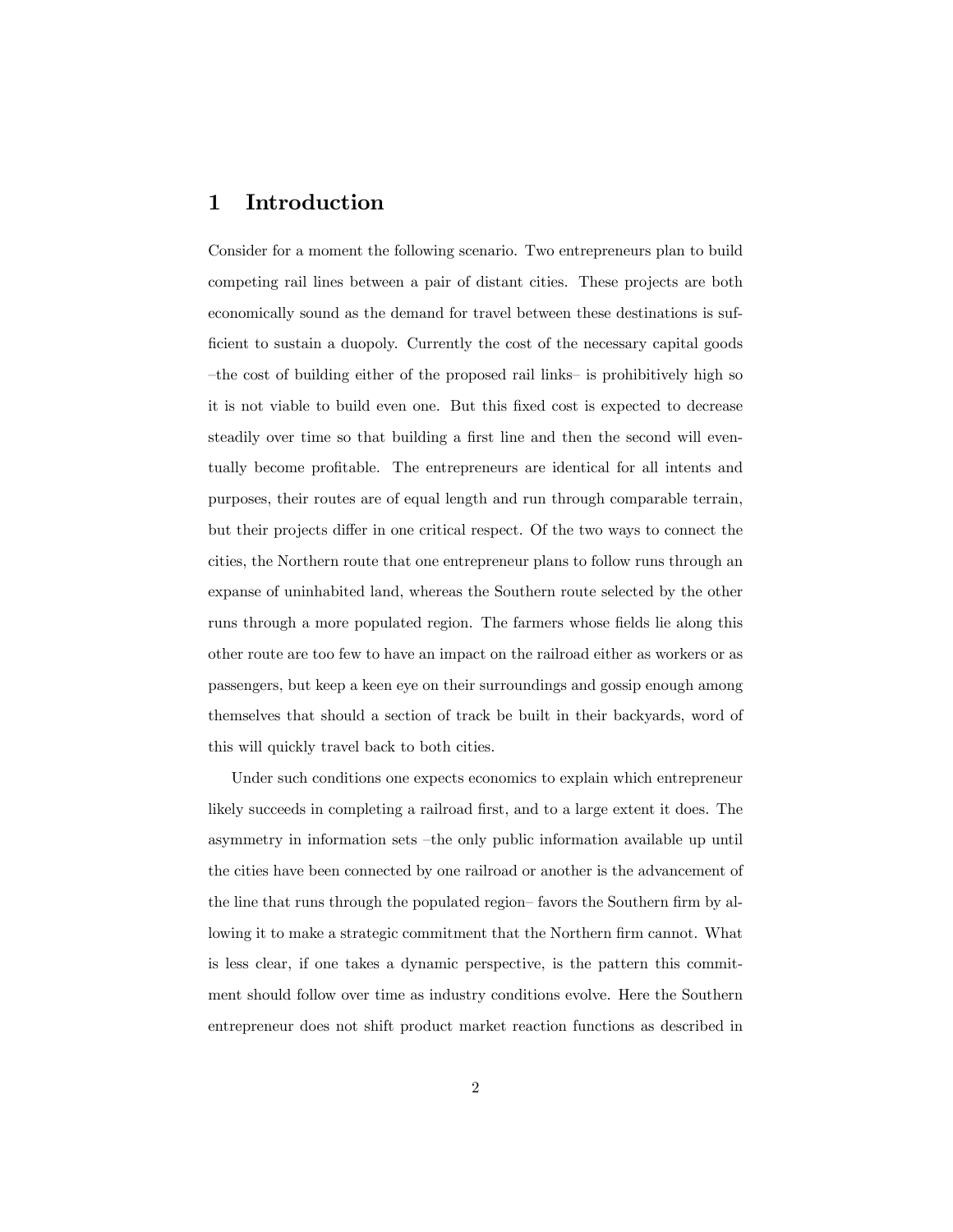textbook treatments of strategic commitment, but instead uses his ability to make strategic incremental investments to regulate the Northern entrepreneur's entry decision as the price of the capital good drops. The more interesting economic question is not then whether the Southern firm gains an advantage, but rather how it manages exactly to use the greater observability along its route to secure a positional rent. Even if much has been written about both strategic commitment and investment in continuous time, this latter question, that of identifying characteristic properties of a leader's strategic investment over time, has not been as extensively addressed. This question is the main subject of this article. Moreover, understanding firm conduct in this setting is of broader relevance than a fictional railroad scenario, as similar conditions arise under imperfect competition whenever one Örm has the capability of dividing investment into Öner pieces, or stages, than its rivals, an occurrence which we argue further below is not so rare in practice.<sup>1</sup> We establish that the conduct of leadership under such conditions involves a phase of incremental investment during which the leading firm ratchets up its threat to keep on discouraging preemption up until a specific time is reached at which its level of capital jumps to completion so as to capture a positional rent.

This pattern of capital accumulation can be understood intuitively by means of Figure 1. Time is on the horizontal axis whereas the vertical axis represents levels of capital in the unit interval for one of the firms in a duopoly, hereafter referred to as firm 1, which correspond to possible fractions of the total route that might be built by the Southern firm. Two loci which result from standard arguments involving optimal timing and preemption are drawn in grey. The curve  $T^{L}(\kappa)$  shows optimal monopoly investment times. In a well-behaved model of investment where a unit of capital is required in order for a firm to

<sup>1</sup>Aside from railroads and capacity investment which is discussed further below in the text, this analysis also applies to  $R&D$  investments where one firm's research is public whereas the other's is shrouded in secrecy.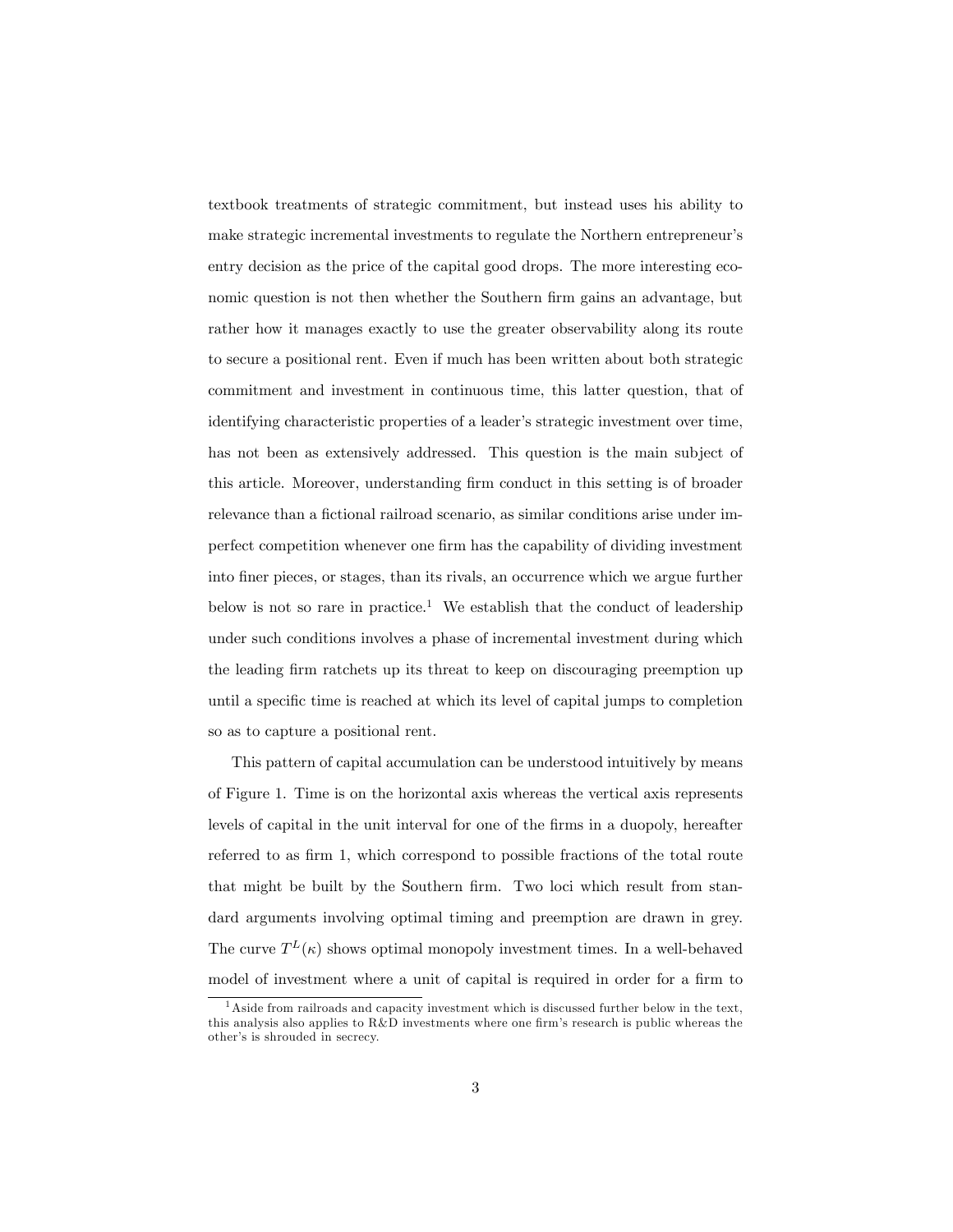start earning a constant profit flow, there is a negative relationship between a firm's existing capital and its optimal investment time. This optimal time results from a trade-off between the costs and benefits of waiting, which is in turn sensitive to the firm's existing capital stock  $\kappa$ . The greater is  $\kappa$  the smaller the investment  $1 - \kappa$  necessary for product market entry, and therefore the lower is the marginal benefit of delay, leading the firm to invest earlier. The other curve  $k^P(t)$  is best understood by adopting the perspective of firm 2 (the Northern firm), which itself holds no capital and observes that its rival has accumulated a stock of magnitude  $\kappa$ . Firm 2 can compare the profitability of investing before  $f_{\text{trim 1, so as to enjoy a phase of monopoly profit up until a duopoly phase begins}$ once firm 1 joins it in the market, with the profitability of refraining from early investment and entering after firm 1 as a duopolist. The greater is  $\kappa$  however, the earlier is firm 1's optimal duopoly investment time for the same reason as in the monopoly situation above, namely that its marginal benefit from waiting is relatively lower. All else equal therefore, the greater is  $\kappa$ , the shorter the span of time that firm 2 can expect a monopoly profit flow if it enters first, and therefore the weaker its incentive to enter first rather than second. A generally positive relationship should therefore be expected to hold between the levels of capital held by firm 1 and the times at which firm 2 is indifferent between preempting its rival and investing as a follower. In addition to  $T<sup>L</sup>(\kappa)$  and  $k<sup>P</sup>(t)$ , Figure 1 also depicts the preemption time  $T^P$  before which entry is undesirable for any firm, the optimal duopoly entry time  $T<sup>F</sup>$  at which firm 2 invests regardless of firm 1's capital stock and the capital stock  $\overline{\kappa}$  above which no entry time earlier than  $T^F$  is desirable for firm 2.

With these elements in mind the optimal path of capital accumulation of firm 1, given its singular ability to invest incrementally, can be described. If the cost of the capital input is relatively high, it should refrain from any investment. As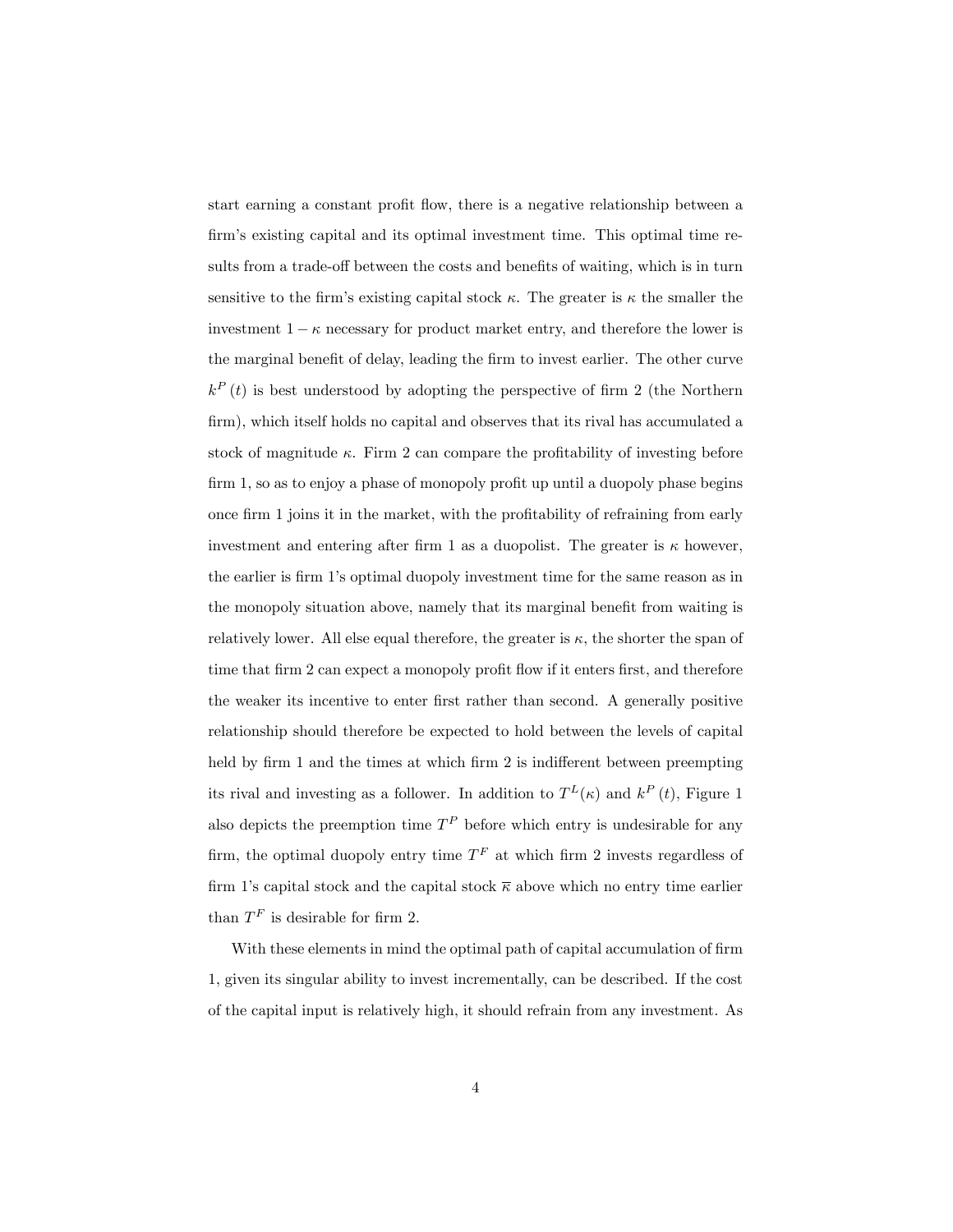

Figure 1:  $T^{L}(\kappa)$  relates optimal monopoly investment times to firm 1's existing capital stock while  $k^P(t)$  is the preemptive capital accumulation policy that keeps firm 2 indifferent between investing immediately and waiting until  $T<sup>F</sup>$ . In black, the policy  $k_1^*(t)$  has firm 1 accumulating capital incrementally along the schedule  $k^P(t)$  from  $T^P$  onward up until  $\widehat{T}$  when it jumps to completion whereas firm 2 invests as a follower at  $T^F$ .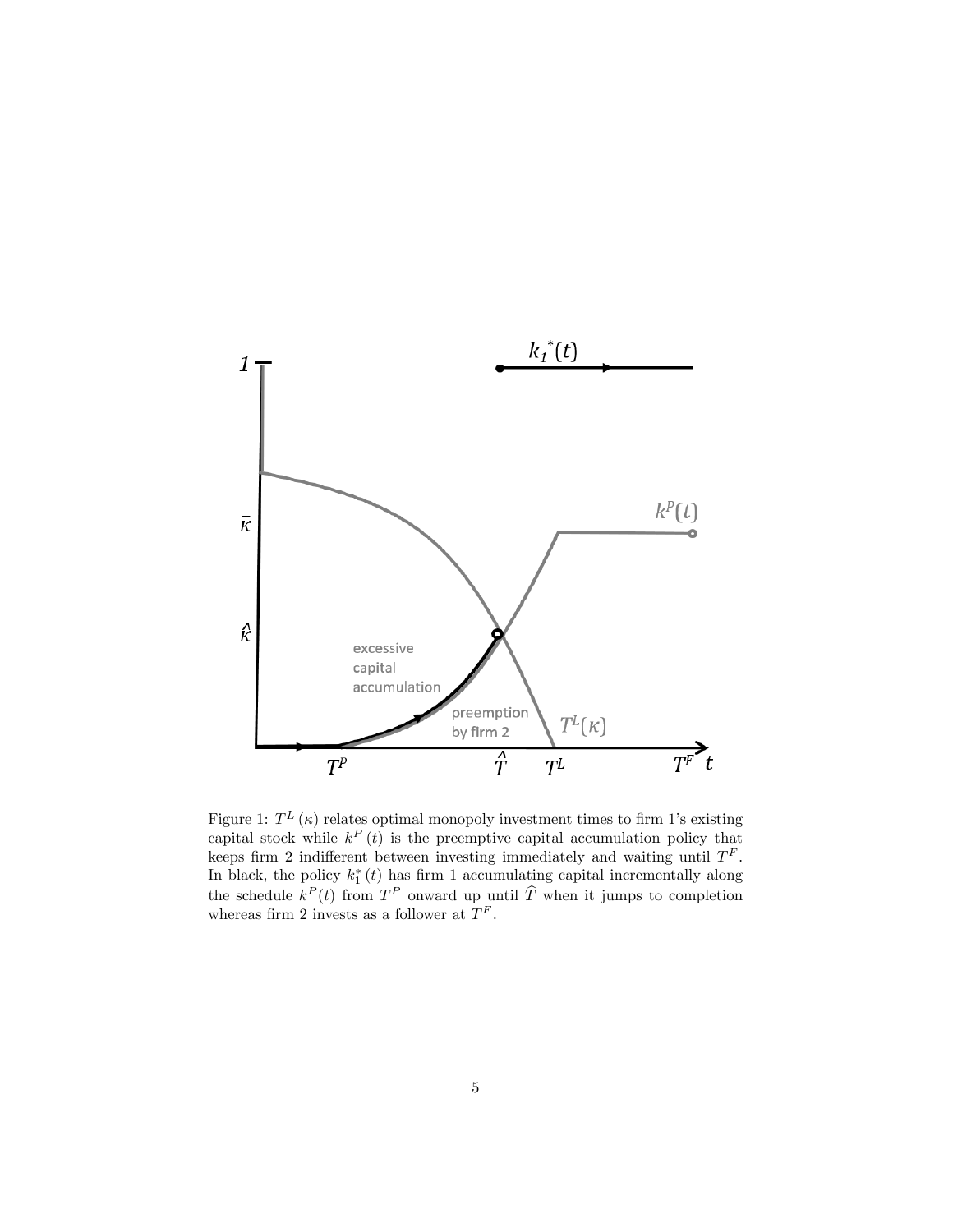soon as the price of capital drops sufficiently for market entry to become desirable for its rival (time  $T^P$ ), firm 1 should start investing. Accumulating capital above the schedule  $k^P(t)$  is excessively costly, whereas accumulating below this schedule would allow the rival to enter the market preemptively. Capital accumulation should therefore follow the path indicated by  $k_1^*(t)$  which runs along  $k^P(t)$  from  $T^P$  onward. Naturally firm 1 must eventually complete its investment and enter the product market. A key insight is that this decision must be instantaneously optimal given its current capital stock. At time  $\hat{T}$  therefore, the remaining mass of capital required to operate in the product market is acquired all at once. This time and the associated capital stock  $\hat{\kappa} = k_1^* \left( \widehat{T} \right)$  are characterized by being the only point at which the firm both efficiently maintains its rival indifferent between entering or not and finds it instantaneously optimal to complete its own investment. The industry then functions as a monopoly up until firm 2 enters (time  $T^F$ ) and as a duopoly thereafter. A noteworthy feature of these industry dynamics is that the entry time  $\widehat{T}$  identified here emerges independently in asymmetric games of preemption, in which the capital stock  $\hat{\kappa}$ represents an exogenous degree of fixed cost asymmetry delimiting preemptive and monopolistic investment outcomes.

To cast these ideas formally, this article models investment in continuous time by two firms competing asymmetrically for leadership in a market. Demand and variable cost are stationary and allow both firms to operate profitably. A unit of the capital good is required to operate. Its price is initially high enough for immediate investment to be unprofitable but decreases at a constant rate. Investment is instantaneous and irreversible, capital does not deteriorate and both firms have the same constant discount rate. The economics of the scenario described in the opening paragraph are captured by assuming only firm 1 can invest incrementally. Accordingly its feasible capital accumulation paths are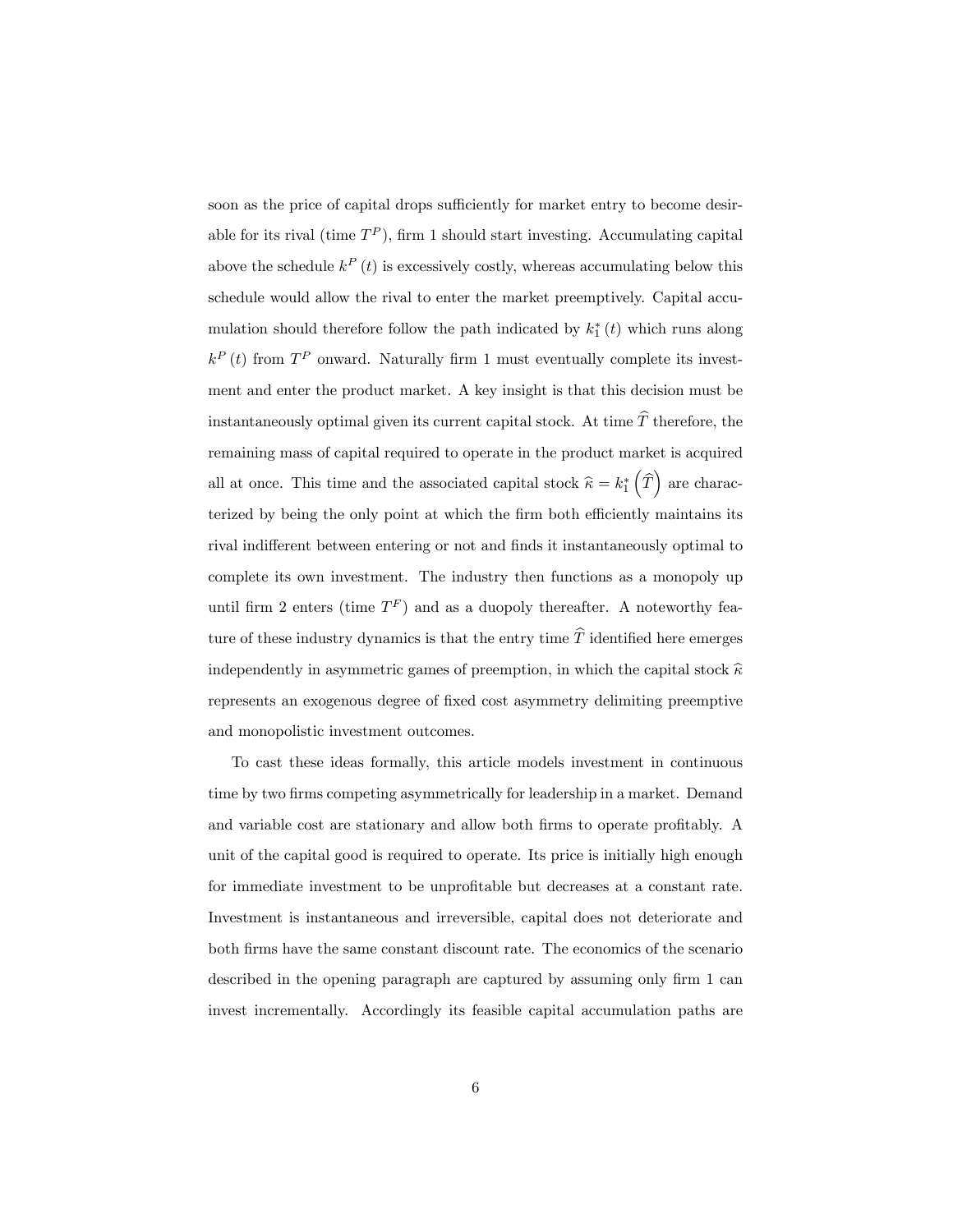nondecreasing and right-continuous functions from the non-negative reals into a non-trivial subset of the unit interval. Firm 2's investment is binary so its capital accumulation path consists of a single step of unit height.<sup>2</sup>

The strategic investment problem firms face in this environment is approached in two ways. First, to get an intuitive understanding of the dynamics of leader investment, a single-firm decision problem is examined where firm 1 chooses its capital accumulation policy under the constraint that it maintains enough capital for preemptive investment to be unprofitable for its rival. If firm 1's capital is infinitely divisible then its optimal policy is represented by the schedule  $k_1^*(t)$ in Figure 1. Second, a non-cooperative foundation for this pattern of investment is obtained by studying an asymmetric preemption race in which firm 1 accumulates its unit of capital in finite increments. From a formal standpoint this game extends existing analyses of preemption to allow for multiple investment rounds. The main result establishes that there is a unique equilibrium outcome, in which firm 1 follows a capital accumulation policy involving incremental investments up until a pivotal stage is reached at which it completes its investment and enters. For arbitrarily small investment increments, the equilibrium outcome of multistage preemption approaches  $k_1^*(t)$ . The last step in the analysis consists in including a noise term in the input price process so as to model the option value of waiting in an uncertain environment. The delay in initial product market entry is then shown to increase with input price volatility, suggesting that option value remains the driving motive of investment even in the presence of competition.

The model rests on several simplifying assumptions. A first assumption is that product market outputs are fixed. The issue of product market shares generally associated with leadership and sequential capacity choice is thus set aside

 $2$ Firm 2 might actually have the technical ability to invest incrementally but if firm 1 cannot observe Örm 2ís capital accumulation prior to product market entry such investment has no strategic effect and its capital may as well be assumed to be binary.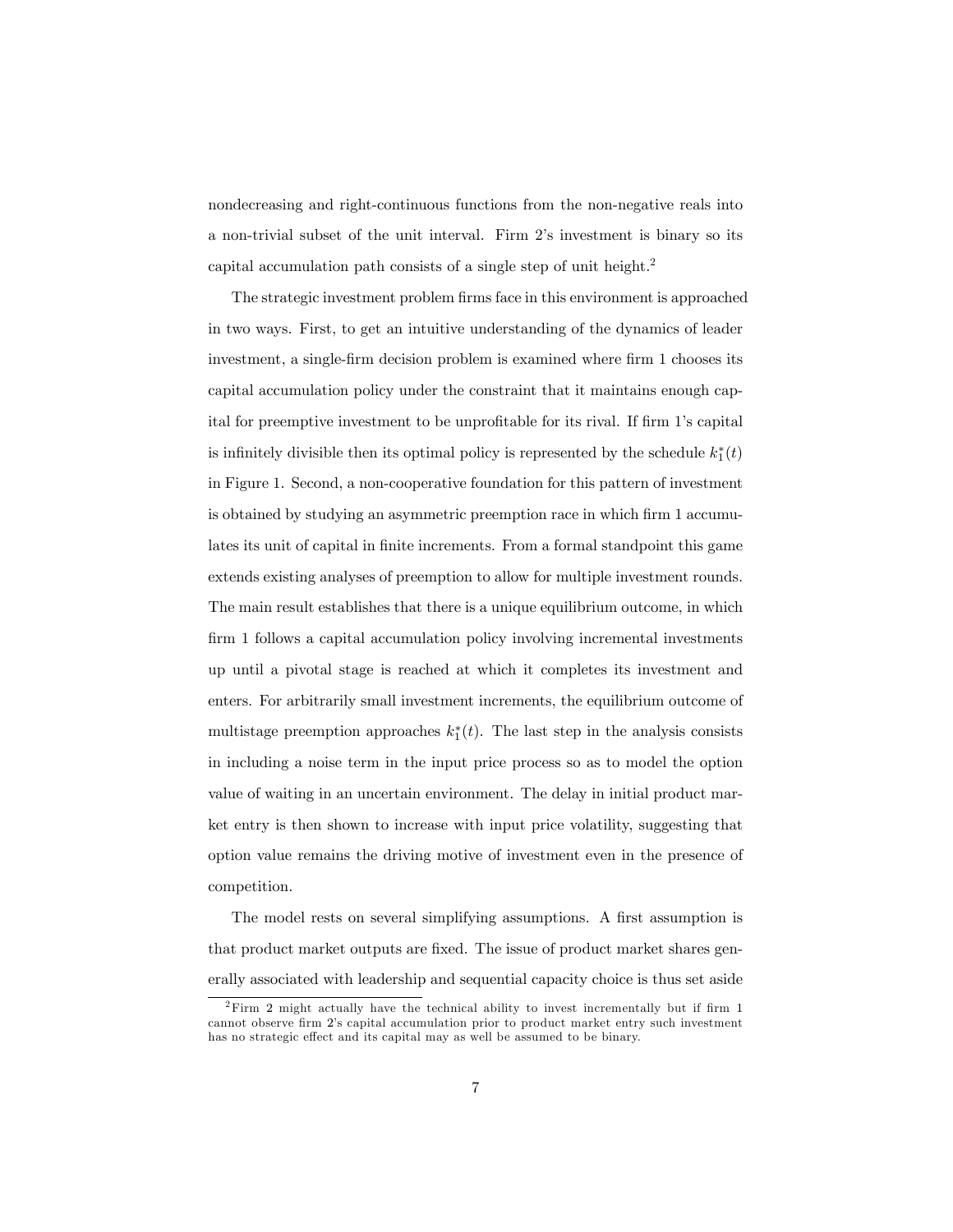to allow the analysis to focus on dynamic competition. A second assumption is that asymmetry is imposed on the feasible capital accumulation strategies of the two firms. As the objective here is to study the dynamic conduct of a leader in a Stackelberg-like framework, it seems natural to postulate a strategic asymmetry analogous to what is assumed in two-period models of capacity choice, even if the grounds for this assumption can reasonably be questioned in other contexts. Moreover a number of real-world circumstances can lead to such asymmetry and warrant mention. First, there are often technological differences between firms at a given point in time. Through chance or history, one firm may develop a singular ability to make a modular use of an input or build it progressively in-house. In the late 1990s for instance, the internet firm Google opted to accumulate computing capacity by linking together commodity personal computers rather than by procuring a high-end system from an external supplier, allowing the clusters used by its search engine to be scaled incrementally with relative ease (Barroso, Dean and Hölzle  $[2]$ ). A firm may also be better able to stage investment than a competitor because its relationship with a supplier allows it to make nonrefundable deposit payments, because financial asymmetries allow it more frequent access to input markets, or because it otherwise manages more successfully than its rival to render its capital budgeting fractional, irreversible and public.<sup>3</sup>

Broadly viewed, the analysis in this article contributes to the understanding of the strategic role of investment in the presence of competition. This role is generally formalized by means of the Stackelberg-Spence-Dixit model of capacity choice, and constitutes a fundamental topic in the study of imperfect compe-

 $3$ Dixit and Pindyck observe ([6], p. 320) "Even investments that appear to involve only a single decision can turn out to be sequential  $\ldots$  each dollar spent gives the firm an option which it may or may not exercise to go ahead and spend the next dollar." Smit and Trigeorgis similarly assert that strategic investment is best viewed in practice as a compound option, with projects constituting "links in a chain of interrelated investment decisions, the earlier of which set the path for the ones to follow."  $(15)$ , p. xxvii)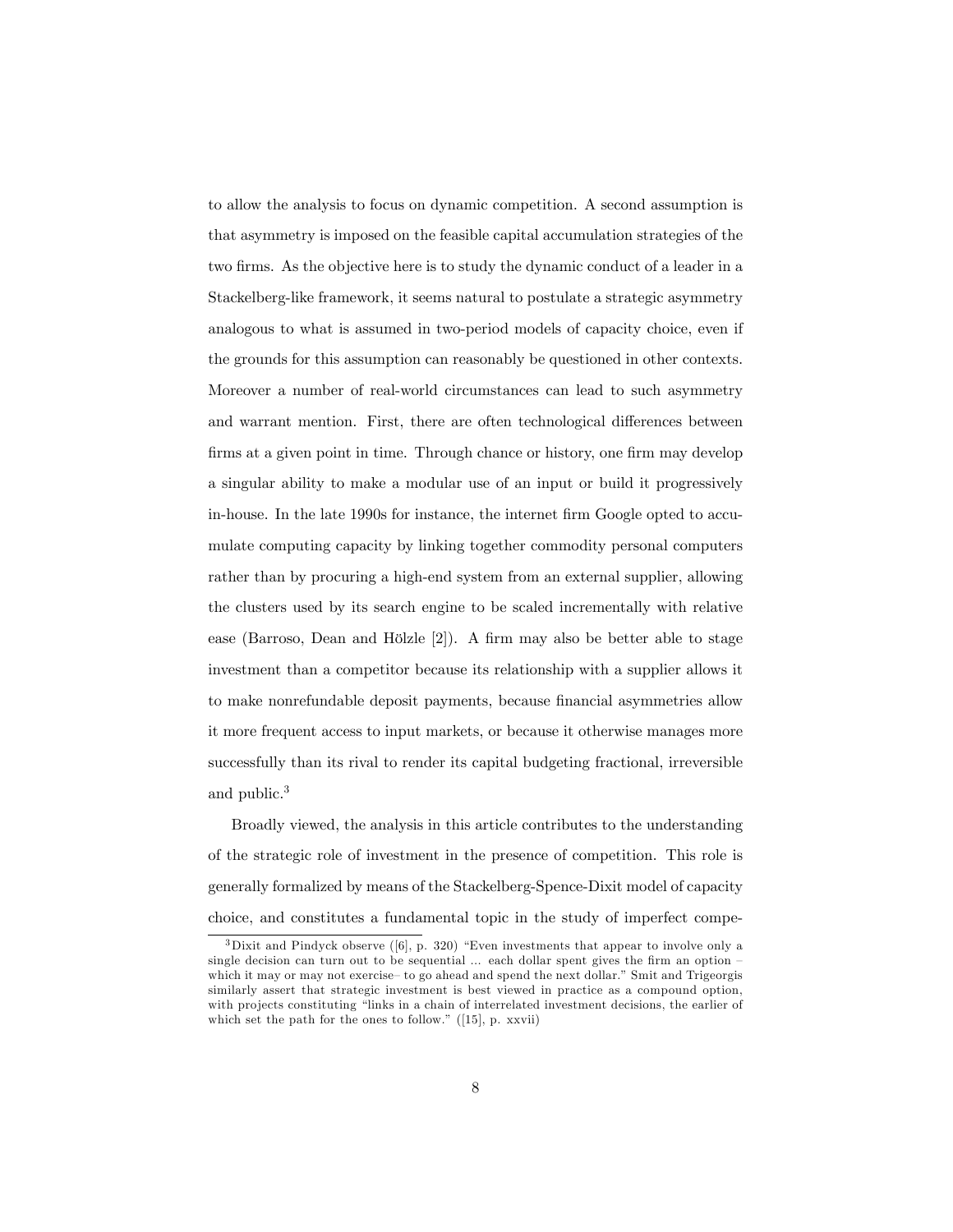tition (Tirole [18]). Accordingly, the central ideas regarding the commitment value of capacity investment are typically derived in the literature in two-stage games even if investment decisions are known to involve richer dynamics.<sup>4</sup>

In order to understand how a firm's capital accumulation is conducted strategically in continuous time, it is natural area to turn first to the dynamic capacity accumulation game literature, such as Jun and Vives [10]. In such models however, firms invest in response to both short and long-run incentives which are difficult to disentangle, whereas a distinctive feature of the introductory railroad scenario is that it clearly separates capital accumulation and dynamic competition on the one hand from product market competition on the other. Mills [12] studies a closely related dynamic capacity accumulation game, showing how the realization of Örst-mover advantage necessitates strategic threats that are costly precisely because they accelerate investment. Otherwise the analysis conducted here is closer to game-theoretic models of technology adoption. Technology adoption resembles capacity choice, but typically studies the timing of discrete investment decisions. In the extreme case of infinite information lags, a characteristic pattern known as diffusion equilibrium arises (Reinganum  $[14]$ ). In such an equilibrium the first firm invests at the optimal monopoly time and earns a positional rent until the second firm invests at the optimal duopoly time, after which the industry operates as a duopoly. Assuming the order of firm investments to be predetermined and noting the analogy between investment timing and output choices, the diffusion equilibrium provides a rough dynamic representation of Stackelberg behavior, in which the positional rent the first firm collects during its phase of monopoly profit substitutes for the first-mover advantage a quantity leader obtains due to its greater static market share.

Continuing further within the technology adoption literature, Katz and Shapiro

 $4$ Dixit is explicit as to the simplifications involved: "It is as if the two players could see through the whole problem and implement the solution immediately.<sup>n</sup> ([4], p. 96)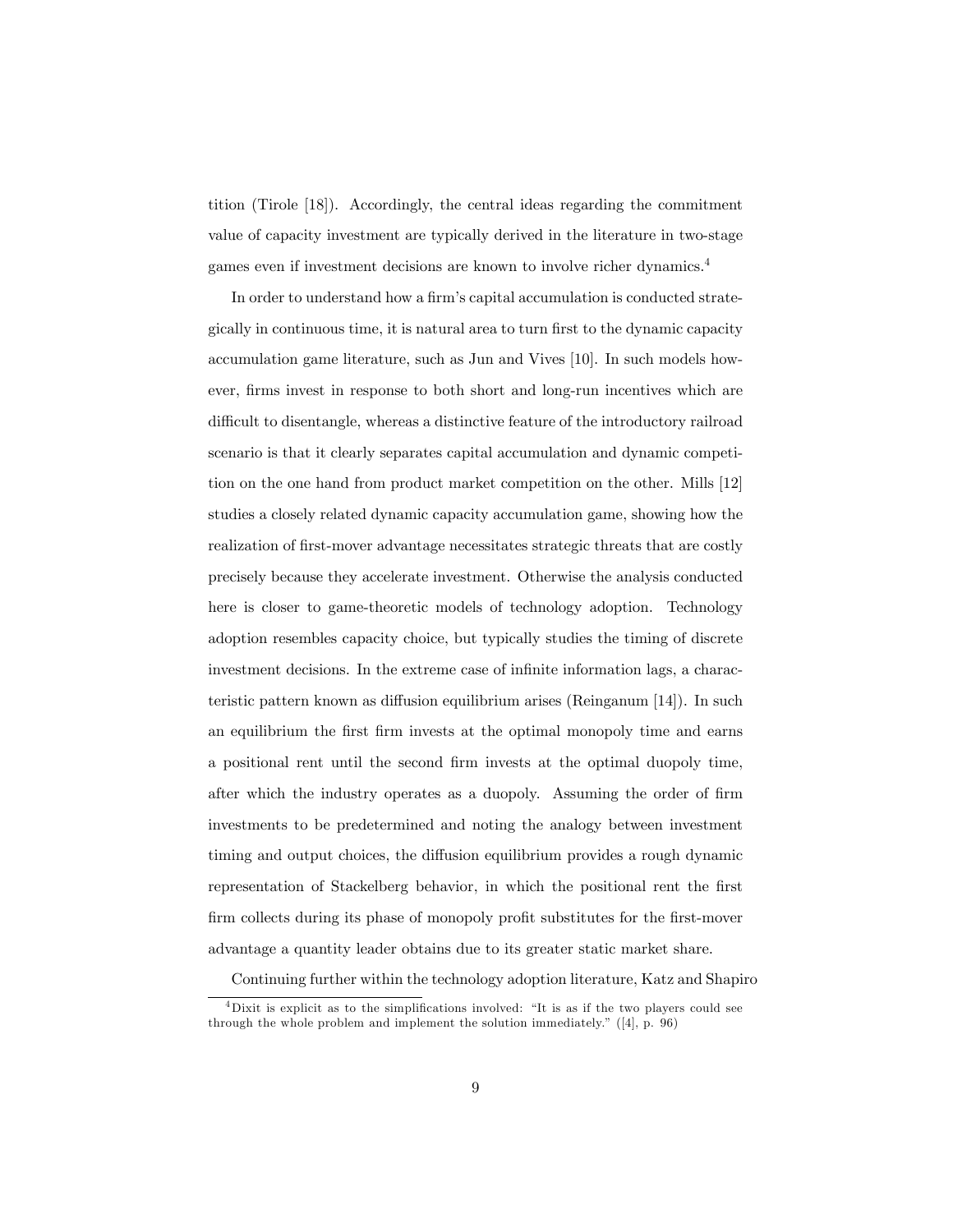[11] and Huisman [9] study preemption between asymmetric Örms in a deterministic and in a stochastic setting respectively. Although it differs from the introductory example of this article, this interaction is closely related and it is useful to describe it in some detail. Consider the railroad scenario again, but assume instead that both routes run through unpopulated land but that it is common knowledge that firm 1's route is comparatively shorter, perhaps because it had previously built a stretch of track along its route. This means that the investment decisions of both firms are binary, with a lower fixed cost of entry for firm 1. If fixed costs are sufficiently asymmetric, firm 1's choice of investment timing is unconstrained by any rational action of firm 2, and the resulting sequential equilibrium involves the same investment outcomes as the diffusion equilibrium described in the last paragraph. If fixed costs are not too different however, firms may race to enter. In the resulting preemptive equilibrium, the lower cost firm still invests first and obtains a positional rent, but competition affects the timing of its entry. Moreover there exists a critical degree of asymmetry separating equilibria in which a leader firm invests unconstrained at a monopoly threshold from equilibria in which its threshold is preemptive. This critical asymmetry corresponds to a level of capital that emerges naturally in the analysis of this article, as the degree of asymmetry  $\hat{\kappa}$  that the firm with divisible capital chooses to build up to just before completing its investment.

The analysis of noncooperative choice of capital accumulation policies conducted here rests squarely on existing work on preemption games, whose theory is developed by Fudenberg and Tirole [8] in the deterministic case and has been extended to the stochastic case, as well as along many other dimensions (see Azevedo and Paxson [1] for a survey). A recent article by Steg [16] gives a comprehensive account of preemption allowing for asymmetric Örms. A slight difference between the present model and the existing literature is that the pre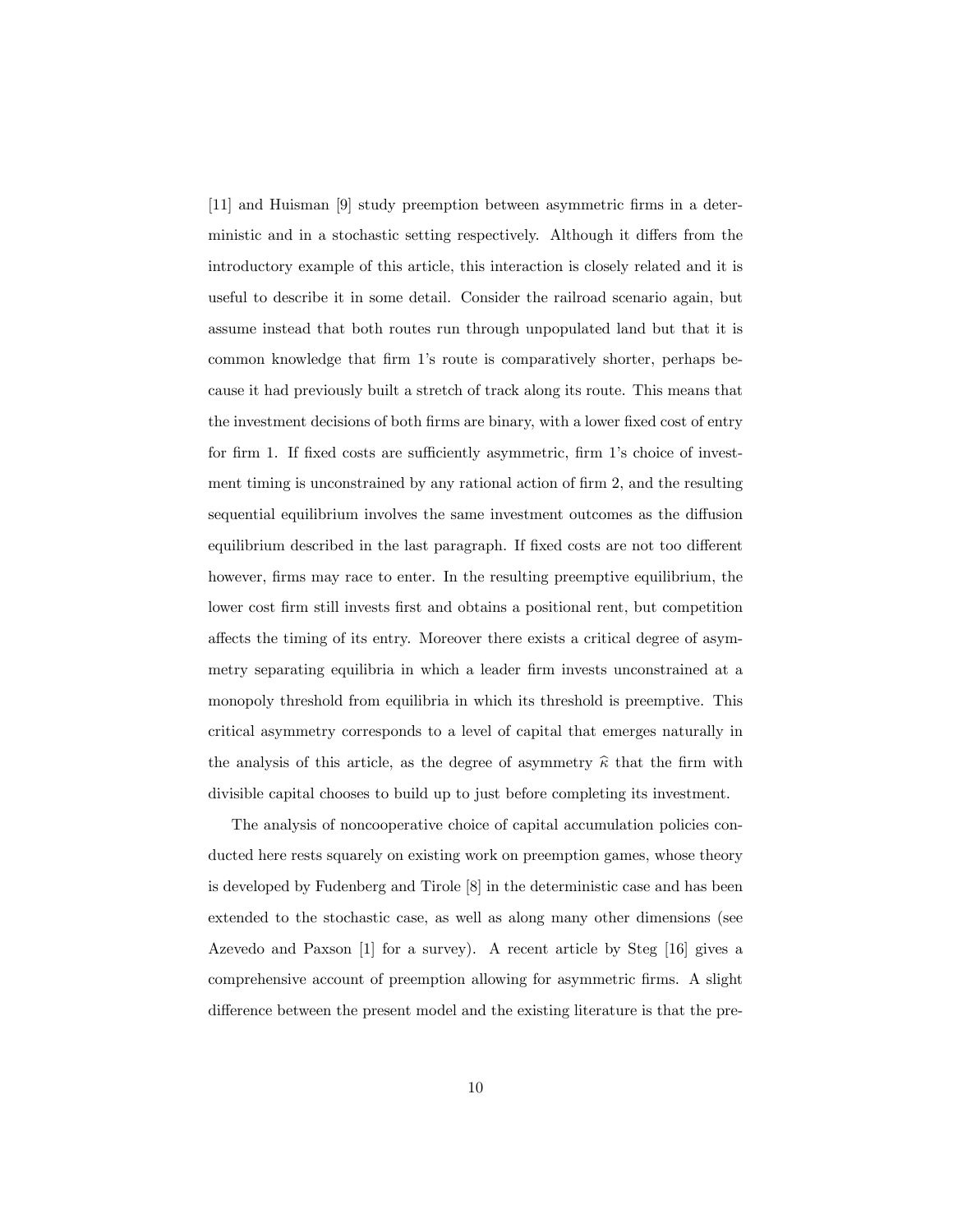emption game is formalized here using a reduced form approach to simultaneous investments. This alternative approach, which assumes efficient rationing, does not alter outcomes on the equilibrium path. It is therefore secondary to the main analysis, but simplifies the exposition while providing economically intuitive payoffs involving differential rents instead of full rent dissipation.

Section 2 presents the main economic assumptions as well as standard terminology and results involving asymmetric preemption. Section 3 discusses the dynamics of leader investment intuitively by studying the optimal capital accumulation policy of a firm that can invest incrementally under the constraint that it regulates its rivalís preemption incentive. Section 4 provides a non-cooperative foundation for these investment dynamics by deriving the equilibrium of an investment game in which one firm divides its investment into a finite number of increments. Section 5 incorporates uncertainty by means of a stochastic input price process. Section 6 concludes by discussing an emblematic historical example of strategic commitment in light of the article's analysis.

# 2 The model

The economic environment in which two firms engage in dynamic competition is described in this section. The main assumptions are presented in Section 2.1, the continuation payoffs that firms obtain when the first firm entry occurs in Section 2.2, and Section 2.3 discusses a standard asymmetric preemption game which is referred to throughout the rest of the article.

## 2.1 Assumptions

Two firms compete to enter a market which can ultimately accommodate both but is initially profitable for neither. Demand and variable cost are stationary, so active firms earn constant profit flows  $\pi^M$  or  $\pi^D$  depending on whether the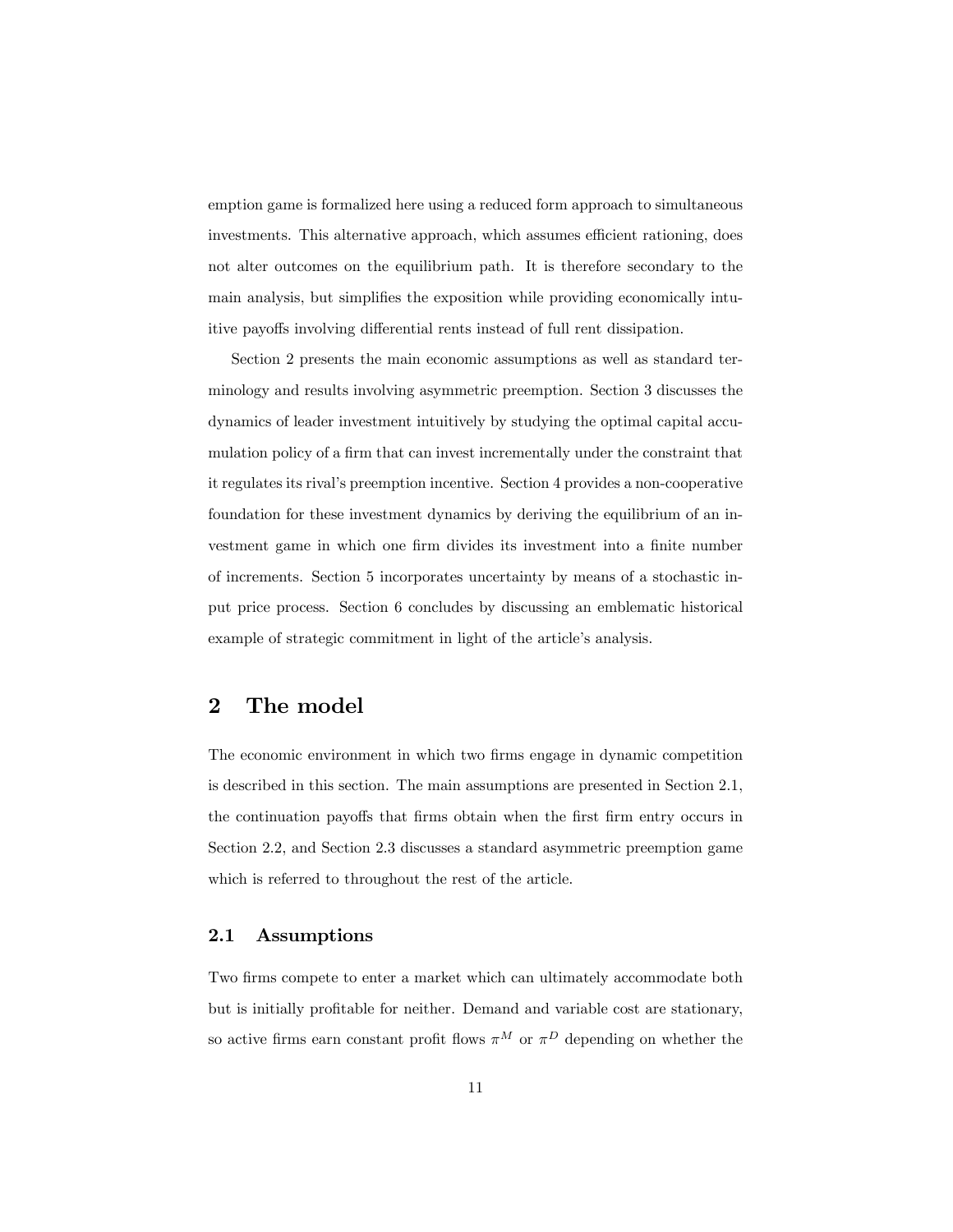product market operates as a monopoly or a duopoly, with  $\pi^M \geq 2\pi^D > 0$ . Both firms have the same positive and constant discount rate  $r$  so capitalized monopoly and duopoly profits are  $\Pi^M = \pi^M/r$  and  $\Pi^D = \pi^D/r$ . A firm must own an entire unit of capital to be active in the product market. The price of a unit of capital  $X(t)$  decreases at a constant rate  $\lambda$  so  $X(t) = X(0)e^{-\lambda t}$ . Investment is instantaneous and irreversible, there are no adjustment costs, and capital does not depreciate. Assume  $X(0) \geq \Pi^M$  so firms initially prefer to wait rather than to enter.

Feasible capital stocks are assumed to differ for the two firms. Firm 1 has the ability to accumulate capital incrementally, a costly choice as it raises average investment cost while bringing no immediate product market benefit insofar as profit flows do not begin until the firm holds an entire unit, but which has strategic value nevertheless. Firm 2 on the other hand does not have this ability. The capital accumulation policies that the firms choose are accordingly nondecreasing and right-continuous functions  $k_1(t)$  :  $R_+ \to \Omega$  where  $\{0,1\} \subset \Omega \subseteq [0,1]$  and  $k_2(t): R_+ \to \{0,1\}$ . A policy  $k_i(t)$  determines firm  $i$ 's investment over time in the absence of rival entry and defines a planned completion time  $T_i = \inf \{ t \in R_+ | k_i (t) = 1 \}$  or  $T_i = \infty$  if  $k_i (t) < 1$  for all t. If product market entry occurs any firm that has not entered updates its capital accumulation policy in a continuation phase which is a single-firm decision problem. A firm which enters the product market first is said to be the *leader* and a firm which enters second is said to be the *follower*.

### 2.2 Payoffs

The continuation payoffs that firm  $i, i \in \{1, 2\}$ , obtains as a leader or as a follower once first entry occurs at time t are denoted  $L_i(t; \overline{K}_1)$  and  $F_i(t; \overline{K}_1)$ , and the payoff obtained if both firms enter simultaneously is denoted  $M_i\left(t; \overline{K}_1\right)$ .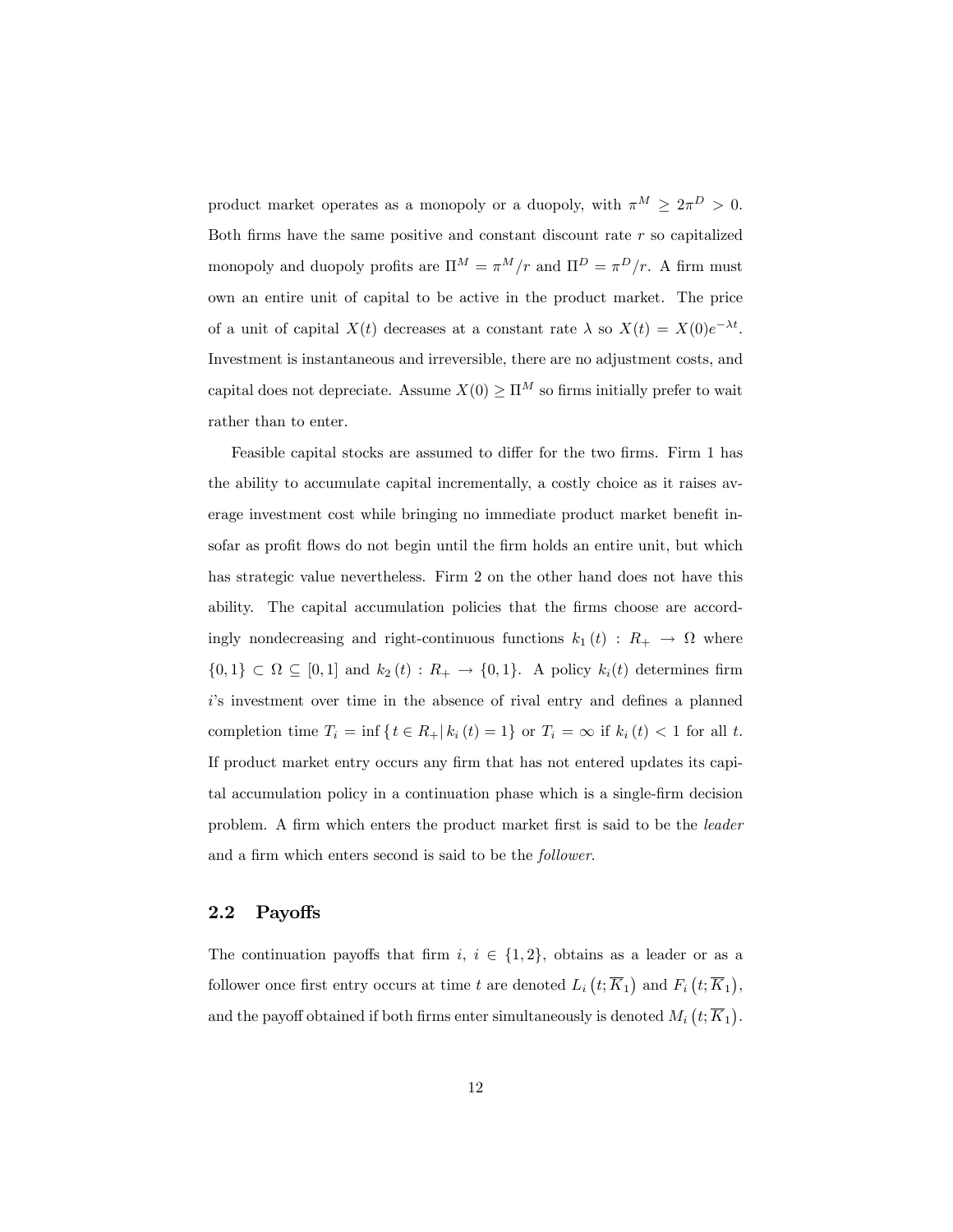These payoffs are measured in initial currency units and defined for a given level of firm 1's capital stock, denoted  $\overline{K}_1$ . They represent the discounted profit streams that forward-looking firms expect when their roles as first or second entrant have been determined.

We start with the follower payoffs  $F_i(t;\overline{K}_1)$ . These payoffs are obtained by studying the decision problem faced by any remaining firm that updates its capital accumulation policy once its rival has entered at a given time t.

Consider firm 2 first, whose problem is simpler as its capital stock before entry is invariably zero. It chooses a time  $t_2 \geq t$  to invest so as to maximize the value of entering as a duopolist,

$$
\int_{t_2}^{\infty} \pi^D e^{-rs} ds - X(t) e^{-rt_2} = (\Pi^D - X(0) e^{-\lambda t_2}) e^{-rt_2}
$$

in initial currency units. This function is strictly quasiconcave in  $t_2$  and letting

$$
T^{F} = \frac{1}{\lambda} \ln \left( \frac{\lambda + r}{r} \frac{X(0)}{\Pi^{D}} \right)
$$

denotes its unconstrained maximizer over  $R_+$ , firm 2's optimal policy as a follower is to invest at  $t_2^* = \max\{t, T^F\}$ . The continuation payoff,  $F_2(t; \overline{K}_1) =$  $(\Pi^D - X(0)e^{-\lambda t_2^*}) e^{-rt_2^*}$ , is independent of  $\overline{K}_1$ . Because this function is a standard payoff in related models involving symmetric firms, both  $\overline{K}_1$  and the firm subscript are dropped hereafter yielding

$$
F(t) = \begin{cases} \frac{\lambda r^{\frac{r}{\lambda}}}{(\lambda+r)^{\frac{\lambda+r}{\lambda}}} \frac{\left[\Pi^D\right]^{\frac{\lambda+r}{\lambda}}}{\left[X(0)\right]^{\frac{r}{\lambda}}}, & t < T^F\\ \left(\Pi^D - X(0)e^{-\lambda t}\right)e^{-rt}, & t \ge T^F. \end{cases}
$$

Consider firm 1 next, which faces a more involved problem as its capital stock may be positive when its rival enters, so that it holds  $\overline{K}_1 \in [0,1)$  at the onset of the continuation phase. From the moment Örm 2 invests onward, any further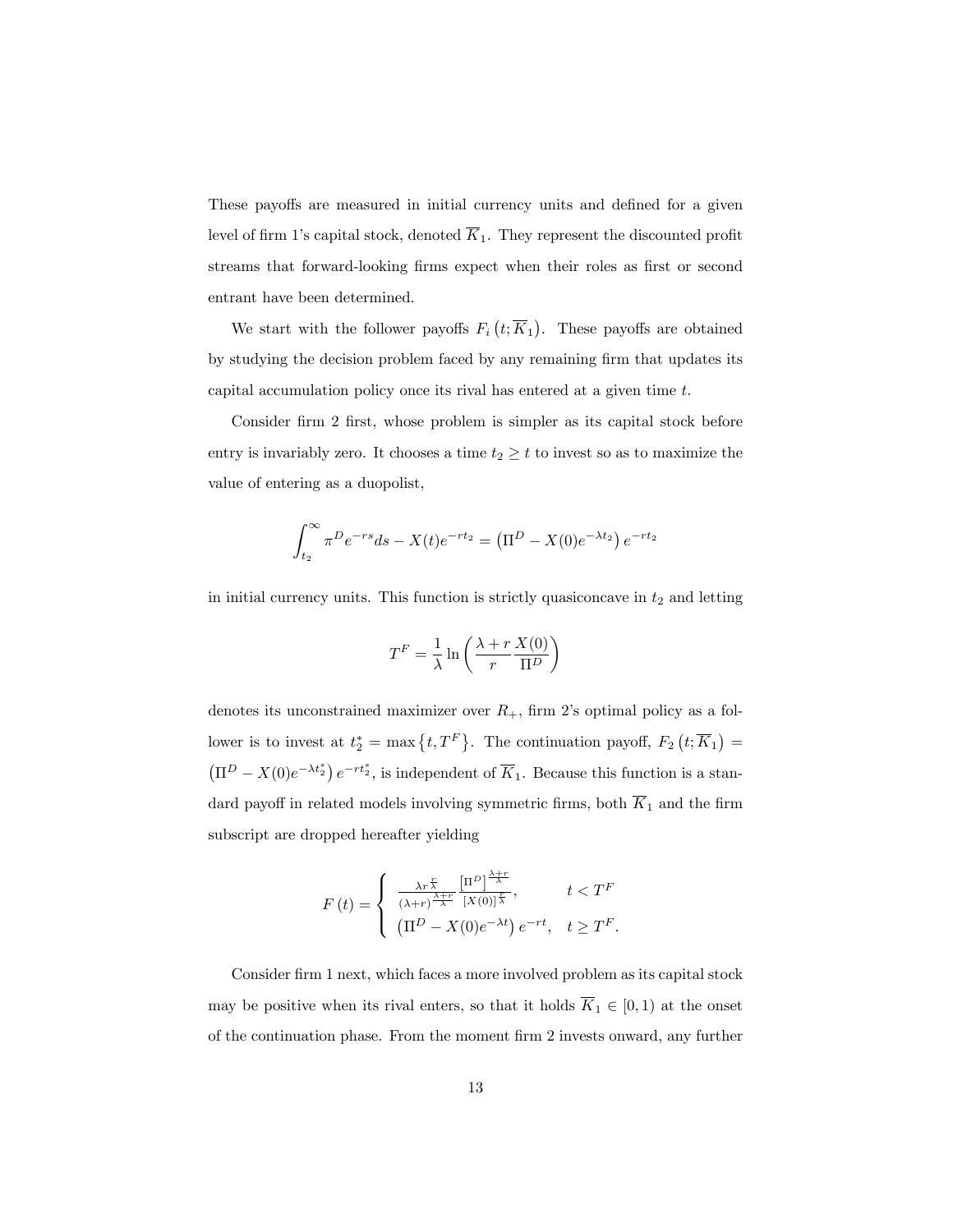incremental investment short of the level required for product market entry only raises firm 1's average investment cost without providing any strategic benefit. Since further incremental accumulation is wasteful, firm 1's optimal policy as a follower is therefore to decide at what time  $t_1 \geq t$  to acquire the remaining amount of capital it needs to enter. Given  $\overline{K}_1$ , firm 1 thus maximizes

$$
\int_{t_1}^{\infty} \pi^D e^{-rs} ds - (1 - \overline{K}_1) X(t) e^{-rt_1} = (\Pi^D - (1 - \overline{K}_1) X(0) e^{-\lambda t_1}) e^{-rt_1}.
$$

Over  $R_+$  this is a strictly quasiconcave function whose unconstrained maximum is attained at

$$
T_1^F\left(\overline{K}_1\right) = \begin{cases} \frac{1}{\lambda} \ln\left(\frac{\lambda + r}{r} \frac{\left(1 - \overline{K}_1\right) X(0)}{\Pi^D}\right), & \overline{K}_1 \le 1 - \frac{r}{\lambda + r} \frac{\Pi^D}{X(0)}\\ 0, & \overline{K}_1 > 1 - \frac{r}{\lambda + r} \frac{\Pi^D}{X(0)}. \end{cases}
$$

As a follower firm 1 therefore invests at  $t_1^* = \max\left\{t, T_1^F(\overline{K}_1)\right\}$ . Its continuation payoff is accordingly

$$
F_1(t; \overline{K}_1) = \begin{cases} \frac{\lambda r^{\frac{r}{\lambda}}}{(\lambda+r)^{\frac{\lambda+r}{\lambda}}} \frac{\left[\Pi^D\right]^{\frac{\lambda+r}{\lambda}}}{\left[(1-\overline{K}_1)X(0)\right]^{\frac{r}{\lambda}}}, & t < T_1^F(\overline{K}_1) \\ \left(\Pi^D - \left(1-\overline{K}_1\right)X(0)e^{-\lambda t}\right)e^{-rt}, & t \ge T_1^F(\overline{K}_1). \end{cases}
$$

Observe that the expression of  $F_1(t; \overline{K}_1)$  does not include any investment cost incurred by firm 1 before  $t$ , which is sunk when firm roles are determined. This is also the case for the functions  $L_1(t; \overline{K}_1)$  and  $M_1(t; \overline{K}_1)$  defined further below.

Once the follower investment thresholds  $T_1^F(\overline{K}_1)$  and  $T^F$  have been identified, the leader payoffs  $L_i(t; \overline{K}_1)$ ,  $i \in \{1, 2\}$ , can be defined. Again consider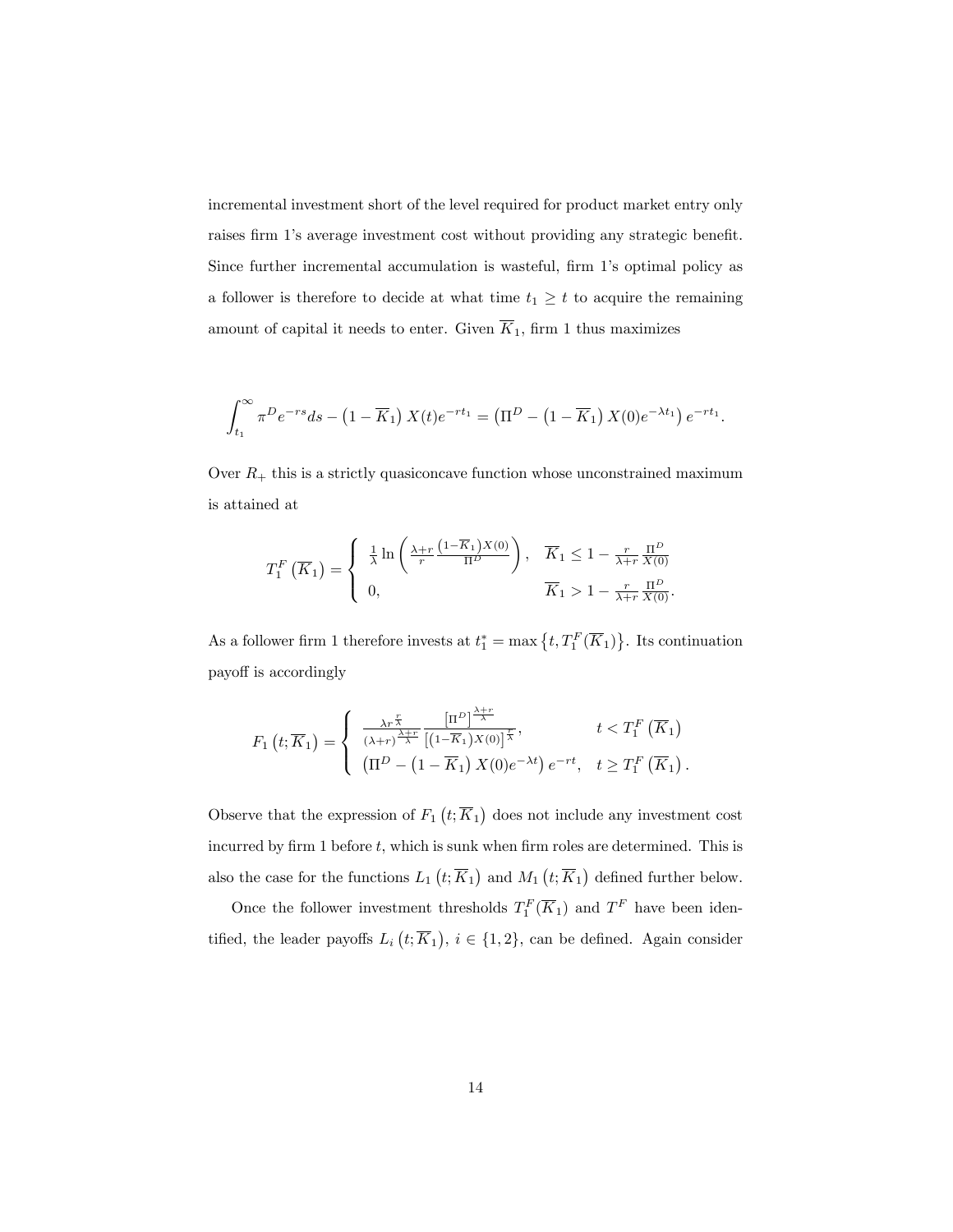firm 2 first. Its continuation payoff from leading at time  $t$  is

$$
L_2(t; \overline{K}_1) = \int_t^{T_1^F(\overline{K}_1)} \pi^M e^{-rs} ds + \int_{T_1^F(\overline{K}_1)}^{\infty} \pi^D e^{-rs} ds - X(t) e^{-rt}
$$
  
=  $(\Pi^M - X(0)e^{-\lambda t}) e^{-rt} - (\Pi^M - \Pi^D) e^{-r \max\{t, T_1^F(\overline{K}_1)\}}$ 

in initial currency units. The second line expresses the continuation payoff as the sum of two terms, the first corresponding to the net present value of a perpetual monopoly and the second correcting for the reduction in flow profit generated by firm 1's anticipated entry, which occurs at the follower investment threshold  $T_1^F(\overline{K}_1)$  obtained above.

Observe that  $L_2\left(t; \overline{K}_1\right)$  depends on firm 1's capital accumulation through firm 1's follower investment time, with greater capital accumulation decreasing  $T_1^F(\overline{K}_1)$  and thus lowering  $L_2(t;\overline{K}_1)$  over  $[0,T_1^F(\overline{K}_1)]$ . This effect of firm 1's prior incremental investment on firm 2's leader payoff plays a central role in the analysis of this article and has an intuitive interpretation. As firm 1 accumulates capital, it decreases the magnitude of the last step required for product market entry. As a result its threat were it to have the follower role becomes more aggressive, since it would find it optimal to enter relatively earlier in a duopoly. This earlier threatened entry in turn reduces the duration of the monopoly phase that firm 2 expects to enjoy by entering first, and thus its payoff from leading.

Consider firm 1 next. If it enters the product market at time  $t$  while holding an accumulated capital stock  $\overline{K}_1$ , the magnitude of its remaining investment step is  $1 - \overline{K}_1$ . Its continuation payoff from leading is therefore

$$
L_1(t; \overline{K}_1) = \int_t^{T^F} \pi^M e^{-rs} ds + \int_{T^F}^{\infty} \pi^D e^{-rs} ds - (1 - \overline{K}_1) X(t) e^{-rt}
$$
  
=  $(\Pi^M - (1 - \overline{K}_1) X(0) e^{-\lambda t}) e^{-rt} - (\Pi^M - \Pi^D) e^{-r \max\{t, T^F\}}.$ 

The difference  $L_i\left(t; \overline{K}_1\right) - F_i\left(t; \overline{K}_1\right)$  measures firm *i*'s incentive to lead at a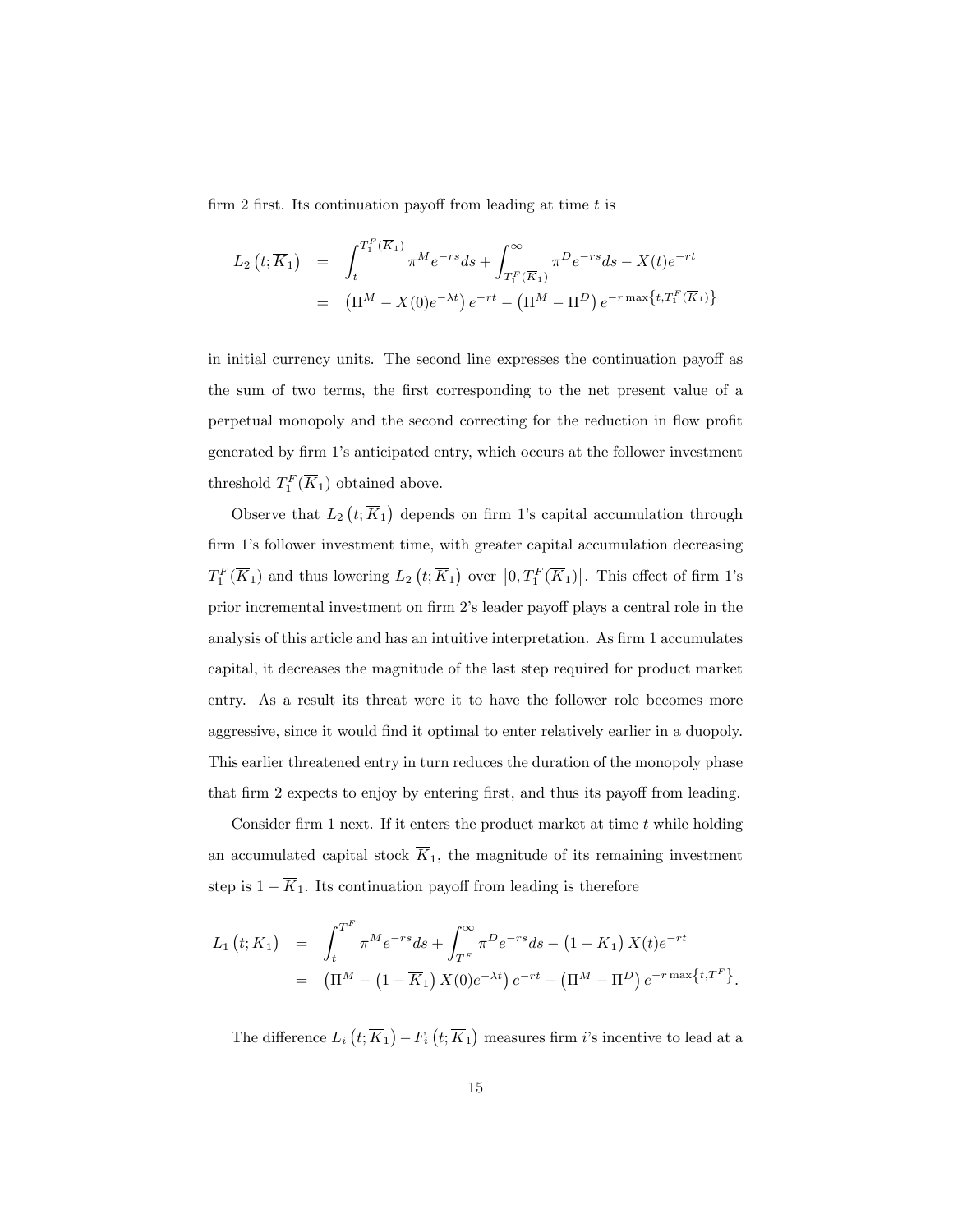given time t rather than to follow. Let  $\Theta_i\left(\overline{K}_1\right) = \left\{t \in \left[0, T^F\right] \middle| L_i\left(t; \overline{K}_1\right) - F_i\left(t; \overline{K}_1\right) \geq 0\right\},\$  $i \in \{1, 2\}$ , denote the times up until  $T<sup>F</sup>$  at which leading is individually rational for firm i for a given level of firm 1's capital,  $\overline{K}_1$ . An essential property of leader and follower payoffs is that firm  $1$ 's incentive is at least as large as firm  $2$ 's, that is  $L_1(t; \overline{K}_1) - F_1(t; \overline{K}_1) \ge L_2(t; \overline{K}_1) - F(t)$  so that  $\Theta_2(\overline{K}_1) \subseteq \Theta_1(\overline{K}_1)$ .<sup>5</sup>

Finally, the continuation payoffs resulting from simultaneous investments are

$$
M_1(t; \overline{K}_1) = \int_t^{\infty} \pi^D e^{-rs} ds - (1 - \overline{K}_1) X(t) e^{-rt}
$$
  
= 
$$
(\Pi^D - (1 - \overline{K}_1) X(0) e^{-\lambda t}) e^{-rt}
$$

and

$$
M(t) = \int_t^{\infty} \pi^D e^{-rs} ds - X(t) e^{-rt}
$$
  
= 
$$
(\Pi^D - X(0) e^{-\lambda t}) e^{-rt}
$$

where the subscript is again omitted for firm 2 because this is a standard payoff in related models.

## 2.3 Preemption with fixed cost asymmetry

This subsection describes the asymmetric preemption game referred to throughout the rest of the article. Suppose here that firm 1's investment is binary, so its accumulation policy takes the form  $\widehat{k}_{1} \left( t \right) : R_{+} \rightarrow \{ 0, 1 - \kappa \}$  where  $\kappa \in \left( 0, 1 \right)$ denotes a positive initial capital stock. The degree of asymmetry between the firms is parameterized by  $\kappa$ , firm 1 having the comparatively lower entry cost

$$
L_1(t; \overline{K}_1) + F(t) \ge L_2(t; \overline{K}_1) + F_1(t; \overline{K}_1)
$$

<sup>&</sup>lt;sup>5</sup>To see intuitively why this holds observe that as  $T^F \geq T_1^F(\overline{K}_1)$ , the duopoly phase starts later if firm 1 leads and firm 2 follows than if roles are reversed. As duopoly lowers the industry's profit flow, industry profit is therefore at least as large if firm 1 leads and firm 2 follows. Formally,

and rearranging yields the desired result.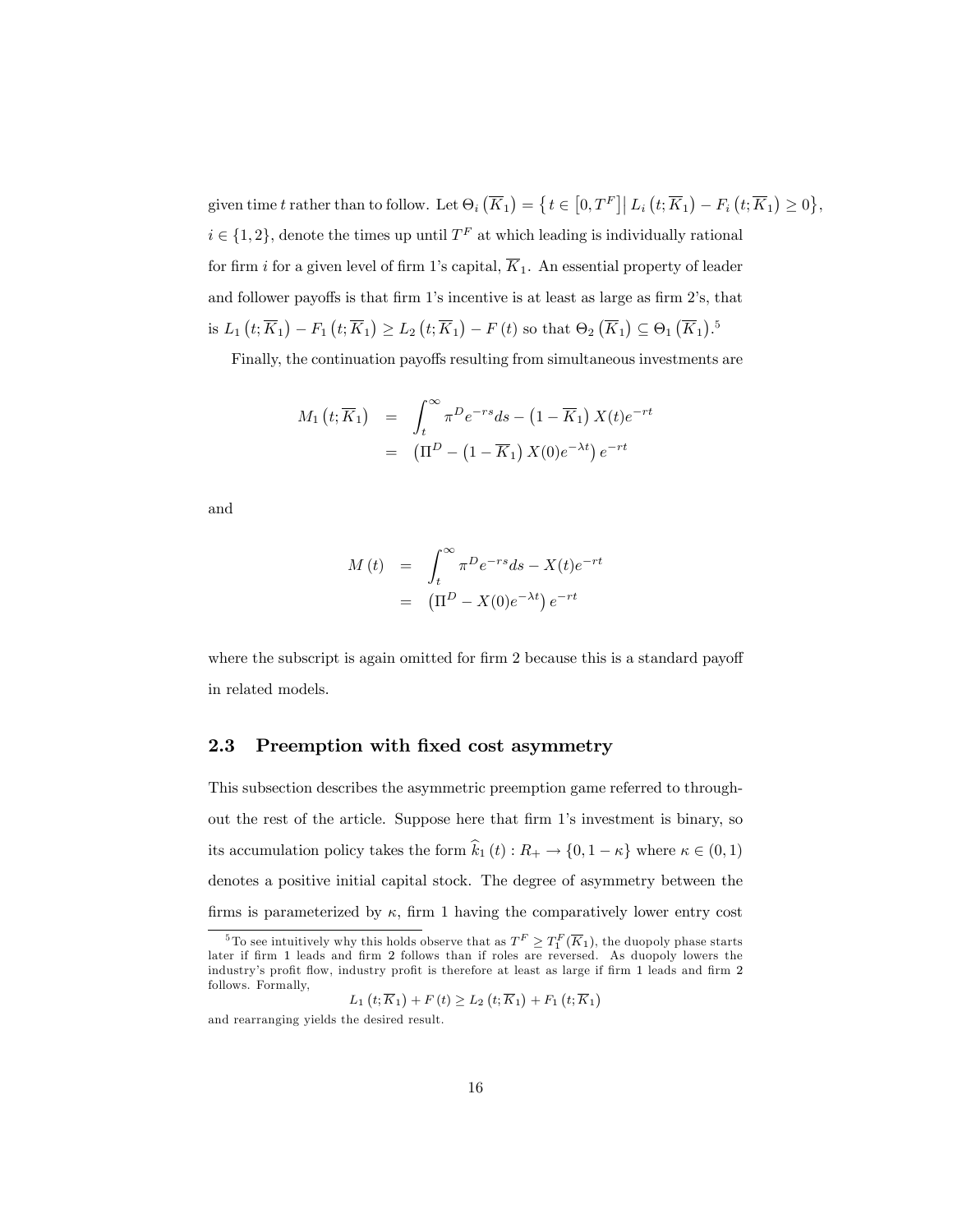$1 - \kappa$ . Firms simultaneously and non-cooperatively choose contingent capital accumulation policies  $\hat{k}_1 (t)$  and  $k_2 (t)$  (or extended distributions thereof, see Fudenberg and Tirole [8], Steg [16]) that they update if rival entry occurs. Because the feasible capital stocks of both firms are binary, their policies  $k_1 (t)$ and  $k_2(t)$  are identified by the planned completion times  $T_1$  and  $T_2$ .

As a benchmark consider the situation of symmetric firms ( $\kappa = 0$ ). Then the indifference conditions of each firm,  $L_1(t;0) - F_1(T_1^F(0);0) = 0$  and  $L_2(t;0) F(T^F) = 0$ , are identical and have a unique solution in  $(0, T^F)$  which is referred to as the preemption time and denoted  $T^P$ . The preemption time is the moment at which the investment incentive of both Örms becomes positive, and at which positional rents from any subsequent monopoly phase are fully dissipated. The interval  $(T^P, T^F) = int(\Theta_i(\kappa))$ ,  $i = 1, 2$ , over which the firms race to enter just ahead of one another in an interaction that is similar to the undercutting that occurs in the Bertrand model of price competition is referred to as the preemption range. If capital accumulation policies are chosen non-cooperatively, symmetric equilibrium strategies call for both firms to invest at  $T<sup>P</sup>$  and the resulting outcome has either firm entering with equal probability whereas its rival follows at  $T^F$ .

To describe the equilibrium outcomes of the asymmetric preemption game  $(\kappa > 0)$ , it is useful to first define the myopically optimal time for monopoly investment. Suppose that roles were predetermined with firm 1 assured of leading, so that it simply chose an entry time t to maximize the payoff  $L_1(t;\kappa)$  knowing that firm 2 would subsequently enter at  $t_2^*$ . Firm 1's optimal completion time in this case would be

$$
T^{L}\left(\kappa\right) = \begin{cases} \frac{1}{\lambda}\ln\left(\frac{\lambda+r}{r}\frac{X(0)(1-\kappa)}{\Pi^{M}}\right), \ \kappa \leq 1 - \frac{r}{\lambda+r}\frac{\Pi^{M}}{X(0)}\\ 0, \ \kappa > 1 - \frac{r}{\lambda+r}\frac{\Pi^{M}}{X(0)}. \end{cases}
$$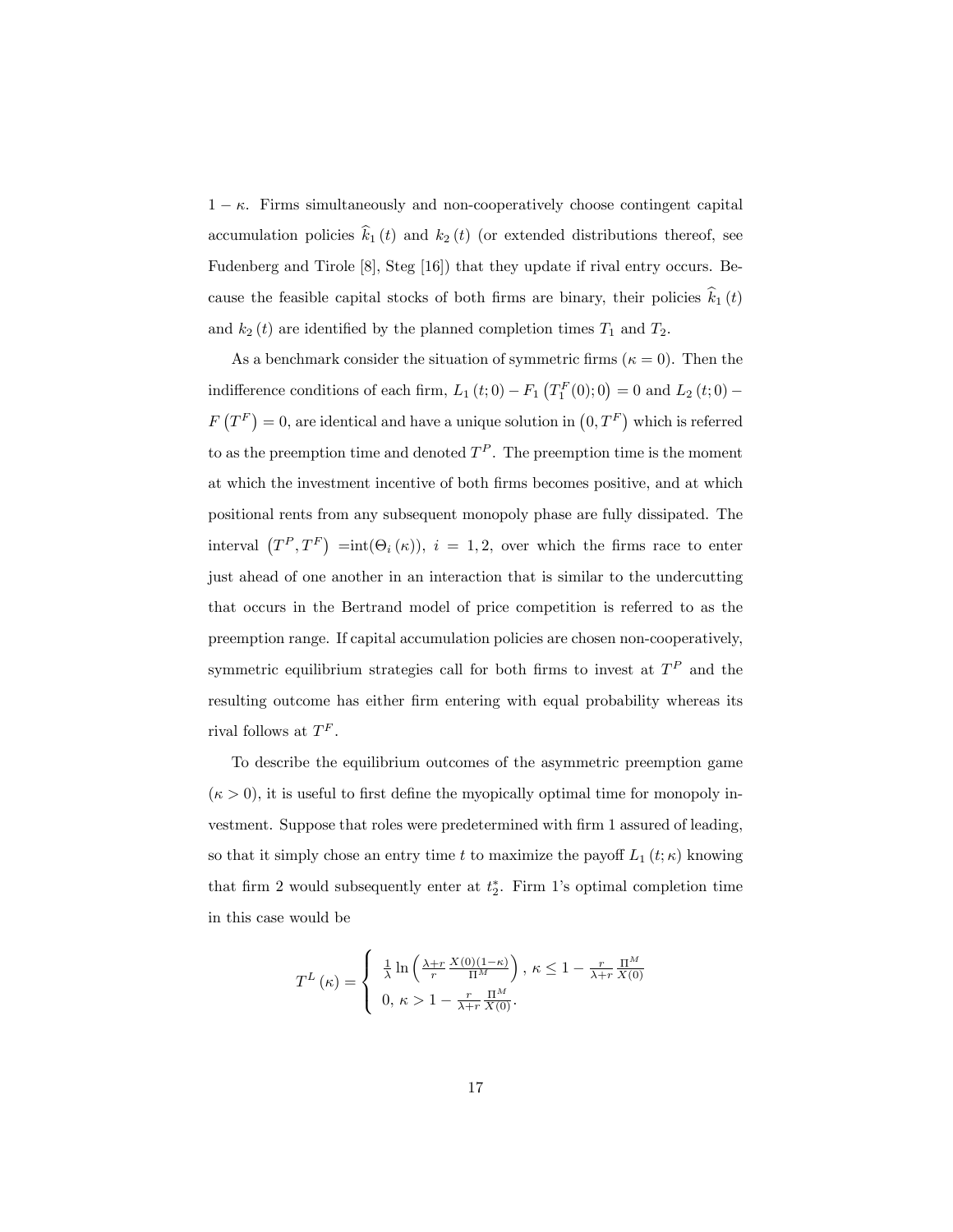Observe that  $dT^{L}/dx < 0$  for  $\kappa < 1 - (r\pi^{M}/((\lambda + r) X(0)))$  and let  $T^{L} =$  $T^{L}(0)$ . In addition to this monopoly timing, the characterization of equilibrium involves a critical level of cost asymmetry  $\overline{\kappa}$  beyond which firm 2's preemption range vanishes. $6$  There are two key continuation payoff configurations and therefore two types of equilibrium, preemptive or sequential, depending on the level of fixed cost asymmetry.

If  $\kappa \in (0, \overline{\kappa})$ , then firm 2's indifference condition  $L_2(t;\kappa) - F(t) = 0$  has two solutions  $t_{\kappa}$  and  $\bar{t}_{\kappa}$  in  $(T^P, T_1^F(\kappa))$ , with  $t_{\kappa} < \bar{t}_{\kappa}$ , that delimit the preemption range. The first of these is firm 2's preemption time which is a function of firm 1's capital stock and is hereafter denoted  $T^{P}(\kappa)$ . Implicit differentiation of  $L_2(T^P; \kappa) - F(T^P) = 0$  establishes that  $dT^P/d\kappa > 0$  whereas similarly  $d\bar{t}_{\kappa}/d\kappa$  < 0, so the preemption range shrinks with  $\kappa$ . In a (preemptive) equilibrium, the outcome resulting from non-cooperative choice of accumulation policies involves investment by firm 1 at min  $\{T^{L}(\kappa), T^{P}(\kappa)\}\$  and by firm 2 at  $T^F$  .

If  $\kappa \in [\overline{\kappa}, 1)$ , then either  $L_2(T^L; \overline{\kappa}) = F(T^L)$  whereas  $L_2(t; \overline{\kappa}) < F(t)$  for all  $t < T^F$ ,  $t \neq T^L$  (if  $\kappa = \overline{\kappa}$ ) or  $L_2(t;\kappa) < F(t)$  for all  $t < T^F$  (if  $\kappa > \overline{\kappa}$ ). As the preemption range is empty, the game is in effect a single firm decision problem. In a (sequential) equilibrium, the outcome resulting from non-cooperative choice of accumulation policies consists of investment by firm 1 at  $T<sup>L</sup>(\kappa)$  and by firm 2 at  $T^F$ .

As  $dT^L/d\kappa < 0$  whereas  $dT^P/d\kappa > 0$ , the difference  $T^L(\kappa) - T^P(\kappa)$  is strictly decreasing in  $\kappa$  and there exists a unique level of asymmetry  $\hat{\kappa} \in (0, \overline{\kappa})$ such that  $T^{L}(\hat{\kappa}) = T^{P}(\hat{\kappa})$ . Let  $\hat{T}$  denote the corresponding time, which plays

$$
\overline{\kappa} = 1 - \left(\frac{\frac{\Pi^M}{\Pi^D} - 1}{\left(\frac{\Pi^M}{\Pi^D}\right)^{\frac{\lambda + r}{\lambda}} - \frac{\lambda}{\lambda + r}}\right)^{\frac{\lambda}{r}}
$$

.

<sup>&</sup>lt;sup>6</sup>The preemption range vanishes at  $T^L$  for  $\kappa = \overline{\kappa}$  (see Appendix A.1) where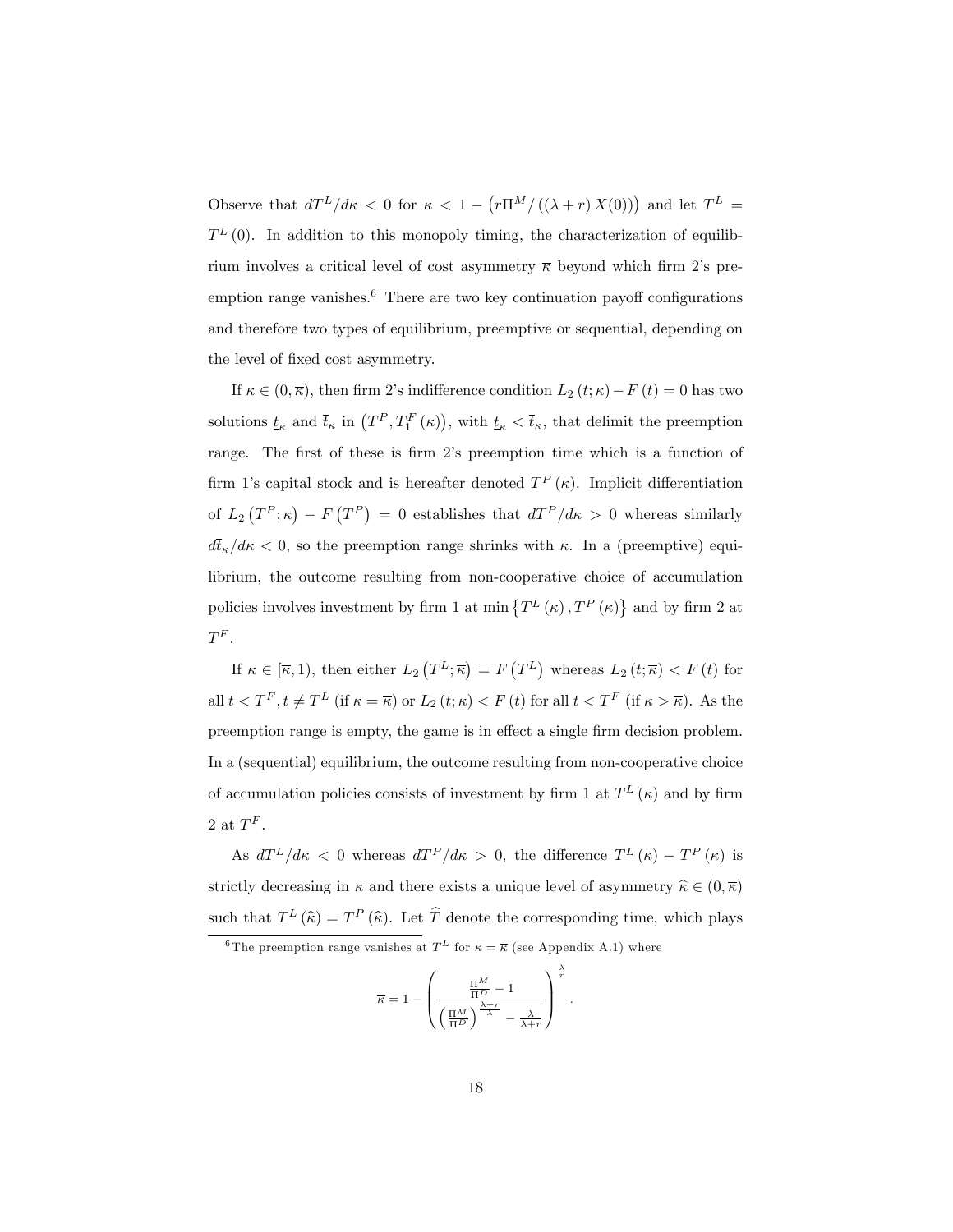an important role in the analysis of the remainder of this article. To simplify exposition, extend  $T^P(\kappa)$  to include  $T^P(0) = \lim_{\kappa \to 0} T^P(\kappa) = T^P$  and  $T^P(\overline{\kappa}) =$  $\lim_{\kappa \to \overline{\kappa}} T^P(\kappa) = T^L$ , and furthermore set  $T^P(\kappa) = T^F$  for  $\kappa > \overline{\kappa}$ . Hereafter  $T^{P}(\kappa)$  therefore denotes the first time at which leading becomes profitable for firm 2, for any  $\kappa$ .

In equilibrium, firm 1 invests at min  $\{T^L(\kappa), T^P(\kappa)\}\$  (see Appendix A.2):

**Proposition 1** If firm 1's fixed cost is  $1-\kappa$ ,  $\kappa \in (0, 1)$ , it invests at min  $\{T^L(\kappa), T^P(\kappa)\}$ and earns a positive positional rent whereas firm 2 invests at  $T^F$ .

#### 2.3.1 Preemptive capital accumulation

Return now to the situation studied in the remainder of the article, with capital being divisible for firm 1. Based on Proposition 1 a specific capital accumulation policy, the *preemptive capital accumulation policy*, can be defined. This policy is denoted  $k^P(t)$  and describes the path firm 1's capital accumulation should follow over  $t \in [0, T^F)$  in order to suppress firm 2's investment incentive.

Observe first that at any  $t \leq T^P$  firm 2 is necessarily outside or on the boundary of the preemption range and no capital is required to discourage its entry. At times in  $(T^P, T^L)$  firm 2's investment incentive can take on positive values. The preemptive capital accumulation policy is derived in this range by viewing firm 2's indifference condition as an identity. As  $T^P(\kappa)$  is a strictly decreasing function over  $(0,\overline{\kappa})$  it can be inverted, yielding an explicit form for the level of firm 1's capital stock that leaves firm 2 indifferent between obtaining leader and follower payoffs. For  $\kappa = \overline{\kappa}$  firm 2's investment incentive vanishes at  $T<sup>L</sup>$  and is negative at all other  $t < T<sup>F</sup>$  whereas for  $\kappa > \overline{\kappa}$  this investment incentive is negative at all  $t < T<sup>F</sup>$ , so by holding a capital stock  $\overline{\kappa}$  firm 1 shuts out investment by its rival up until the time  $T<sup>F</sup>$  at which firm 2 invariably enters. The preemptive capital accumulation policy therefore has the specific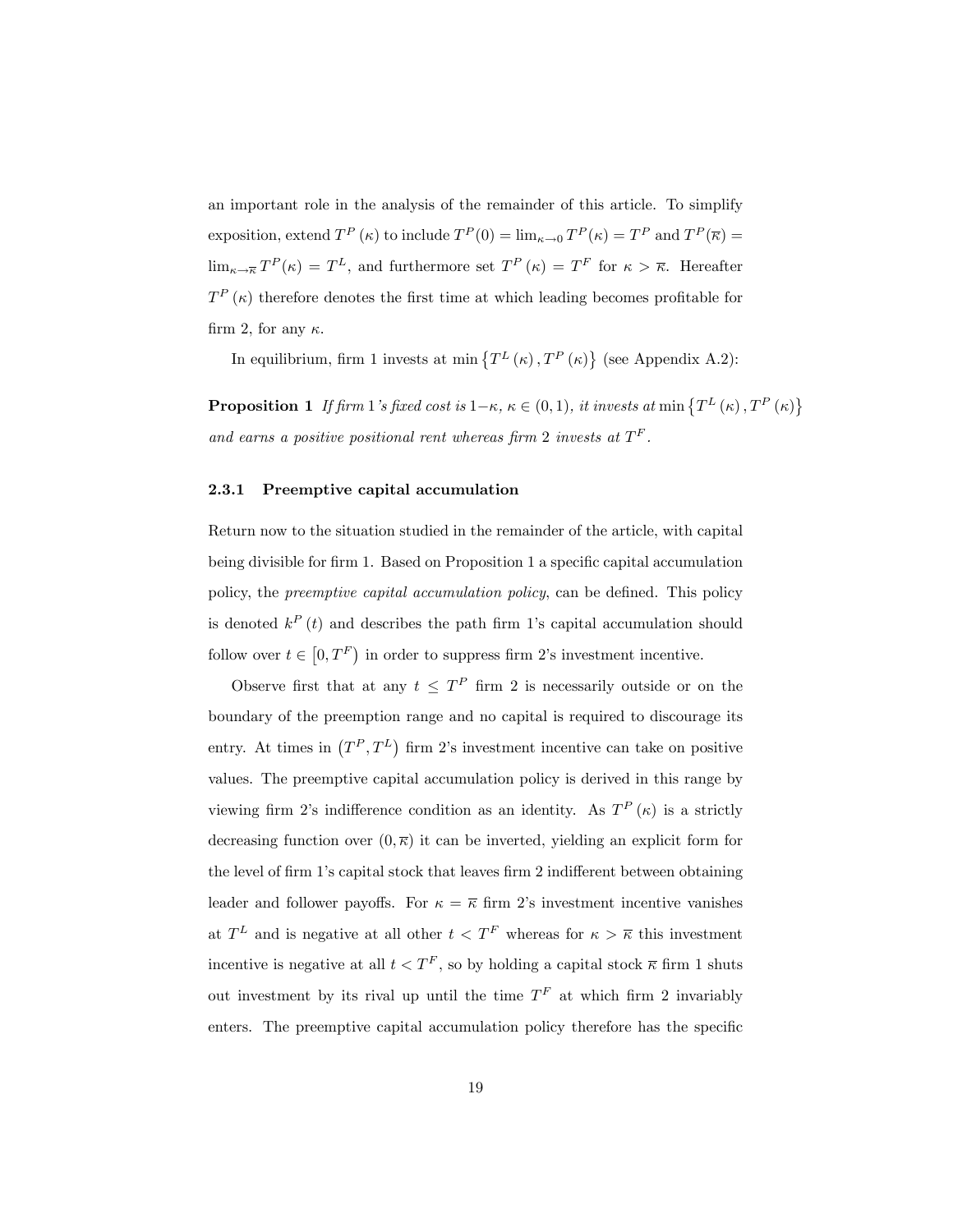form

$$
k^{P}(t) = \begin{cases} 0, & t < T^{P} \\ 1 - \left(\frac{\frac{\Pi^{M}}{\Pi^{D}} - 1}{\left(\frac{\Pi^{M}}{\Pi^{D}} - \frac{X(t)}{\Pi^{D}}\right)\left(\frac{\lambda + r}{r} \frac{X(t)}{\Pi^{D}}\right)^{\frac{r}{\lambda}} - \frac{\lambda}{\lambda + r}}\right)^{\frac{\lambda}{r}}, & T^{P} \leq t < T^{L} \\ \overline{\kappa}, & T^{L} \leq t < T^{F}. \end{cases}
$$

Recall that firm 1's capital accumulation makes its follower entry threat more aggressive by lowering its duopoly investment time  $T_1^F(\kappa)$  and hence firm 2's leader payoff  $L_2(t;\kappa)$ . Over  $(T^P,T^L)$  the intuition underlying  $k^P(t)$  is that as the input price decreases, leadership becomes relatively more attractive for  $firm 2$  all else equal, and by following this policy  $firm 1$  offsets the decrease in input price by raising its capital stock just enough to keep its threat sufficiently potent to discourage its rival's entry. More generally any policy  $k_1(t)$  that firm 1 chooses which satisfies the no-preemption constraint  $k_1(t) \geq k^P(t)$  keeps its rival at bay, allowing it to postpone its own entry beyond the inefficiently early time  $T<sup>P</sup>$  that preemption otherwise imposes.

# 3 Gradual leadership in response to an entry threat

This section derives the dynamic pattern of leader investment discussed in the introduction as the optimal policy of a firm under constant threat of entry, leaving the task of explaining how this pattern arises from non-cooperative choices of capital accumulation policies by duopoly firms up to the next section. To simplify matters suppose that capital is perfectly divisible for firm  $1$   $(\Omega = [0,1])$ . Firm 2 is assumed to enter as soon as this is profitable (for instance because firm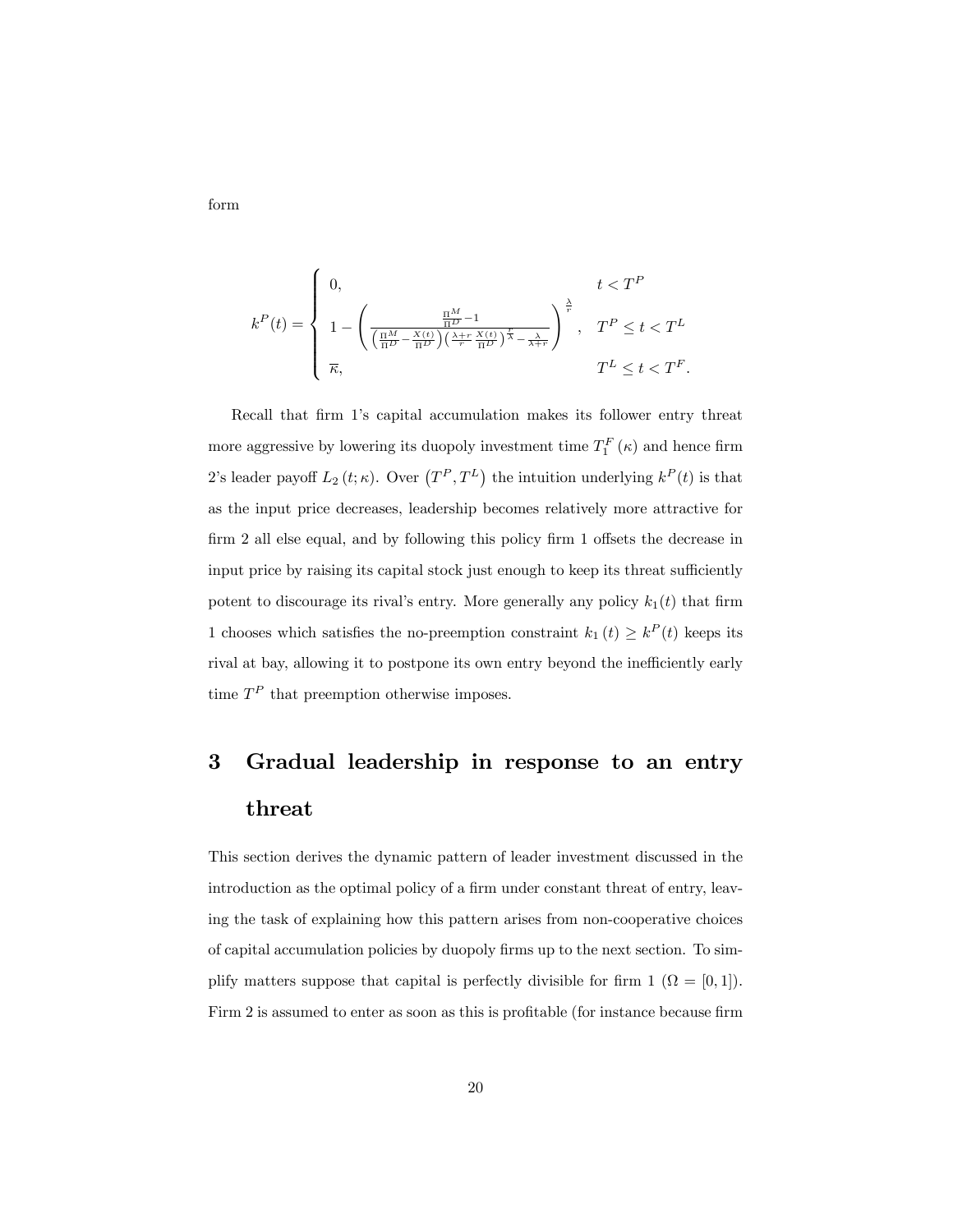2 is not itself shielded from further entry if it does not instantly secure a place in the industry). Firm 1 therefore has a first-mover advantage in the sense that it can choose when to lead product market entry, provided that firm 2 does not have an incentive invest preemptively.<sup>7</sup> Solving the corresponding constrained maximization problem yields a unique optimal capital accumulation path for firm 1,  $k_1^*(t)$ , given in the next proposition (where  $\mathbf{1}_A$  denotes the indicator function which takes the value 1 if the condition A is true and 0 otherwise).

Proposition 2 Under an entry threat firm 1's optimal capital accumulation policy is  $k_1^*(t) = k^P(t) \mathbf{1}_{t \leq \widehat{T}} + \mathbf{1}_{t \geq \widehat{T}}$ .

Proof Observe first that up until firm 1 enters the product market, its optimal capital accumulation policy must satisfy the no-preemption constraint  $k_1(t) \geq k^P(t)$  with equality, as additional capital accumulation is costly and unnecessary to discourage entry by firm 2. Firm 1's optimal policy must therefore be of the form  $k_1(t) = k^P(t)\mathbf{1}_{s with  $t \in (T^P, T^F)$ . Such a policy yields$ it a leader continuation payoff  $L_1(t; k^P(t))$  provided that  $t < T^F$ , so that firm 1ís net present value measured in initial currency units is

$$
V^{P}(t) = L_{1}(t; k^{P}(t)) - \int_{0}^{t} X(s)e^{-rs}dk^{P}(s).
$$
 (1)

Because it cannot be desirable to lead before  $T^P$  and  $L_1$   $(t; \overline{K}_1)$  is decreasing beyond  $T^{L}(\overline{K}_{1}) < T^{L}$  for  $\overline{K}_{1} > 0$ , firm 1's optimal policy solves  $\max_{t \in (T^{P},T^{L})} V^{P}(t)$ . As  $k^P(t)$  and hence  $V^P(t)$  are differentiable over  $(T^P, T^L)$ , an interior optimum

<sup>&</sup>lt;sup>7</sup>Firm 1 can ensure itself a payoff arbitrarily close to the leader value  $V^P(t)$  defined further below in the text by following a policy for which investment is never individually rational for firm 2 such as  $k_1^{\delta}(t) = k_1^*(t + \delta)$  for small  $\delta$ .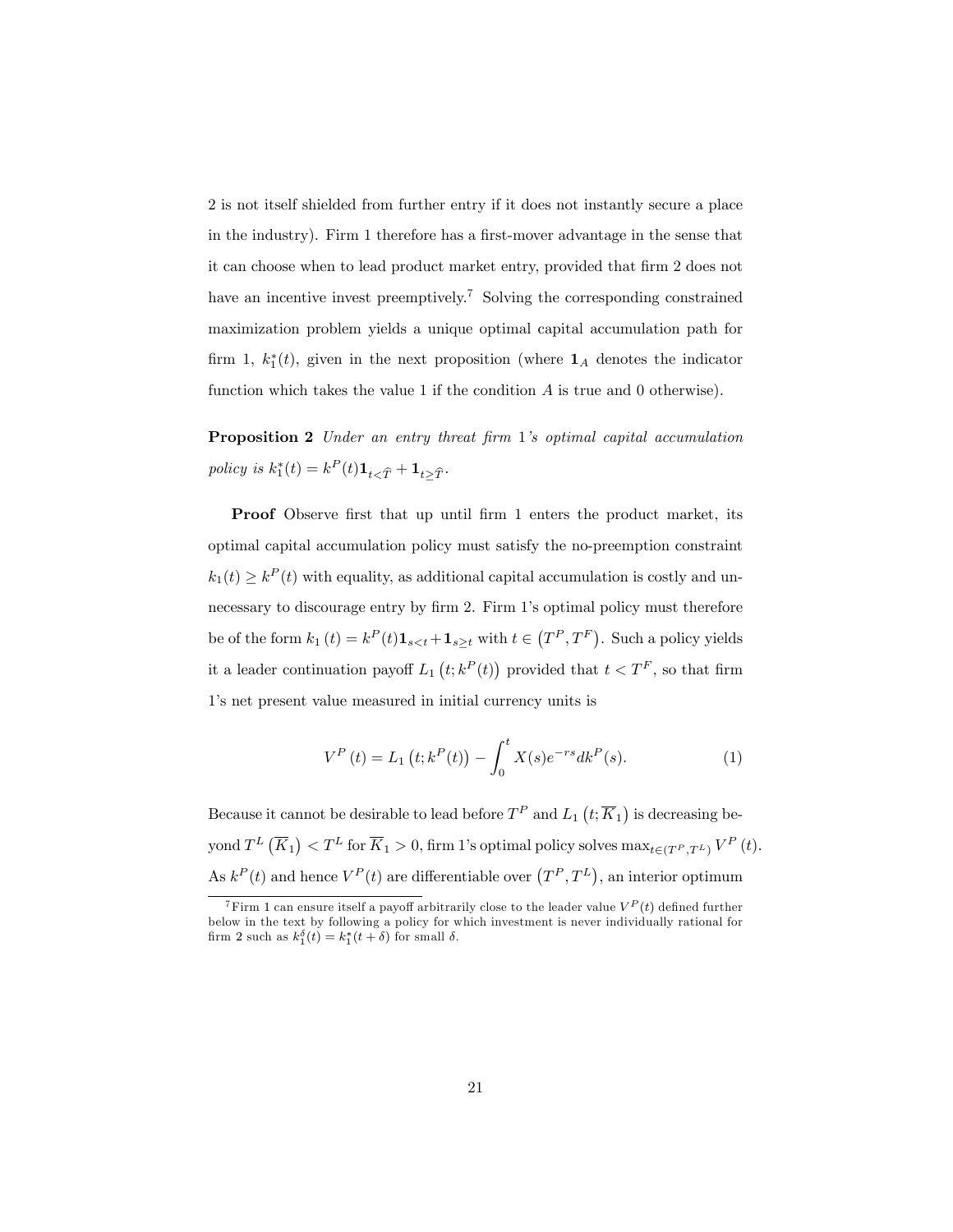is described by the first-order condition

$$
\frac{\partial L_1(t^*,k^P(t^*))}{\partial t} + \frac{\partial L_1(t^*,k^P(t^*))}{\partial \overline{K}_1} \left[k^P(t^*)\right]' - X(t^*)e^{-rt^*} \left[k^P(t^*)\right]'
$$

$$
= \frac{\partial L_1(t^*,k^P(t^*))}{\partial t} = 0.
$$

Evaluating  $\partial L_1/\partial t$  yields

$$
-r\Pi^{M}e^{-rt^{*}} + (\lambda + r)\left(1 - k^{P}(t^{*})\right)X(0)e^{-(\lambda + r)t^{*}} = 0.
$$
 (2)

The second derivative is

$$
r^{2}\Pi^{M}e^{-rt} - (\lambda + r)^{2} (1 - k^{P}(t)) X(0)e^{-(\lambda + r)t} - (\lambda + r) [k^{P}(t)]' X(0)e^{-(\lambda + r)t},
$$

and using the first-order condition to substitute for  $r\prod_{n} e^{-rt^*}$  gives

$$
-(\lambda + r) \left(\lambda \left(1 - k^{P} \left(t^{*}\right)\right) + \left[k^{P} \left(t^{*}\right)\right]'\right) X(0) e^{-(\lambda + r)t^{*}} < 0
$$

as  $\left[k^P(t)\right]'>0$  over  $(T^P, T^L)$ , so the objective is strictly quasiconcave.

The condition  $(2)$  admits a unique solution  $t^*$  that satisfies

$$
t^* = \frac{1}{\lambda} \ln \left( \frac{\lambda + r}{r} \frac{X(0) \left( 1 - k^P(t^*) \right)}{\Pi^M} \right).
$$

Comparing this expression with the definition of  $T^L(\kappa)$  in Section 2.3 establishes that  $t^*$  is an optimal time to invest for a firm holding a capital stock  $K_1 =$  $k^P(t^*)$ . Because the no-preemption constraint is satisfied with equality, it is also the case that  $t^* = T^P(k^P(t^*))$ .  $t^*$  therefore corresponds to the critical time  $\widehat{T}$  defined in Section 2.3.  $\Box$ 

To interpret the optimal policy  $k_1^*(t)$  observe that it involves a gradual form of leadership which has firm 1 using preemptive capital accumulation to escalate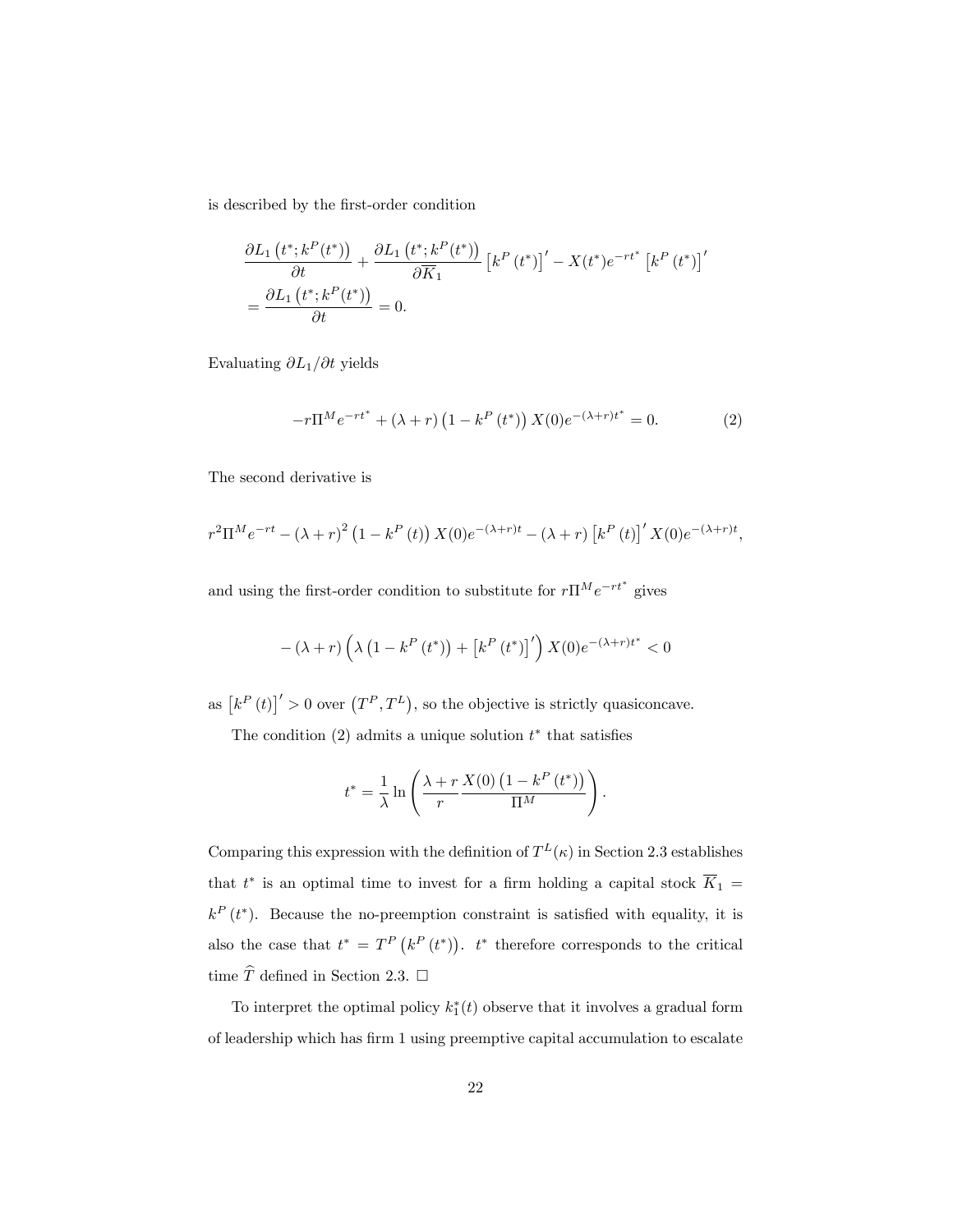its threat up until its desired investment time is reached. Because at the margin the strategic investment that Örm 1 must undertake to delay its leading entry is exactly offset by a corresponding reduction in the investment required for completion, the first-order condition determining the timing of firm 1's market entry just equates the instantaneous marginal cost of delay  $r\prod^{M}$  with the instantaneous marginal benefit of delay given  $k^P(t^*)$ ,  $(\lambda + r)(1 - k^P(t^*)) X(t^*)$ . At the moment  $\widehat{T}$  that firm 1 enters the product market, its investment is therefore instantaneously optimal. Firm 2 subsequently enters the product market as a follower at  $T^F$ . Figure 1 illustrates the locus of optimal monopoly investment times, the preemptive capital accumulation policy, and the optimal capital accumulation policy. The leading entry time and corresponding sunk capital  $(\widehat{T}, \lim_{t\to\widehat{T}^-} k_1^*(t))$  are the only point lying both on the optimal monopoly investment locus  $T^{L}(\kappa)$  and on the no-preemption constraint  $k^{P}(t)$ .<sup>8</sup>

Consider an increase in the level of monopoly profit  $\pi^M$  which raises the incentive to lead while leaving the baseline follower payoff unchanged. One would expect a greater first-mover advantage to induce earlier entry by firm 1 in order to lengthen the monopoly phase it enjoys, and therefore to result in more rapid capital accumulation. This intuition must be verified though, since an increase in monopoly profit also raises the cost of preemptive capital accumulation, as firm 1 must compensate for firm 2's greater preemption incentive. Dividing  $(2)$ by  $re^{-rT}$  and substituting in the expression of  $k^P(t)$ , the condition becomes

$$
-\Pi^M + \Pi^D \left(\frac{\frac{\Pi^M}{\Pi^D} - 1}{\frac{\Pi^M}{\Pi^D} - \frac{X(\hat{T})}{\Pi^D} - \frac{\lambda}{\lambda+r} \left(\frac{r}{\lambda+r} \frac{\Pi^D}{X(\hat{T})}\right)^{\frac{r}{\lambda}}}\right)^{\frac{\lambda}{r}} = 0
$$

<sup>8</sup> These dynamics contrast with those obtained by Mills [12], where a lower bound on the lag between investment steps induces  $\varepsilon$ -preemption allowing one of the firms to invest near the monopoly optimum.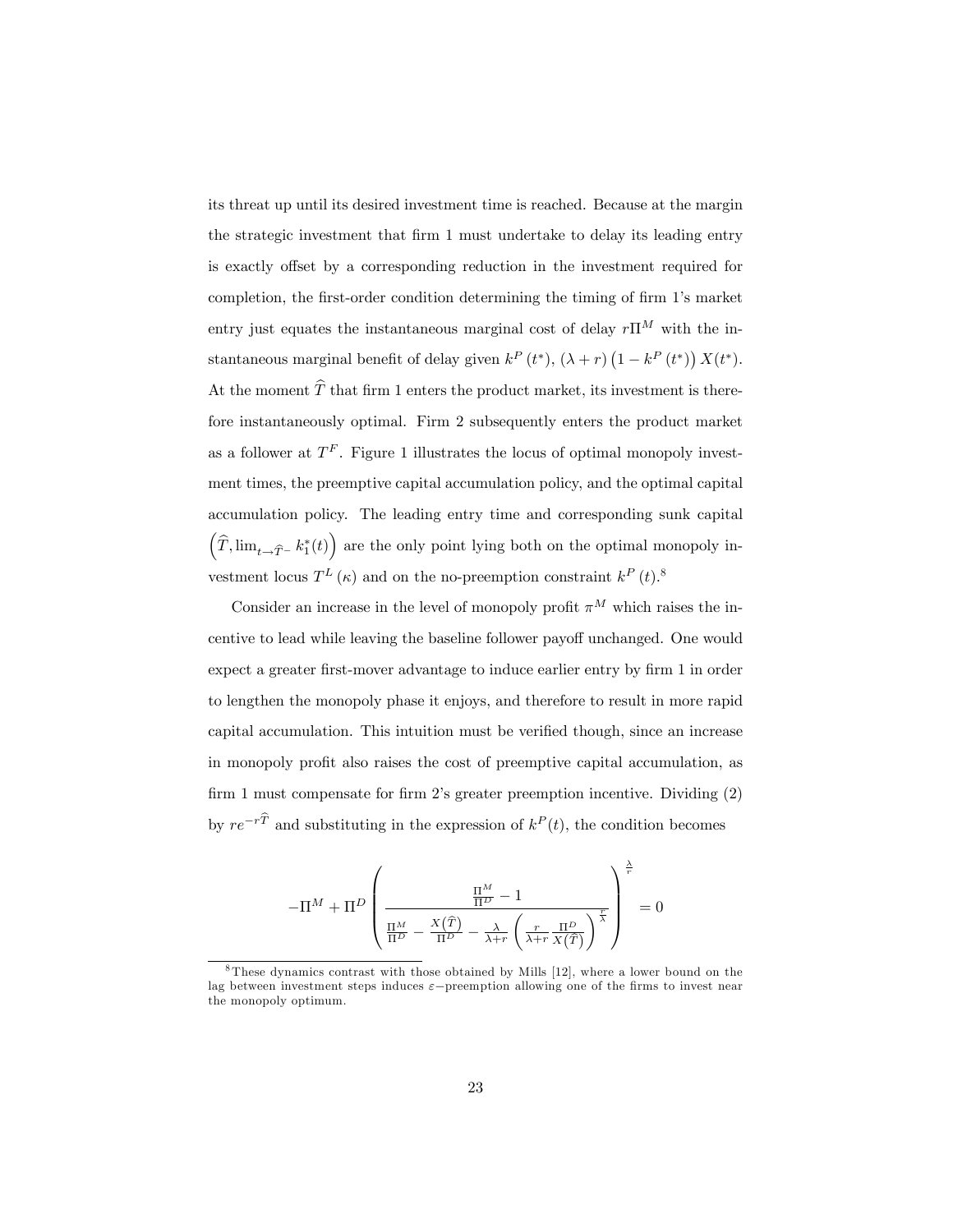after cancelling  $X(0)$  terms inside and outside the brackets. Rearranging yields

$$
\frac{X(\widehat{T})}{\Pi^D} + \frac{\lambda r^{\frac{r}{\lambda}}}{(\lambda+r)^{\frac{\lambda+r}{\lambda}}} \left[ \frac{X(\widehat{T})}{\Pi^D} \right]^{-\frac{r}{\lambda}} = \frac{\Pi^M}{\Pi^D} - \left( \frac{\Pi^M}{\Pi^D} \right)^{1-\frac{r}{\lambda}} + \left( \frac{\Pi^M}{\Pi^D} \right)^{-\frac{r}{\lambda}}
$$

.

The right-hand side is an increasing function of  $\Pi^{M}$ , whereas the derivative of the left-hand side with respect to X is  $\Big(1 - \Big(r\Pi^D/\left(\lambda + r\right)X\Big(\widehat{T})\Big)$  $\left(\frac{(\lambda+r)/\lambda}{\lambda}\right)/\Pi^D$ . This expression is positive, as  $X(\widehat{T}) > X^F$  so  $\Pi^D/X(\widehat{T}) < (\lambda + r)/r$ . Because  $dX/d\Pi^M > 0$ , it follows that  $d\widehat{T}/d\Pi^M < 0$  so greater monopoly profit does indeed result in accelerated capital accumulation and earlier product market entry by firm 1. This comparative static can also be obtained geometrically. Greater monopoly profit raises the marginal cost of waiting for a monopoly firm, lowering its optimal investment threshold at any given level of pre-existing capital so that the locus of optimal investment times  $T_1^L(\kappa)$  shifts left. However greater monopoly profit also raises firm 2's incentive to lead, so firm 1 must hold more capital in order to maintain firm 2 indifferent between leading and following, shifting the locus  $k^P(t)$  upward. As a result the time  $\hat{T}$  at which product market entry occurs decreases.

The limiting case  $\Pi^D = 0$  where neither firm enters as a follower in the continuation phase is of intrinsic interest. In this case the preemptive capital accumulation policy converges to  $k^P(t) = \mathbf{1}_{t \ge T^P}$  so firm 1 cannot scale its follower entry threat through incremental investment. The gradual leadership dynamics described above unravel and both firms seek to enter at the breakeven time  $(1/\lambda) \ln (X(0)/\Pi^M)$ , earning zero profits. This situation is of broader relevance because the commitment value of strategic investment is closely related

$$
\left(\frac{\Pi^M}{\Pi^D}\right)^{\frac{\lambda+r}{\lambda}} - \frac{\lambda-r}{\lambda} \frac{\Pi^M}{\Pi^D} - \frac{r}{\lambda},
$$

which is zero if  $\Pi^M = \Pi^D$  and increasing in  $\Pi^M$ .

<sup>&</sup>lt;sup>9</sup>The derivative of this expression has the sign of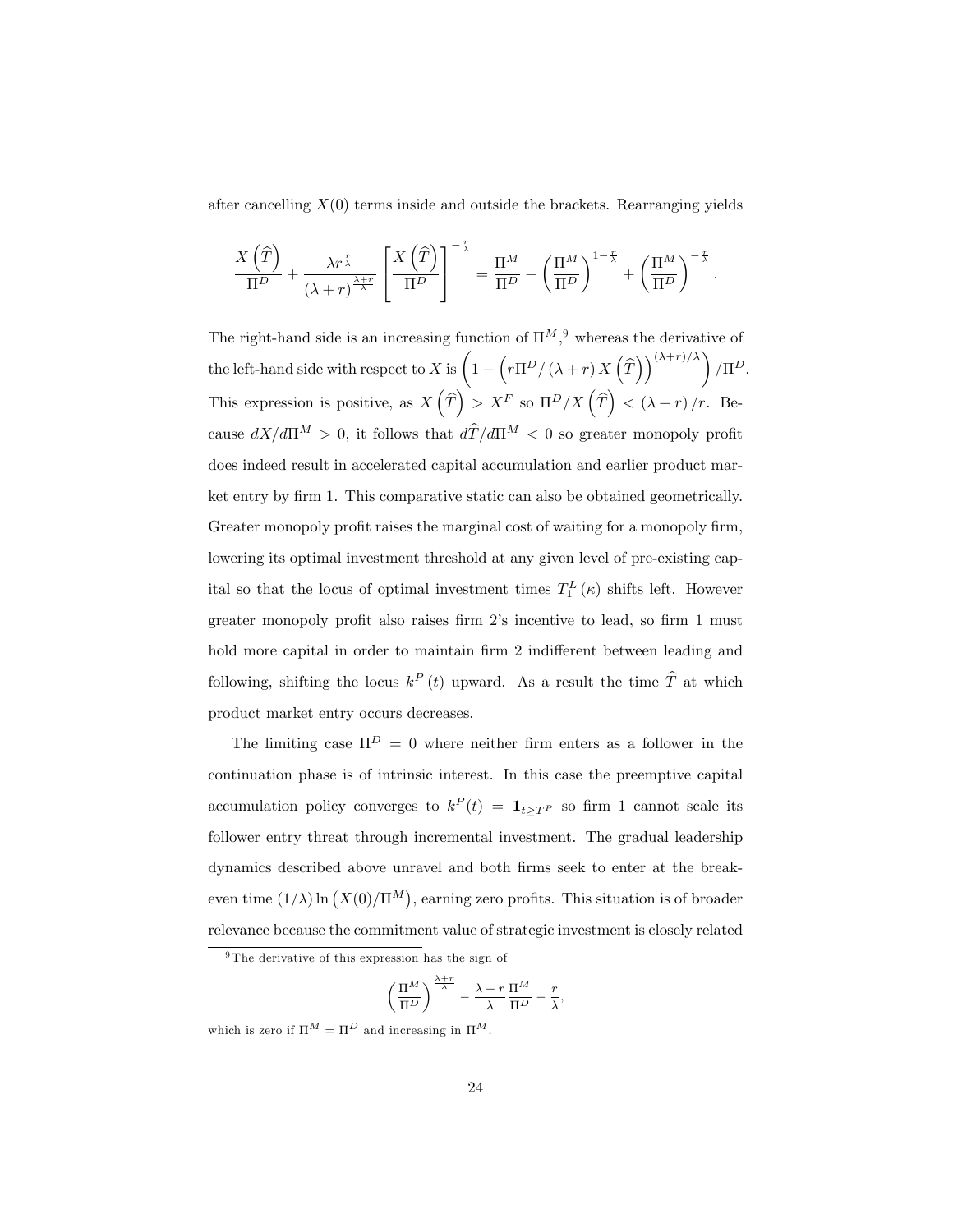to an incumbent firm's ability to deter entry (Dixit [4]). Suppose that the industry environment allows the Örst entrant to make a complementary technical or regulatory move, which is not prohibitively costly, that renders subsequent entry unprofitable to its rival. Then if firms cannot commit beforehand not to deter subsequent entry upon investment, the follower investment times become  $T_1^F = T_2^F = \infty$  and preemptive capital accumulation cannot take place. The role of incremental investment and the leadership dynamics described here therefore hinge on the inability of firm 2 to deter firm 1 as a an incumbent in the product market.

# 4 Preemption with endogenous asymmetry

Consider once again the entry race described in the introduction, with one of two rival firms able to divide up its investment so as to progressively lower its entry cost. If this firm's feasible investment increments have an arbitrarily small positive lower bound, the equilibrium outcome of such a race is approximated by the gradual leadership policy  $k_1^*(t)$  (see Figure 1 and Proposition 2). In order to establish this claim, the entry race between the Örms is represented in this section as a noncooperative game in which firms make a sequence of quasi-static decisions pertaining to the timing of their investments. By restricting dynamics to firm decision-making rather than its implementation over time, this approach allows the analysis to focus on the novel issues raised by the endogenous staging of firm 1's investments.

Suppose that firm 1's feasible capital stock levels are  $\Omega = \{0, 1/N, ..., 1\}, N$ being a large integer. Dynamic competition between both firms determines leading entry into the product market. This process is represented as a multistage game whose outcomes unfold over time. Stages are defined by the number of capital increments accumulated by firm 1, denoted by  $\xi$ , with  $\xi \in \{0, 1, ..., N - 1\}$ .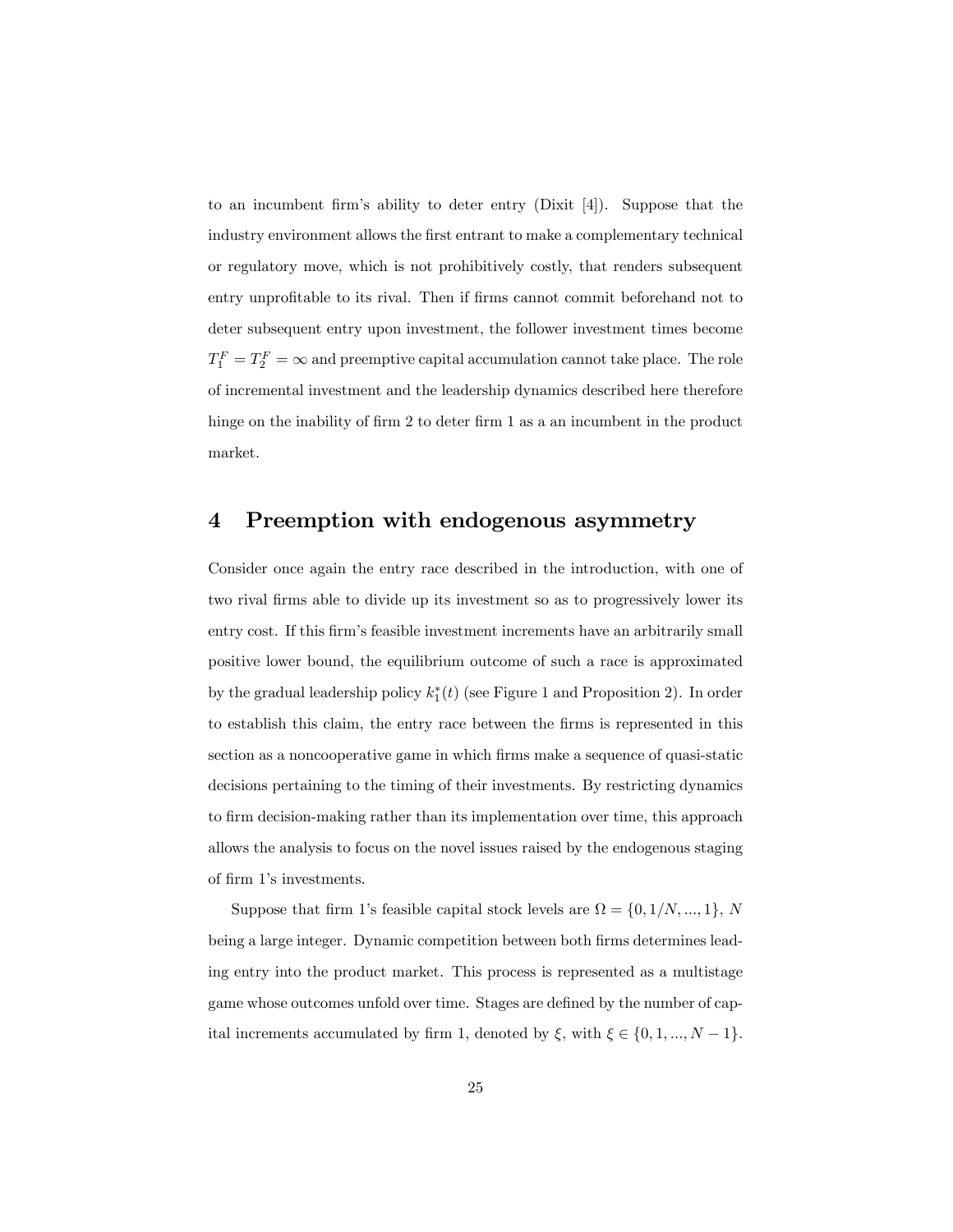In each stage, firms choose the timing of their next investment conditional upon no rival investment having occurred. If they choose identical times, an efficient rationing rule determines the outcome of their decisions. Once an investment occurs, either the play moves on to a subsequent stage if firm 1 invests and it does not accumulate an entire unit or the game ends if one of the Örms has accumulated an entire unit of capital, in which case any firm that has not yet accumulated a unit updates the timing of its next investment.

## 4.1 The stage game

In a given stage  $\xi$  of the investment game, a history  $h_{\xi}$  consists of the timing and magnitude of any prior investments by firm 1. Set  $t_0 = 0$  and let  $t_\xi$  denote the time of firm 1's last investment for given  $h_{\xi}$  if  $\xi > 0$ . Stage  $\xi$  is thus reached at time  $t_{\xi}$  with firm 1 holding a capital stock  $\overline{K}_1 = \xi/N$ . The firms choose planned investment times  $T_i^{\xi} \in A_i^{\xi}$   $(h_{\xi}), i \in \{1, 2\}$  which they are able to revise if they observe a rival investment has occurred, where  $A_i^{\xi}(h_{\xi}) = [t_{\xi}, \infty]$  is the set of player i's actions in stage  $\xi$  following history  $h_{\xi}$ , with  $\infty$  denoting the action "never invest". If the plans of both firms call for investments at the same moment, it is assumed that input provision is subject to an instantaneous capacity constraint and a tie-breaking rule, described in greater detail further below, determines the outcome of their choices. In all cases the next investment in the industry occurs at min  $\left\{T_1^{\xi}, T_2^{\xi}\right\}$ .

The last stage,  $\xi = N - 1$ , is particular and therefore discussed separately before the other stages are described.

## 4.1.1 Stage  $\xi = N - 1$

In stage  $N-1$ , investment by any firm necessarily results in product market entry. The firms therefore face the same situation as in the asymmetric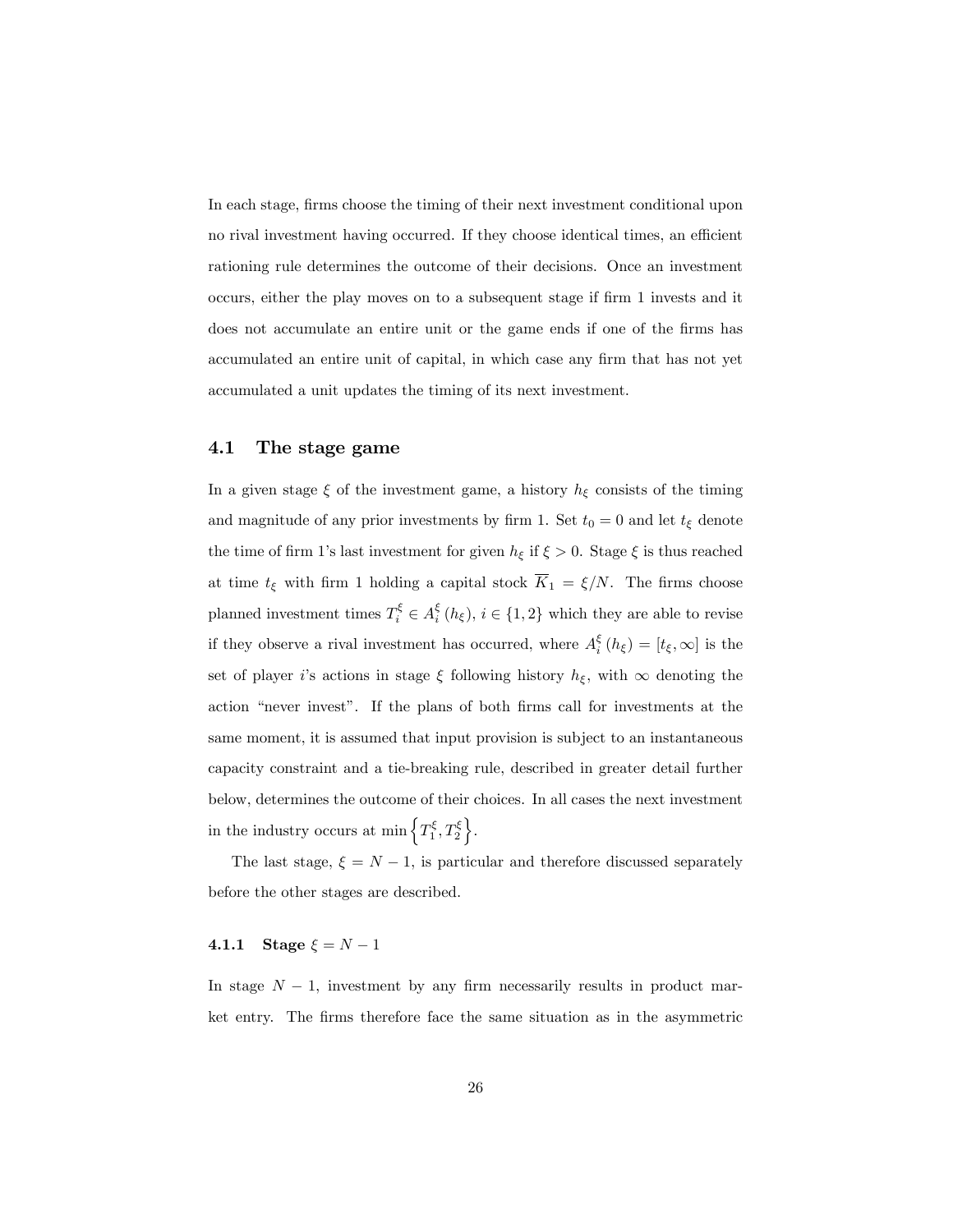preemption game with  $\kappa = 1 - (1/N)$  (see Section 2.3 and Appendix A.2). Moreover if N is large enough then  $1-(1/N) > \overline{\kappa}$ , which means that the degree of cost asymmetry is sufficient for the game to reduce to a single-firm decision problem involving firm 1. It sets  $\widehat{T}_1^{N-1} = \max\left\{t_{\xi}, T^L(1-(1/N))\right\}$ whereas firm 2 chooses  $\widehat{T}_2^{N-1} \in \left[ \max \{ t_{\xi}, T^L (1 - (1/N)) \} , \infty \right]$ . These choices result respectively in the payoffs  $L_1$  (max  $\{t_{\xi}, T^{L}(1 - (1/N))\}$ ; 1 -  $(1/N)$ ) and  $F\left(\max\left\{t_{\xi},T^{L}\left(1-\left(1/N\right)\right)\right\}\right).$ 

## 4.1.2 Stages  $\xi < N - 1$

In all other stages  $\xi \leq N-1$ , the plans  $T_1^{\xi}$  and  $T_2^{\xi}$  that the firms adopt must be mapped into outcomes in order to determine continuation payoffs.

If  $T_1^{\xi} \neq T_2^{\xi}$  the outcomes are straightforward as firm  $i, i \in \{1, 2\}$ , leads if and only if it has a strictly lower planned investment time than its rival. If  $T_1^{\xi} < T_2^{\xi}$ so firm 1 leads, it also determines the size of its investment. Let  $\widehat{V}_i^{\xi'}$  denote firm *i*'s continuation value if stage  $\xi' > \xi$  is next reached. If firm 1 chooses an investment of magnitude  $\eta \in \{1, ..., N - \xi\}$ , the resulting payoff profile is  $\left(\widehat{V}^{\xi+\eta}_1-(\eta/N)X(T^{\xi}_1)e^{-rT^{\xi}_1},\widehat{V}^{\xi+\eta}_2\right)\,\text{if } \eta< N-\xi\text{ and } \left(L_1\left(T^{\xi}_1;\xi/N\right),F\left(T^{\xi}_1\right)\right)$ if  $\eta = N - \xi$ . Let  $\eta^* \in \{1, ..., N - \xi\}$  denote firm 1's optimal investment size (if there are multiple optimum solutions it can be assumed for simplicity that  $f_{\text{irm 1} }$  chooses the largest). The continuation payoff profile in this subcase, denoted  $\left( L_1^{\xi} \left( T_1^{\xi} \right), F_2^{\xi} \left( T_1^{\xi} \right) \right)$ , is therefore  $\left( \widehat{V}_1^{\xi + \eta^*} - (\eta^* / N) X (T_1^{\xi}) e^{-r T_1^{\xi}}, \widehat{V}_2^{\xi + \eta^*} \right)$ if  $\eta^* < N - \xi$  and  $\left(L_1\left(T_1^{\xi}; \xi/N\right), F\left(T_1^{\xi}\right)\right)$  if  $\eta^* = N - \xi$ . If  $T_1^{\xi} > T_2^{\xi}$  so firm 2 leads, the continuation payoff profile is  $\left( F_1^{\xi}\left( T_2^{\xi}\right),L_2^{\xi}\left( T_2^{\xi}\right) \right) = \left( F_1\left( T_2^{\xi};\xi/N\right),L_2\left( T_2^{\xi};\xi/N\right) \right).$ 

If  $T_1^{\xi} = T_2^{\xi} = T$ , static competition between the firms in the input market supersedes dynamic competition. The firm whose investment incentive  $L_i^{\xi}(T) - F_i^{\xi}(T)$  is comparatively greater prevails but pays a premium amounting to its rival's valuation. It thus earns a differential rent similar in nature to the equilibrium profit of a low-cost Bertrand duopolist. Such a differential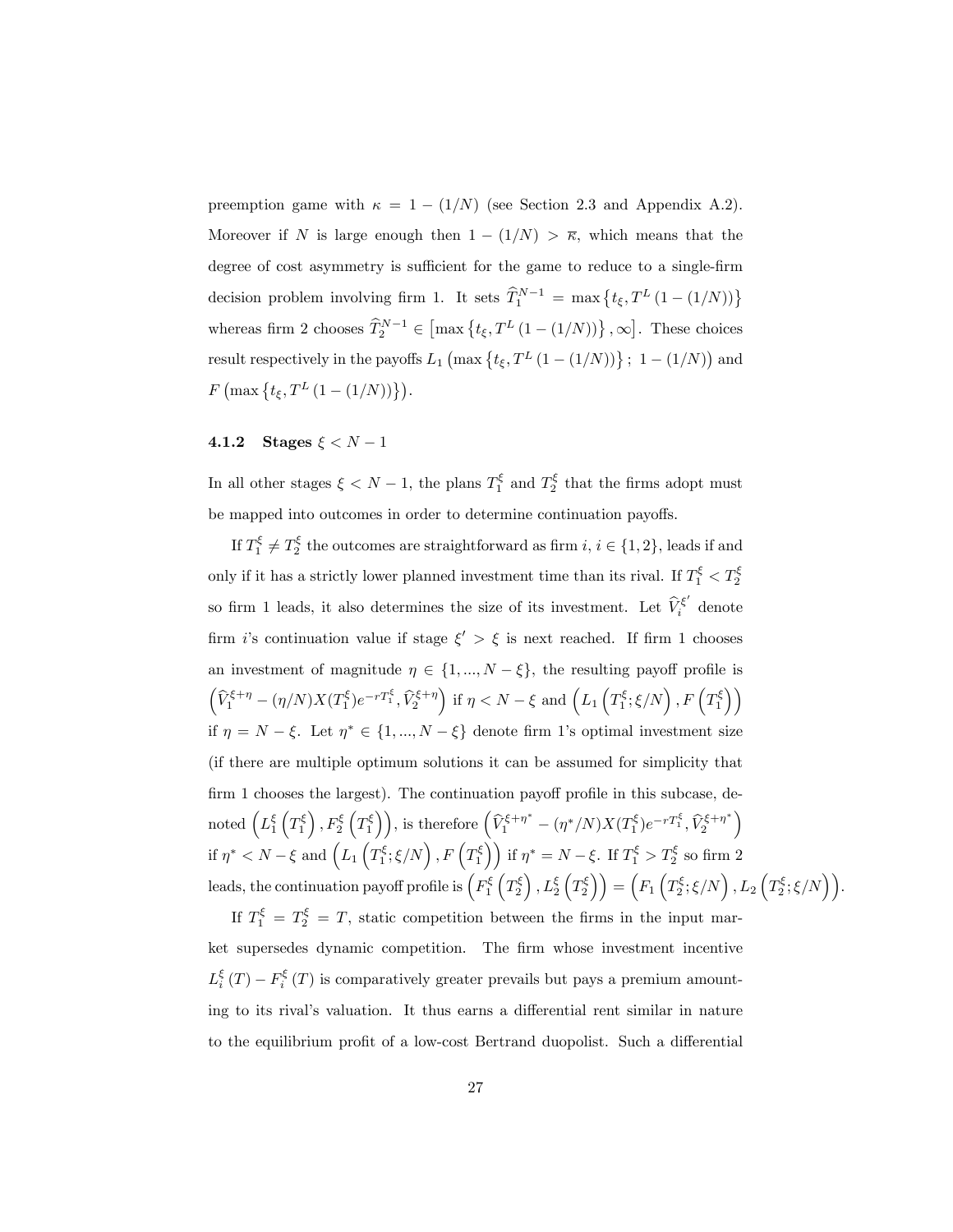rent is consistent with appropriation by upstream suppliers of the common part of the positional rents either Örm stands to earn from entry. If the Örms have identical incentives, the input is allocated to either with equal probability. Letting  $S_i^{\xi}(T) = L_i^{\xi}(T) - \max\left\{L_j^{\xi}(T) - F_j^{\xi}(T), 0\right\}$  (if  $L_i^{\xi}(T) - F_i^{\xi}(T) \ge L_j^{\xi}(T) F_j^{\xi}(T)$  or  $F_i^{\xi}(T)$  (if  $L_i^{\xi}(T) - F_i^{\xi}(T) < L_j^{\xi}(T) - F_j^{\xi}(T)$ ),  $i, j \in \{1, 2\}, i \neq j$ , the continuation payoff profile in this case is accordingly  $(S_1^{\xi}(T), S_2^{\xi}(T))$ .<sup>10</sup>

Summarizing, the stage payoffs for  $\xi < N - 1$  are

$$
V_1^{\xi} \left( T_1^{\xi}, T_2^{\xi} \right) = \begin{cases} L_1^{\xi} \left( T_1^{\xi} \right), & T_1^{\xi} < T_2^{\xi} \\ S_1^{\xi} \left( T \right), & T_1^{\xi} = T_2^{\xi} = T \\ F_1 \left( T_2^{\xi}; \frac{\xi}{N} \right), & T_1^{\xi} > T_2^{\xi} \end{cases}
$$

and

$$
V_{2}^{\xi}\left(T_{1}^{\xi},T_{2}^{\xi}\right) = \begin{cases} L_{2}\left(T_{2}^{\xi};\frac{\xi}{N}\right), & T_{2}^{\xi} < T_{1}^{\xi} \\ S_{2}^{\xi}\left(T\right), & T_{1}^{\xi} = T_{2}^{\xi} = T \\ F_{2}^{\xi}\left(T_{1}^{\xi}\right), & T_{2}^{\xi} > T_{1}^{\xi} .\end{cases}
$$

 $10$ An alternative approach to simultaneous investments would be to posit the profile  $\left(M_1^{\xi}(T), M_2^{\xi}(T)\right) = \left(F_1\left(T; (\xi+\eta^*)/N\right) - (\eta^*/N)X(T)e^{-rT}, L_2(T; (\xi+\eta^*)/N)\right)$  (if  $\eta^*$  <  $(N - \xi)$  or  $(M_1(T;\xi/N), M(T))$  (if  $\eta^* = N - \xi$ ) where  $\eta^* \geq 1$  is an optimal investment size for firm 1. However the use of such a payoff raises a standard issue in preemption games pertaining to their representation in continuous time. There generally exist payoff configurations where each firm prefers to invest first but simultaneous investments are jointly suboptimal (*i.e.*  $L_i^{\xi}(t) \geq F_i^{\xi}(t) > M_i^{\xi}(t), i \in \{1,2\}$ ) and the timing of investments would in effect be coordinated in an equilibrium of the discrete time game that the continuous time formulation approximates. This issue is generally resolved either by expanding the strategy space to allow a continuous time representation of such strategy coordination (Fudenberg and Tirole [8]) or by positing a random assignment of leader and follower roles (Dutta and Rustichini [7]). The former approach is parsimonious in its assumptions but involves notationally costly strategies, whereas like the latter approach, the simultaneous investment profile in the text restricts the economic environment but induces a unique equilibrium in pure strategies. So long as firm 1 can realize its first-mover advantage if a given stage is reached sufficiently early, the choice of approach to simultaneous investments does not alter outcomes along the equilibrium path and is consequently secondary to the present analysis.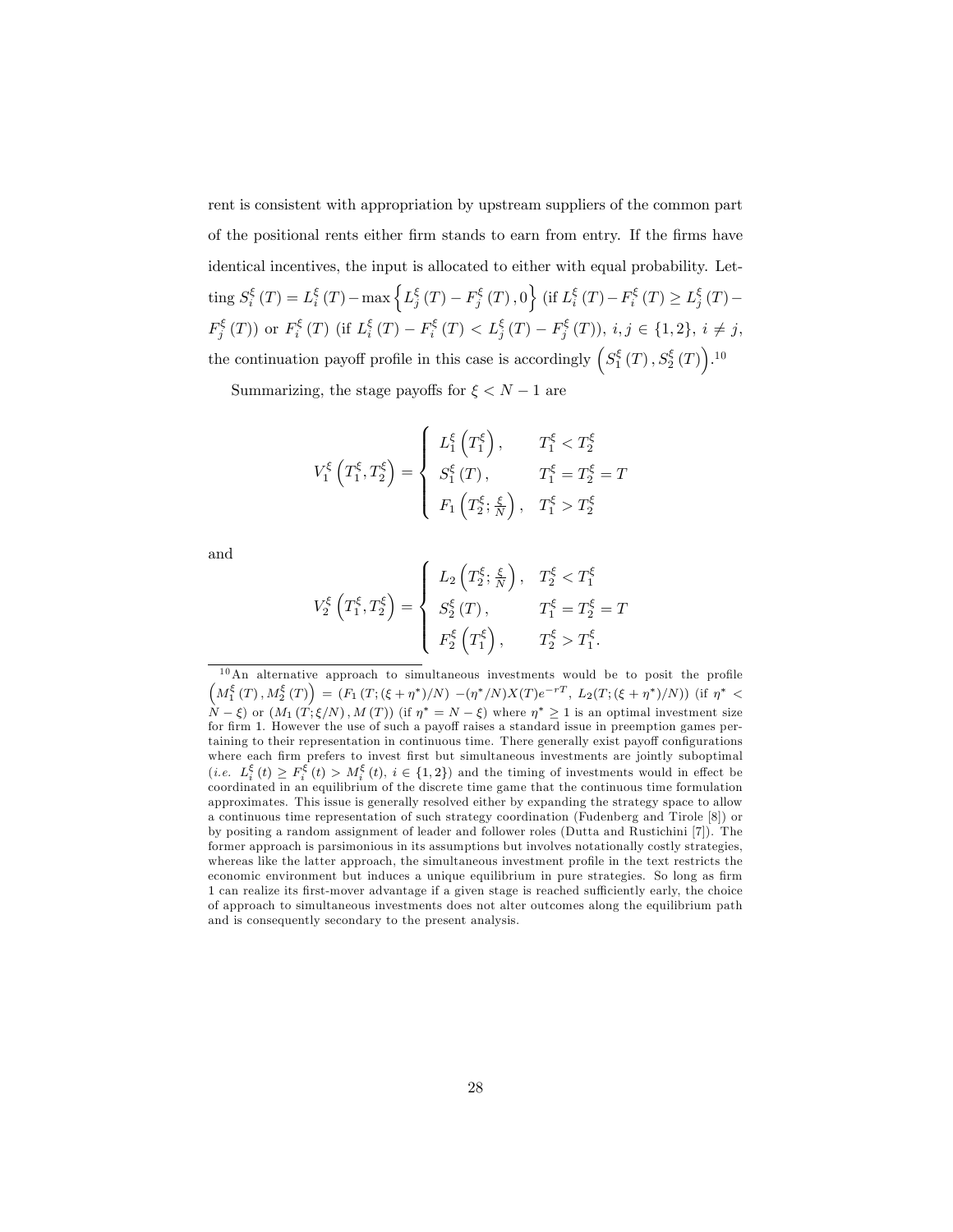## 4.2 Equilibrium

Let  $H$  denote the set of histories of the investment game. A strategy for firm i is a map  $\Gamma_i : H \to \bigcup$  $\xi \in \{0,...,N-1\}$  $A_i^{\xi}$ . Let  $\Gamma_i^{h^{\xi}}$  denote the restriction of  $\Gamma_i$  to histories that include  $h^{\xi}$ . A subgame of the investment game is defined by firm 1's capital stock  $\overline{K}_1 = \xi$  and a starting time  $t_{\xi}$ .<sup>11</sup> A strategy profile  $(\Gamma_1, \Gamma_2)$  is a subgame perfect Nash equilibrium of the investment game if and only if, for all  $h^{\xi} \in H$ ,  $\left(\Gamma_1^{h^{\xi}}, \Gamma_2^{h^{\xi}}\right)$  is a Nash equilibrium of the subgame starting at  $(\xi, t_{\xi})$ . Many strategy profiles can constitute a subgame perfect Nash equilibrium, but the main result of this section establishes that such strategy profiles identify a unique path of equilibrium capital accumulation in the industry. Along this path, firm 1 invests incrementally at a succession of preemptive times  $T^P(\xi/N)$ ,  $\xi = 0, 1, ..., [N\hat{k}]$ , up until it reaches a pivotal stage and enters the product market at time  $\widehat{T}^N = \max \{ T^L \left( (\lfloor N\widehat{\kappa} \rfloor + 1)/N \right), T^P \left( \lfloor N\widehat{\kappa} \rfloor/N \right) \}$  whereas firm 2 enters the product market subsequently at  $T^F$ .

**Proposition 3** Along a subgame perfect equilibrium path investment times satisfy  $\left(\widehat{T}_1^{\xi}, \widehat{T}_2^{\xi}\right) = \left(T^P\left(\xi/N\right), T^P\left(\xi/N\right)\right)$  for  $\xi \in \{0, 1, ..., \lfloor N\widehat{\kappa} \rfloor\}$ . The magnitude of firm 1's investment is  $\eta^* = 1$  for  $\xi < \lfloor N\hat{\kappa} \rfloor$ , and for  $\xi = \lfloor N\hat{\kappa} \rfloor$  either  $\eta^* = N - \lfloor N\widehat{\kappa} \rfloor$  if  $T^P(\xi/N) = \widehat{T}^N$  or  $\eta^* = 1$  if  $T^P(\xi/N) < \widehat{T}^N$ . In the latter case firm 1 subsequently invests at  $\widehat{T}_1^{\lfloor N\widehat{\kappa}\rfloor+1} = T^L((\lfloor N\widehat{\kappa}\rfloor + 1)/N)$ , with  $\eta^* = N - 1 - \lfloor N\widehat{\kappa} \rfloor.$ 

According to Proposition 3, firm 1's capital accumulation follows the path

$$
k_1^N(t) = \sum_{j=0}^{\lfloor N\widehat{\kappa} \rfloor} \frac{1}{N} \mathbf{1}_{t \ge T^P\left(\frac{j}{N}\right)} + \frac{N-1 - \lfloor N\widehat{\kappa} \rfloor}{N} \mathbf{1}_{t \ge \widehat{T}^N},
$$

whereas firm 2's follows  $k_2^N(t) = 1_{t \ge T^F}$ .

<sup>11</sup>As actions are planned investment times which are not revised unless rival investment occurs, for given  $(\xi, t_{\xi}) \xi' > \xi$  and  $t_{\xi'} \ge t_{\xi}$  define a subgame but  $\xi' = \xi$  and  $t_{\xi'} > t_{\xi}$  do not.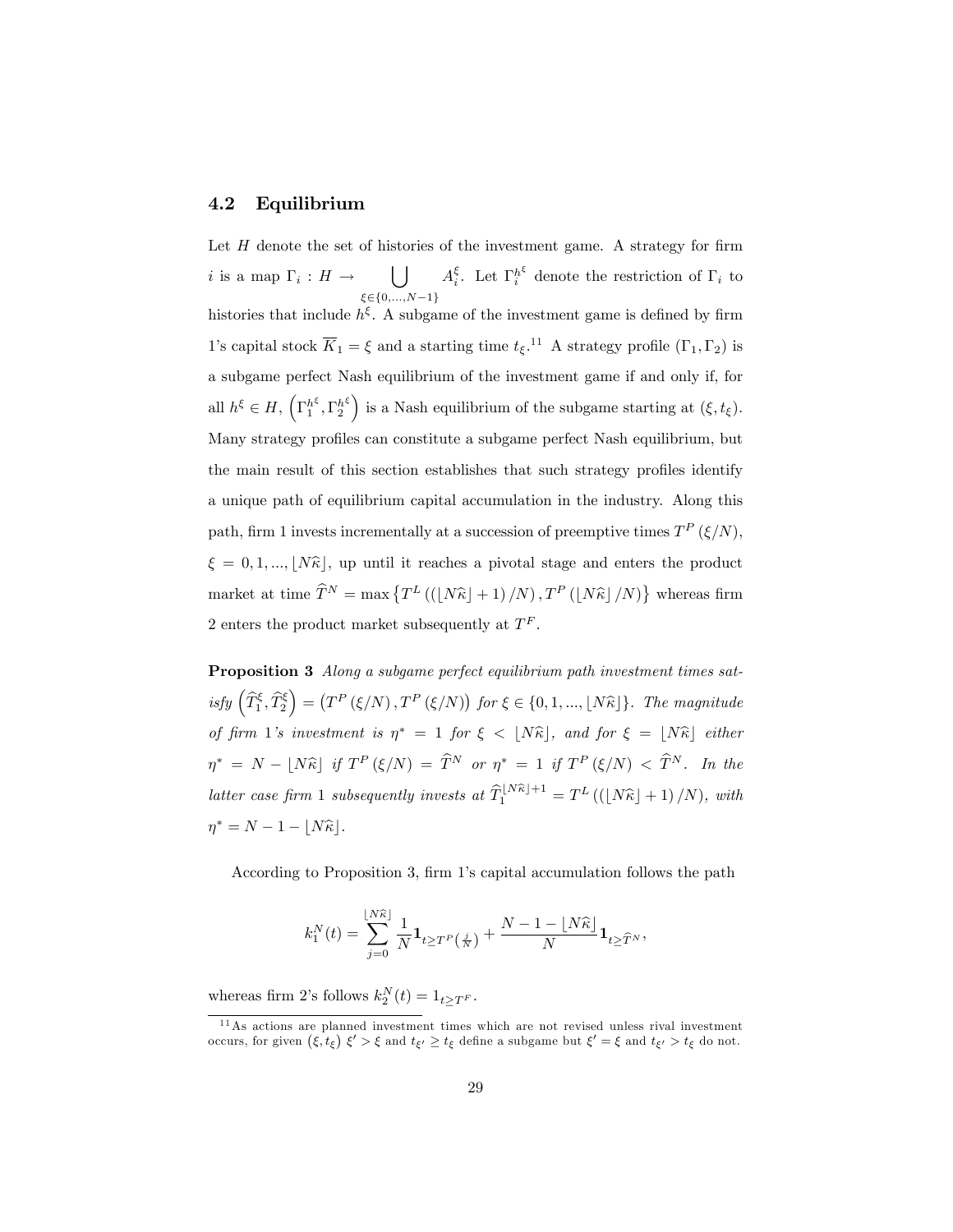Having stated the main result, it is useful to return for a moment to the role of the tie-breaking rule described further above in the section. Observe that in any proper subgame, firm 1 could behave as if its capital were no longer divisible and obtain an equilibrium asymmetric preemption payoff (with  $\kappa = \xi/N$ ) by just setting  $T_1^{\xi} = \max \{ t_{\xi}, \min \{ T^L (\xi/N), T^P (\xi/N) \} \}$  with  $\eta = N - \xi$ . Firm 1's leader payoff in any stage  $\xi$  therefore satisfies  $L_1^{\xi}(t) \geq L_1(t;\xi/N)$  by revealed preference, and by the same token in subsequent stages firm 1 holds firm 2 to a follower payoff in equilibrium so that  $F_2^{\xi}(t) = F(t)$ . Using a standard property of asymmetric preemption for the second inequality (see footnote 5) it follows that

$$
L_1^{\xi}(t) - F_1\left(t; \frac{\xi}{N}\right) \geq L_1\left(t; \frac{\xi}{N}\right) - F_1\left(t; \frac{\xi}{N}\right)
$$
  
 
$$
\geq L_2\left(t; \frac{\xi}{N}\right) - F(t) = L_2\left(t; \frac{\xi}{N}\right) - F_2^{\xi}(t).
$$

The tie-breaking rule therefore ensures that firm 1 can realize its first-mover advantage for  $\xi \geq 1$ . The reasoning for  $\xi = 0$  is slightly more involved, but the proof of Proposition 3 establishes  $L_1^0(t) > L_1(t)$  for any  $t_0 < \hat{T}^N$  which allows firm 1 to realize its first-mover advantage in this case too. Alternative approaches to simultaneous investments (see footnote  $10$ ) induce similar firm 1 behavior and therefore also support the equilibrium outcome in the proposition.

#### Proof

The argument involves identifying a profile of subgame perfect equilibrium strategies that support the outcome described in the proposition and then verifying that no other equilibrium outcomes arise. Let  $\left(\widehat{\Gamma}_1, \widehat{\Gamma}_2\right)$  denote the strategy profile

$$
\widehat{T}_{1}^{\xi} = \begin{cases}\n\max\left\{t_{\xi}, T^{P}\left(\frac{\xi}{N}\right)\right\}, & \xi \in \{0, 1, ..., \lfloor N\widehat{\kappa} \rfloor\} \\
\max\left\{t_{\xi}, T^{L}\left(\frac{\xi}{N}\right)\right\}, & \xi \in \{\lfloor N\widehat{\kappa} \rfloor + 1, ..., N - 1\}\n\end{cases}
$$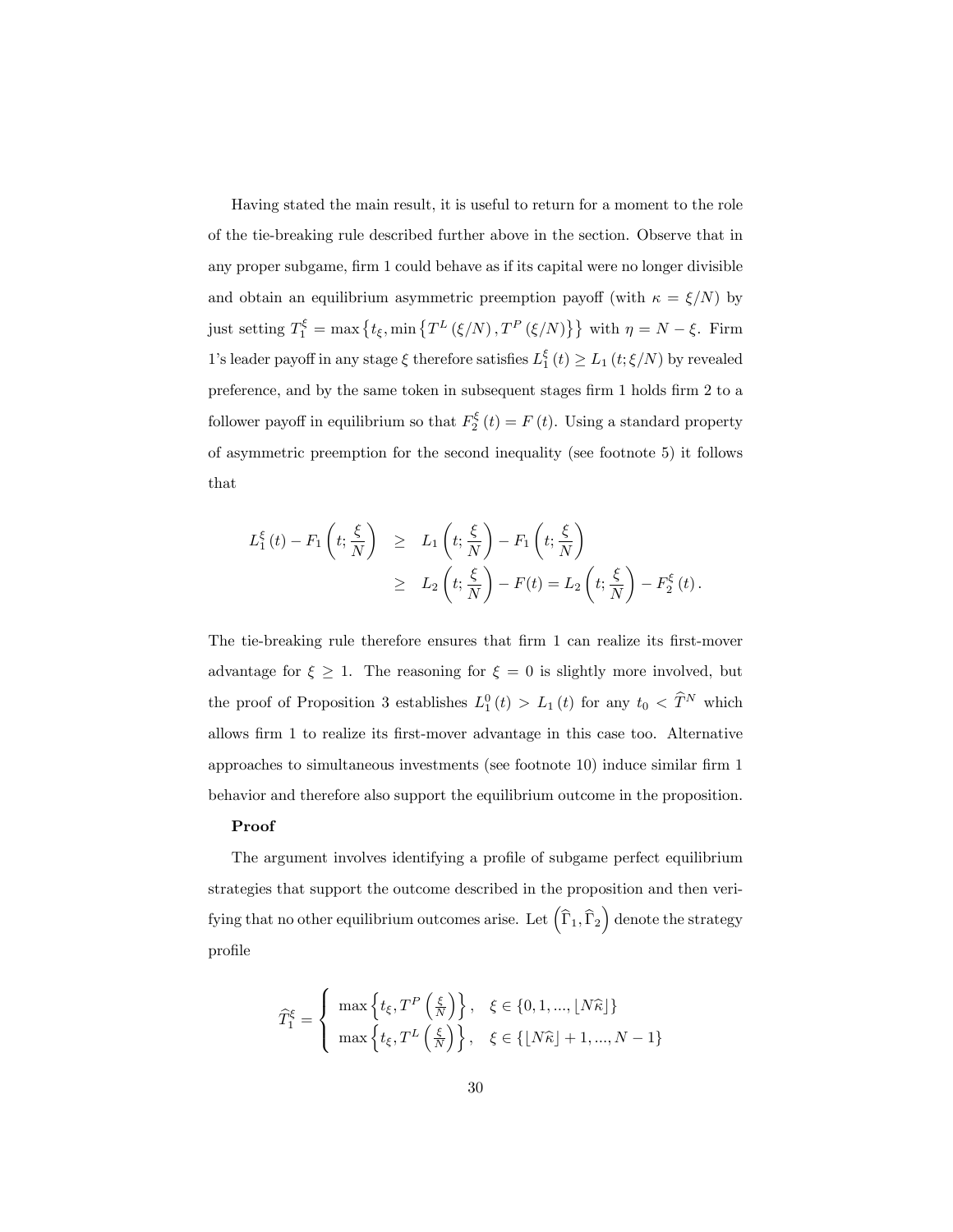and

$$
\widehat{T}_2^{\xi} = \begin{cases}\n\max\left\{t_{\xi}, T^P\left(\frac{\xi}{N}\right)\right\}, & \xi \leq \lfloor N\overline{\kappa} \rfloor \text{ and } t_{\xi} \leq \overline{t}_{\xi/N} \\
\max\left\{t_{\xi}, T^F\right\}, & \text{otherwise}\n\end{cases}
$$

for  $\xi \in \{0, ..., N - 1\}$ .<sup>12</sup> It is necessary to verify that these strategies are mutual best replies in every subgame. Observe first of all that if  $t_{\xi} \geq T^{F}$  equilibrium decisions are straightforward, as they consist of immediate investments for both firms that result in terminal payoffs  $(F_1(t_{\xi}; \xi/N), F(t_{\xi}))$ . The analysis therefore focuses on starting times  $t_{\xi} < T^{F}$ .

Consider first subgames  $\xi > N\hat{\kappa}$ . The argument proceeds by induction on firm 1's possible capital stock levels.

For  $\xi = N - 1$ , the subgame starting at any  $t_{N-1}$  is an asymmetric preemption game (Section 4.1.1) of which  $(\widehat{T}_1^{N-1}, \widehat{T}_2^{N-1})$  is an equilibrium (Appendix A.2).

Next, let  $\xi$  be given with  $N\hat{\kappa} < \xi < N - 1$  and  $t_{\xi} \geq 0$ . For the induction argument assume that for all  $\xi' > \xi$  and any  $t_{\xi'} \geq t_{\xi}$  the restricted strategy profiles  $\left(\widehat{\Gamma}^{h_{\xi'}}_1, \widehat{\Gamma}^{h_{\xi'}}_2\right)$  are mutual best replies.

Consider firm 2 first. Either  $t_{\xi} < T^{P}(\xi/N)$  in which case  $\widehat{T}_{1}^{\xi} < T^{P}(\xi/N)$ as  $T^{P}(\xi/N) > T^{L}(\xi/N)$ , so setting  $T_2 < \widehat{T}_1^{\xi}$  (leading) is unprofitable for firm 2 and it is indifferent between all  $T_2 \geq \hat{T}_1^{\xi}$  that yield it a follower payoff (for  $T_2 = \hat{T}_1^{\xi}$  this is due to the tie-breaking rule). Otherwise  $t_{\xi} \geq T^P(\xi/N)$  and  $\widehat{T}_1^{\xi} = t_{\xi}$  so firm 2 cannot lead and is similarly indifferent between all  $T_2 \geq \widehat{T}_1^{\xi}$ . In either case  $\widehat{T}_2^{\xi}$  in particular constitutes a (weak) best-response to  $\widehat{T}_1^{\xi}$ .

Consider firm 1 next. There are two subcases to examine. If  $\xi > N\overline{\kappa}$ ,  $\widehat{T}_2^{\xi}$  =  $T<sup>F</sup>$  and firm 1 effectively faces a single-firm decision problem. Its continuation payoff  $L_1^{\xi}(t)$  is determined as follows. If  $t \geq T^L((\xi+1)/N)$  then an investment of size  $\eta$  with  $1 \leq \eta < N - 1$  is followed by immediate entry in stage  $\xi + \eta$  by

 $12$  This strategy profile, which has firm 2 investing immediately whenever the preemption range is reached, is chosen for consistency with an equilibrium in the extended mixed strategies discussed in footnote 10.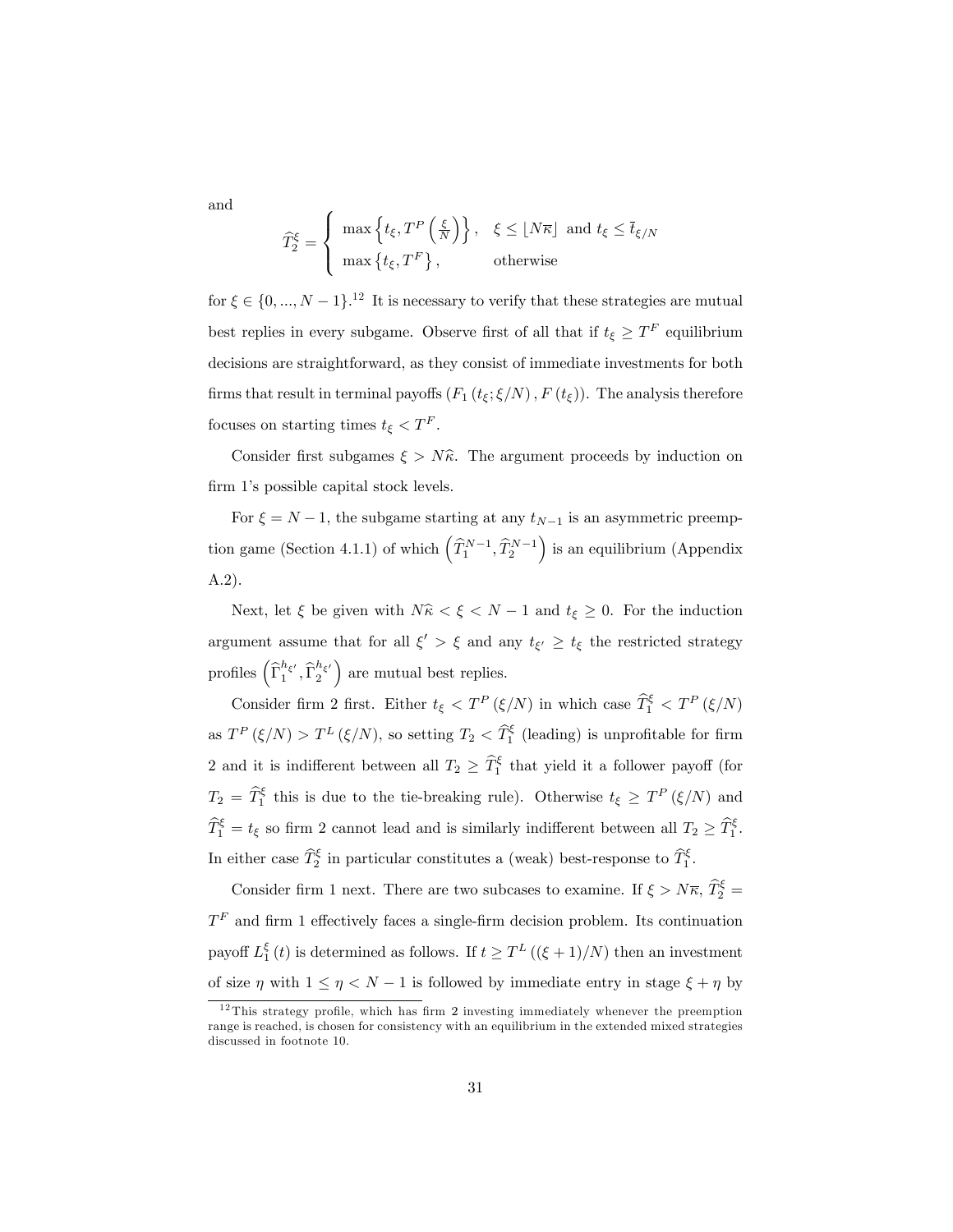the induction hypothesis  $(\widehat{T}_1^{\xi+\eta} = t \text{ as } T^L((\xi+\eta)/N) < T^L(\xi/N))$  so  $L_1^{\xi}(t) =$  $L_1(t;\xi/N)$ , which is maximized at  $t = T^L(\xi/N)$ . If  $t < T^L((\xi+1)/N)$  then  $\eta = N - 1$  is not an optimal investment size as  $L_1 (t; \xi/N)$  is increasing, and for  $1 \leq \eta \leq N-1$ , by the induction hypothesis, either  $\hat{T}_1^{\xi+\eta} = t$  resulting in a suboptimal payoff  $L_1(t;\xi/N)$  or  $\hat{T}_1^{\xi+\eta} = T^L((\xi+\eta)/N) > t$  (firm 1's investments are staggered) in which case it obtains

$$
L_1\left(T^L\left(\frac{\xi+\eta}{N}\right);\frac{\xi+\eta}{N}\right) - \frac{\eta}{N}X(t)e^{-rt}
$$
  
=  $L_1\left(T^L\left(\frac{\xi+\eta}{N}\right);\frac{\xi}{N}\right) - \frac{\eta}{N}\left(X(t)e^{-rt} - X\left(T^L\left(\frac{\xi+\eta}{N}\right)\right)e^{-rT^L\left(\frac{\xi+\eta}{N}\right)}\right).$ 

If investing at t firm 1 would therefore set  $\eta^* = 1$  and obtain  $L_1^{\xi}(t) = L_1(T^L((\xi+1)/N) ; (\xi+1)/N)$  $-(1/N)X(t) e^{-rt} = L_1\left(T^L\left((\xi+1)/N\right); \xi/N\right)\\ -(1/N)\left(X(t) e^{-rt} \right.\\ \left. - X\left(T^L\left((\xi+1)/N\right)\right) e^{-rT^L\left((\xi+1)/N\right)}\right)$  $\langle L_1(T^L(\xi/N);\xi/N),\text{ as }T^L(\xi/N)\text{ is a global maximum. In stage }\xi\text{ firm 1's }$ optimal choice  $(\arg \max_{t \ge t_{\xi}} L_1^{\xi}(t))$  is therefore  $\widehat{T}_1^{\xi}$ . The second subcase to examine is  $N\hat{\kappa} < \xi \leq N\overline{\kappa}$ . The main difference is that  $\widehat{T}_2^{\xi} = \max\left\{t_{\xi}, T^P(\xi/N)\right\}$ if  $t_{\xi} \leq \bar{t}_{\xi/N}$ , in which case firm 1 does not face a single-firm decision problem. If  $t_{\xi} < T^{P}(\xi/N)$  then  $\widehat{T}_{2}^{\xi} = T^{P}(\xi/N)$  does not constrain firm 1's optimal choice  $\widehat{T}_1^{\xi} = \max \left\{ t_{\xi}, T^{L}(\xi/N) \right\}$ . If  $T^{P}(\xi/N) \leq t_{\xi} \leq \overline{t}_{\xi/N}$ , then  $\widehat{T}_2^{\xi} = t_{\xi}$  and firm 1 earns  $L_1^{\xi}(t_{\xi}) - \left(L_2^{\xi}(t_{\xi}) - F(t_{\xi})\right)$  by the tie-breaking rule if it sets  $T_1 = \widehat{T}_2^{\xi} = t_{\xi}$ and a lower follower payoff  $F_1(t_\xi;\xi/N)$  otherwise. If  $t_\xi > \bar{t}_{\xi/N}$  then the argument is as in the previous subcase. For any given  $t_{\xi}$  therefore, firm 1's optimal choice is  $\hat{T}_1^{\xi}$ . Hence, in any subgame with  $\xi > N\hat{\kappa}$  investing at the times  $\hat{T}_1^{\xi}$  and  $\widehat{T}_{2}^{\xi}$  specified above is an equilibrium.

Consider next subgames with  $\xi \leq N\hat{\kappa}$ . Take firm 2 first. Either  $t_{\xi}$  <  $T^{P}(\xi/N)$  in which case  $\widehat{T}_{1}^{\xi} = T^{P}(\xi/N)$  so leading is unprofitable for firm 2 which is indifferent between all  $T_2 \geq T^P(\xi/N)$ , or  $\hat{T}_1^{\xi} = t_{\xi} \geq T^P(\xi/N)$  and firm 2 is similarly indifferent between simultaneous investment and following. In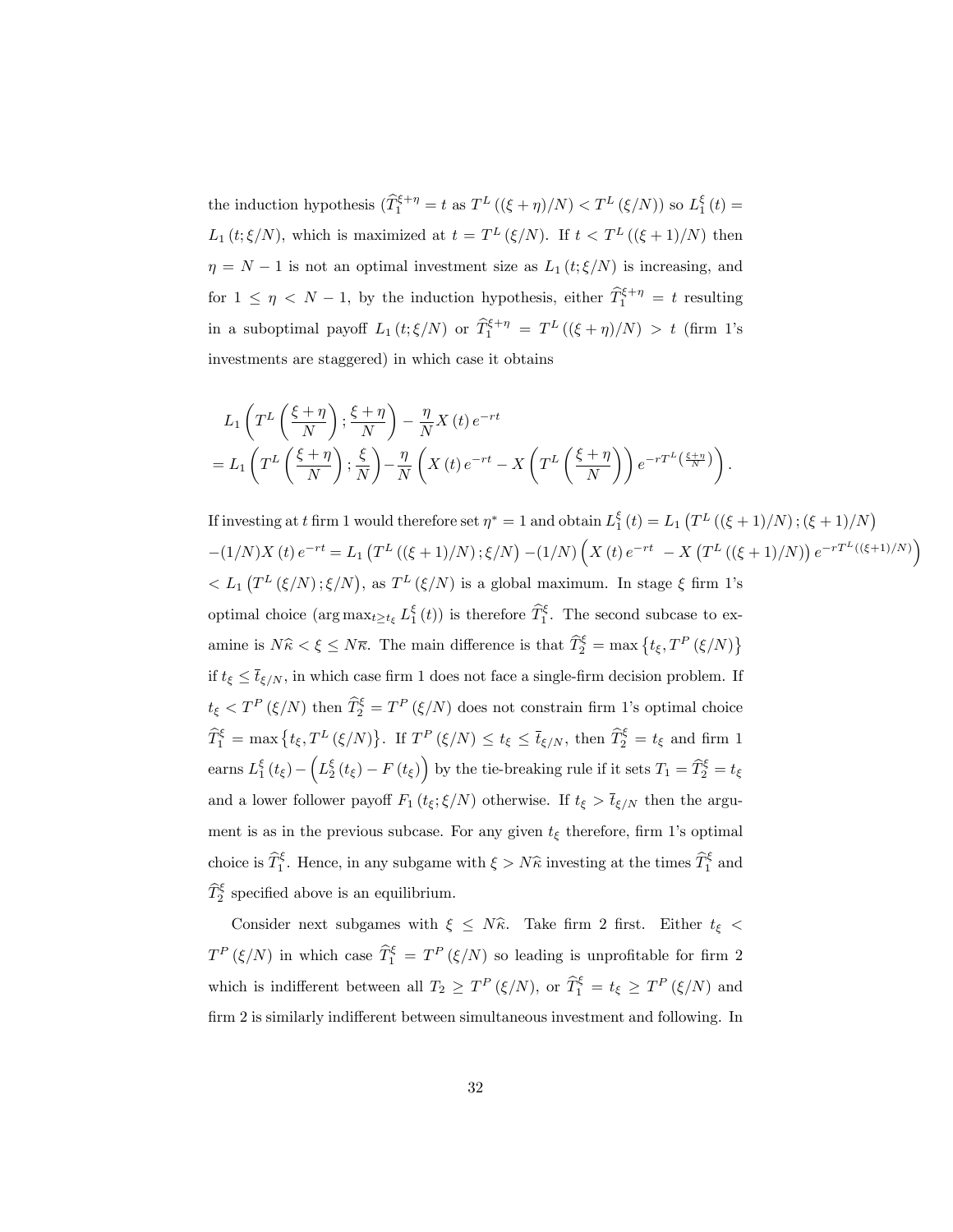either case  $\widehat{T}_2^{\xi}$  in particular constitutes a (weak) best-response to  $\widehat{T}_1^{\xi}$ . Next take firm 1. If  $t_{\xi} > \bar{t}_{\xi/N}$ ,  $\widehat{T}_2^{\xi} = T^F$  and by the same argument as for  $\xi > N\widehat{\kappa}$ ,  $\widehat{T}_1^{\xi} = t_{\xi}$ . If  $T^P(\xi/N) \le t_\xi \le \bar{t}_{\xi/N}$  then as  $\hat{T}_2^{\xi} = t_\xi$  firm 1 obtains  $S_1^{\xi}(t_\xi) > F_1^{\xi}(t_\xi)$  by setting  $\widehat{T}_1^{\xi} = t_{\xi}$ . Finally if  $t_{\xi} < T^P(\xi/N) = \widehat{T}_2^{\xi}$ , firm 1's continuation payoff from leading is determined by an induction argument as for  $\xi > N\hat{\kappa}$ , so that

$$
L_1^{\xi}(t) = L_1\left(\widehat{T}^N; \frac{\lfloor N\widehat{\kappa}\rfloor + 1}{N}\right) - \mathbf{1}_{\xi < \lfloor N\widehat{\kappa}\rfloor - 1} \sum_{i = \xi + 1}^{\lfloor N\widehat{\kappa}\rfloor} \frac{1}{N} X\left(T^P\left(\frac{i}{N}\right)\right) e^{-rT^P\left(\frac{i}{N}\right)} - \frac{1}{N} X\left(t\right) e^{-rt} \tag{4}
$$

which is maximized by setting  $\widehat{T}_1^{\xi} = T^P(\xi/N)$ . Hence in any subgame with  $\xi \leq N\hat{\kappa}$  investing at the times  $\hat{T}_1^{\xi}$  and  $\hat{T}_2^{\xi}$  specified above is an equilibrium.

To verify that there are no equilibrium outcomes than that described in the proposition, observe that firm 1 can assure itself of leading arbitrarily near  $\widehat{T}^{N}$  by accumulating capital along the path  $k_1^{\delta}(t) = k_1^{N}(t + \delta)$  for small  $\delta$ , as  $k_1^{\delta}(t) > k^P(t)$  for  $t < \widehat{T}^N$  and investment at any given time t is not individually rational for firm 2 if  $\lim_{s \to t^{-}} k_1(s) > k^P(t)$ . By setting investment times according to the policy  $k_1^{\delta}(t)$  firm 1 obtains a payoff arbitrarily close to  $L_1^0(t)$  (see (4) above). Letting investment increments become arbitrarily small and picking  $\delta(N)$  accordingly,  $\liminf_{N\to\infty} \widehat{V}_1^0 = L_1^0(0) = V^P(\widehat{T})$  (see (1) above), as  $\lim_{N \to \infty} \hat{T}^N = \hat{T}$  and  $\lim_{N \to \infty} k_1^N(t) = k_1^*(t)$ . Firm 1 cannot obtain more than  $V^P(\widehat{T})$  either, since that would imply violating the no-preemption constraint.  $\Box$ 

To relate Proposition 3 to the analysis in the rest of the article, suppose that the divisibility  $N$  of firm 1's capital is arbitrarily large. For larger  $N$  the size of firm 1's investment steps becomes arbitrarily small and its entry time  $\widehat{T}^N$ approaches  $\hat{T}$ . Therefore  $\lim_{N \to \infty} k_1^N(t) = k_1^*(t)$  pointwise, and the equilibrium outcome of the N-stage preemption game converges to the optimal policy in a Stackelberg choice of capital accumulation policies discussed in Section 3.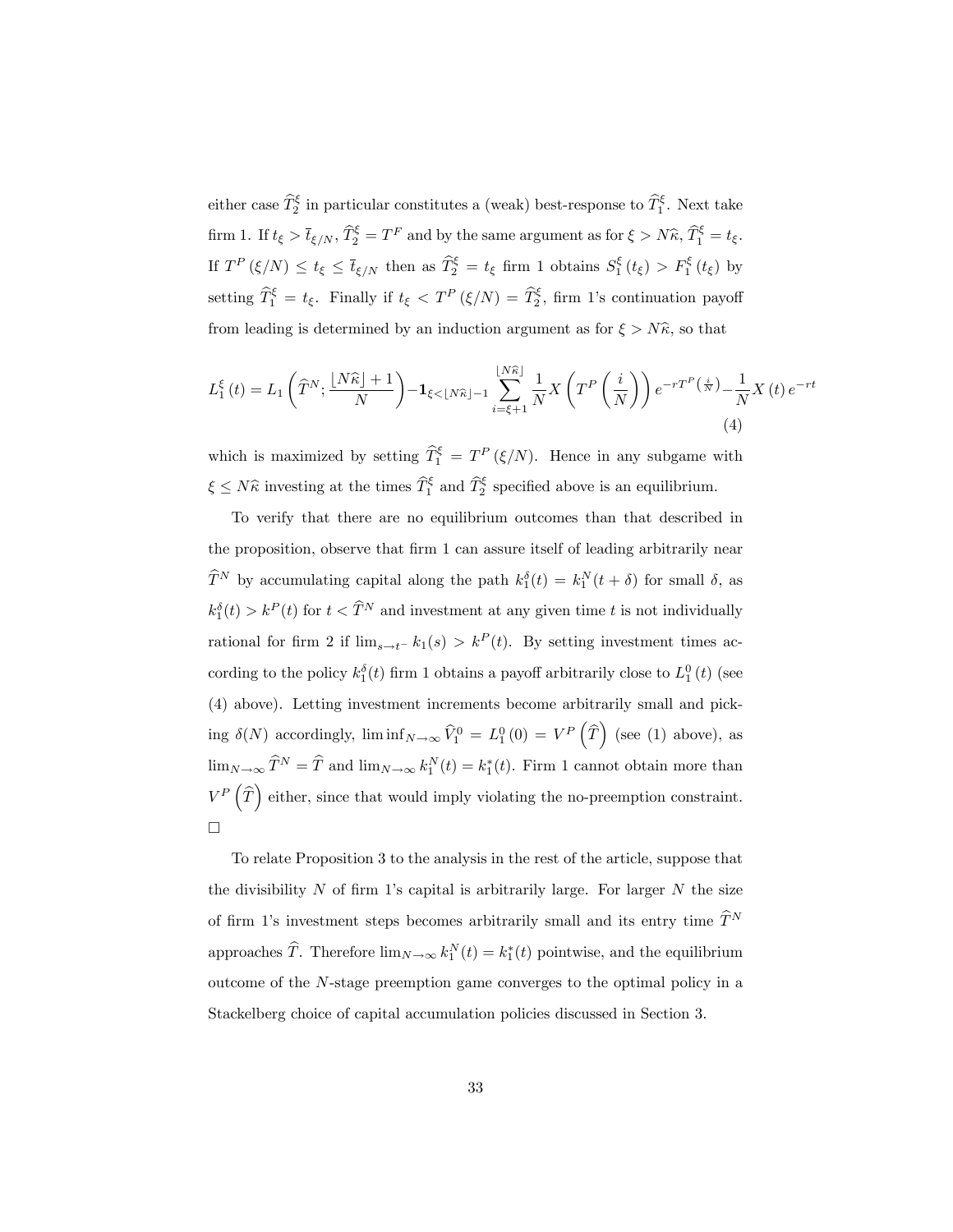# 5 Leadership dynamics under input price uncertainty

The dynamics of industry investments are generally governed by market uncertainty, giving rise to a value of waiting for a more opportune moment to invest. Firms then have to trade two motives off against one another, as on the one hand the threat of competition creates a strategic incentive to act quickly and commit, but on the other hand option value due to uncertainty calls for flexibility and delay (Chevalier-Roignant and Trigeorgis [3]). A natural extension of the analysis of the above sections is to inquire into the effect of uncertainty on the capital accumulation policy of the firm whose capital is relatively divisible.

Suppose that the capital price process includes a noise term, so as to follow a geometric Brownian motion  $dX(t) = \mu X(t)dt + \sigma X(t)dW(t)$  where  $W(t)$  is a standard Wiener process, and with  $X(0) = x > \Pi^{M.13}$  Firm 1 is assumed to have the capability of implementing threshold policies that allow it to invest incrementally. Suppose that its capital is perfectly divisible, so firm 1's feasible accumulation policies are represented by nondecreasing and right-continuous functions  $k_1(x) : R_+ \to [0, 1]$  that define its capital stock process absent rival investment as a function of the input price path,  $K_1(t) = \sup_{s \in [0,t]} \{k_1(X(s))\}.$ Assume that firm 2 stands ready to enter whenever profitable so that as in Section 3 firm 1's problem consists in regulating its rival's entry threat up until its own desired entry threshold is reached. It accordingly determines an optimal investment threshold under the constraint that firm 2's entry incentive is maintained at zero. Despite the more complex structure underlying the payoff functions, the main difference that the stochastic term in the input price adds to the model if the firms follow threshold policies is that choices and hence payoffs

<sup>&</sup>lt;sup>13</sup> The model in Section 2 corresponds to  $\mu = -\lambda$  and  $\sigma = 0$  whereas if  $\sigma > 0$  firms have a motive to wait even if  $\mu > 0$ .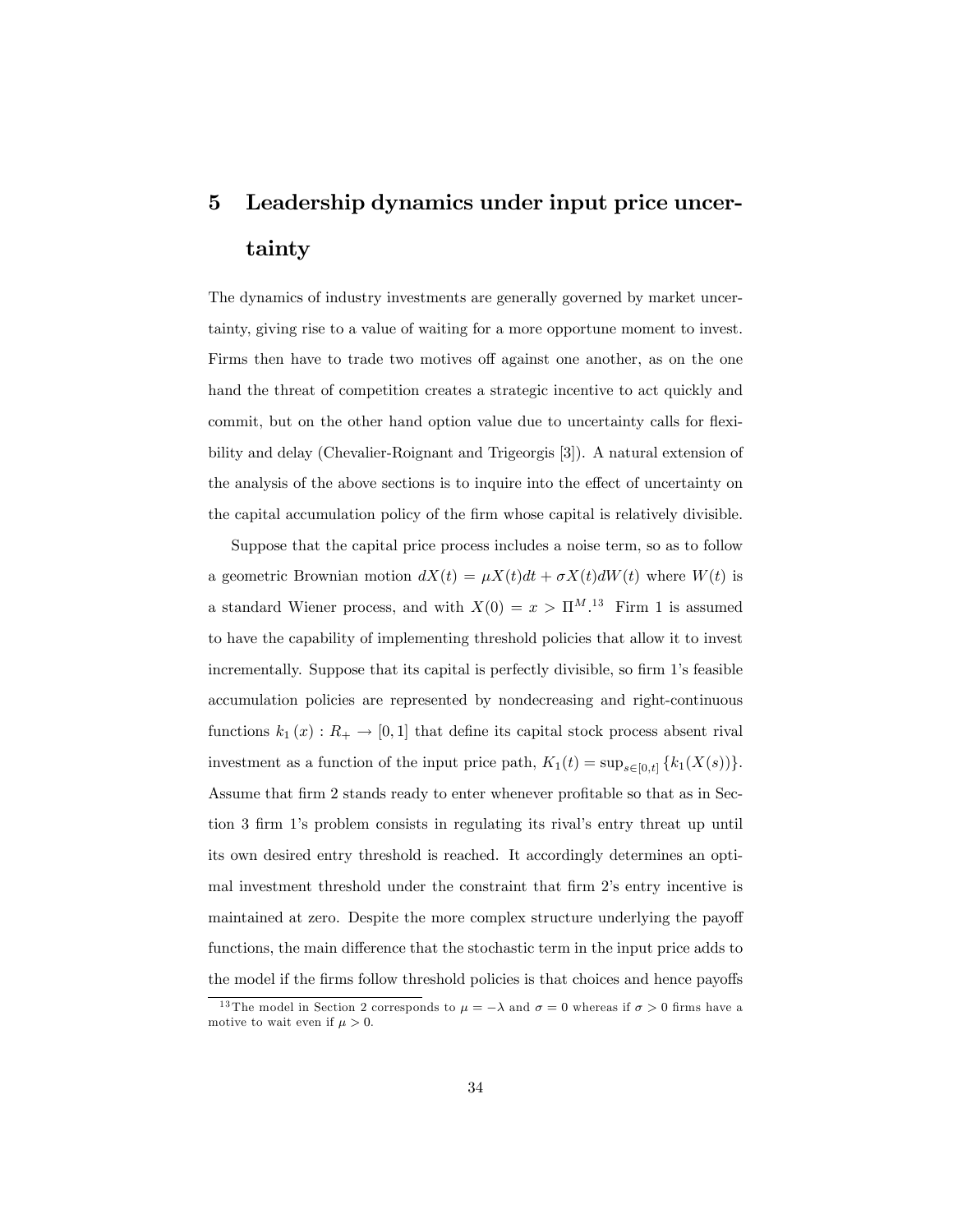are defined over price levels which determine stochastic investment times, but the broad economic intuitions are otherwise similar.

Let  $X^P$ ,  $X^L$  and  $X^F$  denote the respective input price thresholds in symmetric preemption equilibrium, for monopoly and for duopoly. These thresholds are analogs to  $T^P, T^L$  and  $T^F$  in the deterministic case where firms set investment times directly. Like  $T^P$ , the preemption time  $X^P$  does not have a closed form. On the other hand  $X^L = (\gamma/(\gamma + 1)) \Pi^M$  and  $X^F = (\gamma/(\gamma + 1)) \Pi^D$ , where  $\gamma$  is a parameter function that reflects expected discounting in the stochastic case.<sup>14</sup> The preemptive capital accumulation policy is defined in the same manner as in Section 2.3 over  $(X^F, x]$  and has the specific form

$$
k^{P}(x) = \begin{cases} \overline{\kappa}_{X}, & X^{F} < x \leq X^{L} \\ 1 - \left(\frac{\frac{\Pi^{M}}{\Pi^{D}} - 1}{\left(\frac{\Pi^{M}}{X^{F}} - \frac{x}{X^{F}}\right)\left(\frac{x}{X^{F}}\right)^{\gamma} - \frac{1}{\gamma + 1}}\right)^{\frac{1}{\gamma}}, & X^{L} < x \leq X^{P} \\ 0, & x > X^{P} \end{cases}
$$

where  $\overline{\kappa}_X$  is a constant (See Appendix A.3).

A similar argument to Section 3 establishes that firm 1's optimal capital accumulation policy is  $k_1^*(x) = k^P(x) \mathbf{1}_{x > \hat{X}} + \mathbf{1}_{x \leq \hat{X}}$ . This policy is preemptive up until a critical threshold is reached and the Örmís capital stock jumps to the level required for market entry. This critical threshold  $\hat{X}$  is implicitly defined by firm 1's first-order condition

$$
\widehat{X} = \frac{\gamma}{\gamma + 1} \frac{\Pi^M}{1 - k^P \left( \widehat{X} \right)}.
$$

Figure 2 illustrates the optimal policy in  $(x, K_1)$ -space.  $\hat{X}$  is determined by

$$
\gamma\left(\mu,r,\sigma\right)=-\left(\frac{1}{2}-\frac{\mu}{\sigma^2}\right)+\sqrt{\left(\frac{1}{2}-\frac{\mu}{\sigma^2}\right)^2+\frac{2r}{\sigma^2}}
$$

 $14$  Specifically

satisfies  $\gamma > 0$  and  $\partial \gamma / \partial \sigma < 0$ . Letting  $\tau(X) = \inf_{x \in (X)} \{ t \in R_+ | X(t) \leq X \}$  denote the first hitting time for threshold  $X \leq x$ ,  $E_x e^{-r\bar{\tau}(X)} = (X/x)^{\gamma}$ .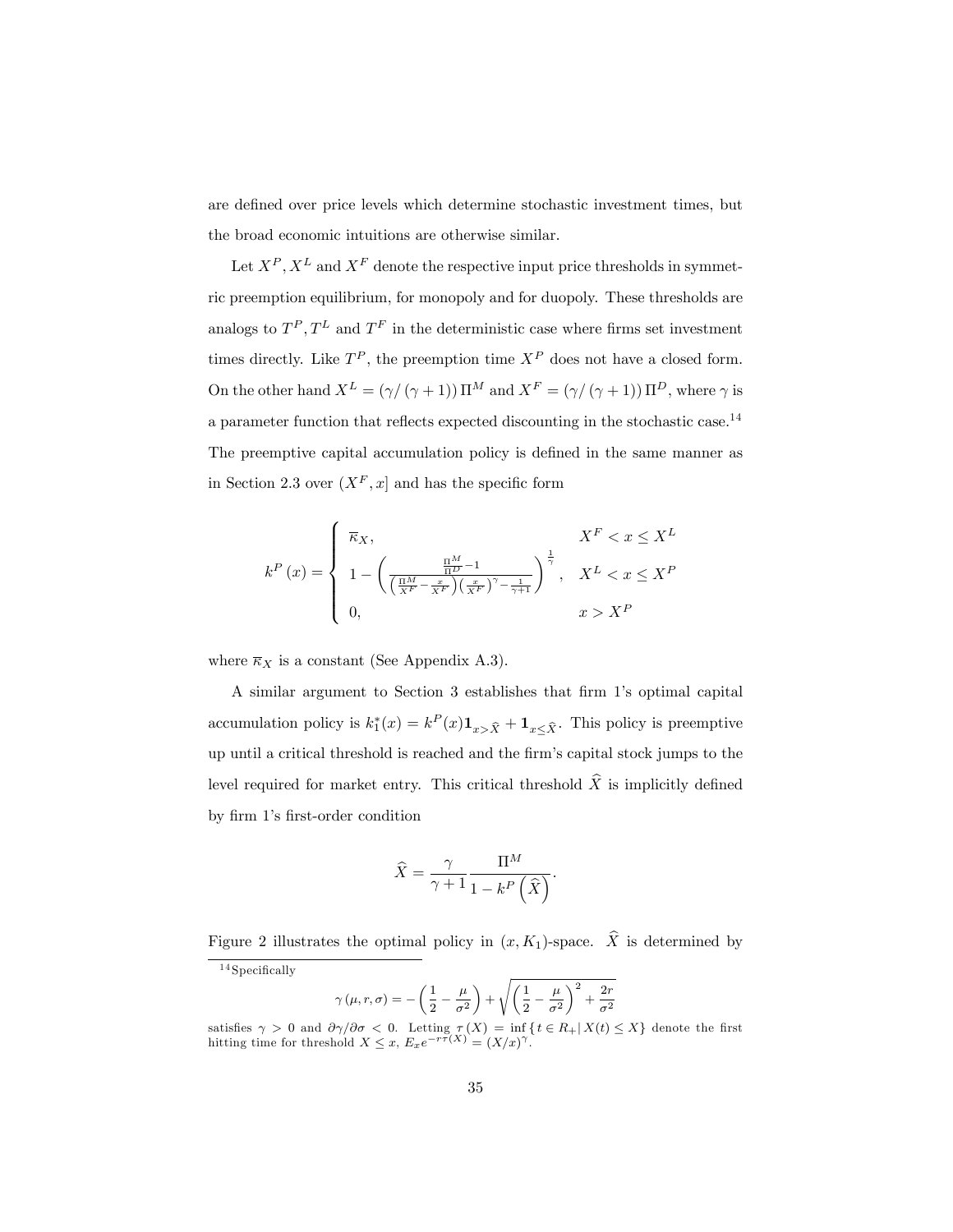

Figure 2: In the stochastic case greater volatility shifts  $X^L(\kappa)$  and  $k^P(x)$  leftward, lowering the threshold  $\widehat{X}$  and delaying the jump to completion.

the intersection of  $k^P(x)$  and the locus of monopoly investment thresholds  $X_1^L(\overline{K}_1) = (\gamma/(\gamma+1))(\Pi^M/(1-\overline{K}_1)).$  Because the input price has positive volatility, the time at which the threshold  $\widehat{X}$  is first hit and firm 1 enters is stochastic. Up until then, were it to have the follower role, firm 1's probability of completing its investment in a given future time interval is an increasing function of its capital stock. Its optimal capital accumulation policy thus involves a form of brinkmanship insofar as along the path of its capital accumulation, its follower threat presents firm 2 with a gradually increasing risk of losing any monopoly position it might seek to secure.

Incorporating a stochastic input price allows the effect of uncertainty on investment decisions to be studied by varying the value of the volatility parameter. An increase in  $\sigma$ , which reduces  $\gamma$ , has several effects. First it raises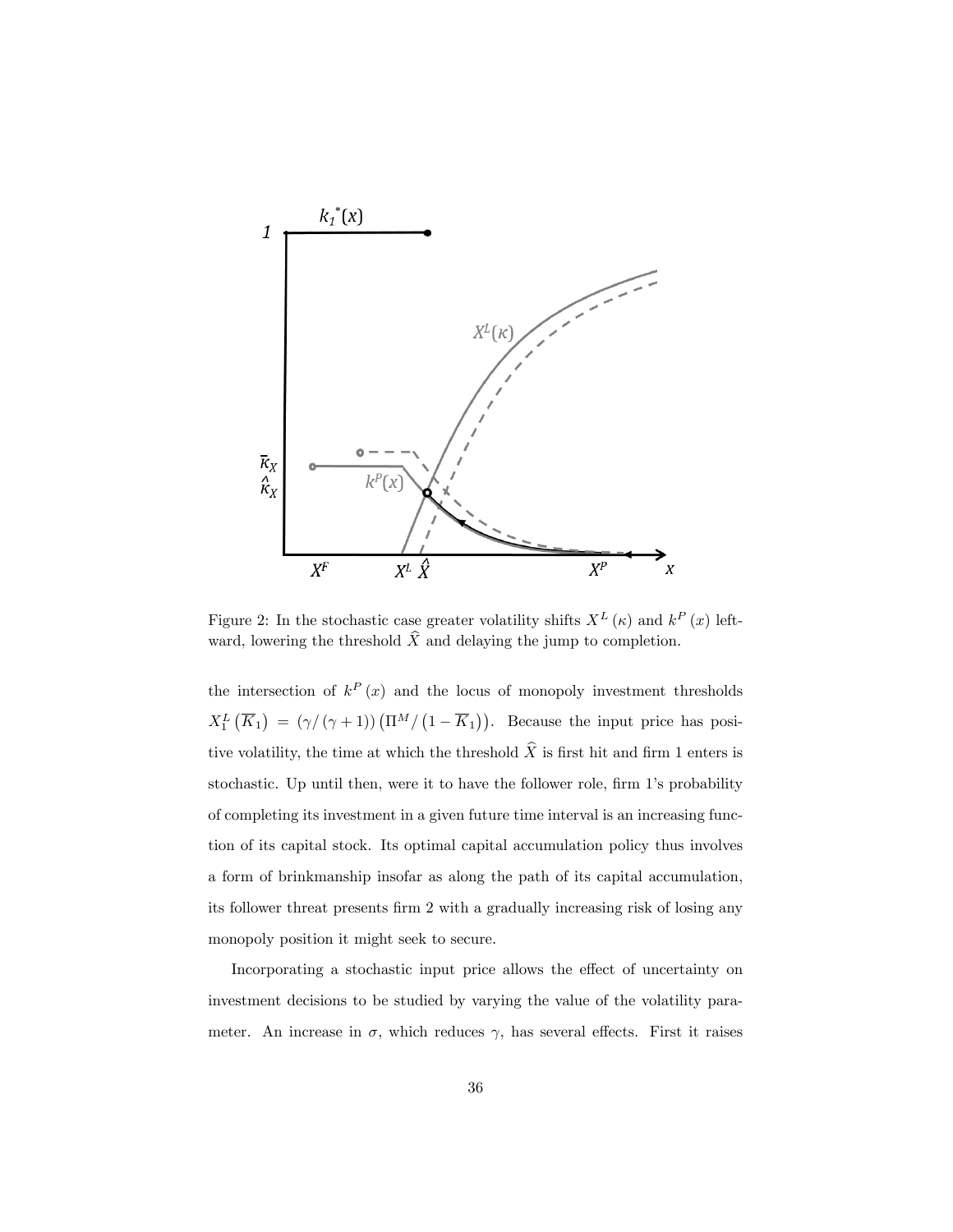option value, which leads Örms to delay product market entry. For a given capital stock level firm 1 thus lowers its monopoly threshold  $X_1^L(\kappa)$ . The effect of greater volatility on preemption is complex, but with geometric Brownian motion greater volatility raises the value of the follower's duopoly option more than it decreases the rents of moving early, attenuating preemption and thus shifting the preemptive capital accumulation policy  $k^P(x)$  down and to the left. Therefore  $\partial \widehat{X}/\partial \sigma < 0$ , as can be checked by direct calculation (see Appendix A.3.2). Because the limited and asymmetric form of competition in the present model allows the leader to invest at a (myopically) optimal threshold despite the presence of a rival, the effect of greater volatility thus turns out to mirror the role this parameter plays in investment decisions in the absence of a competitive threat. Finally, the effect of greater volatility on the size of firm 1's last investment step depends generally on the relative magnitude of the effects on monopoly investment and preemption.

# 6 Conclusion

This article has studied dynamic competition in an industry in which one firm subdivides its investment in a capital input to make a gradual strategic commitment. Provided that the price of this input is initially high enough for firms to prefer delaying, such a Örm follows a policy that involves accumulating capital preemptively and leading product market entry at a threshold that is both an instantaneous monopoly optimum and a preemptive equilibrium. Moreover if the input price follows a stochastic process, the timing of this firm's entry is positively related to a measure of market uncertainty.

The emblematic example of strategic commitment, with capital having been literally sunk in order to gain a military rather than a business advantage, is the scuttling of the conquistador Hernando Cortés' ships before marching on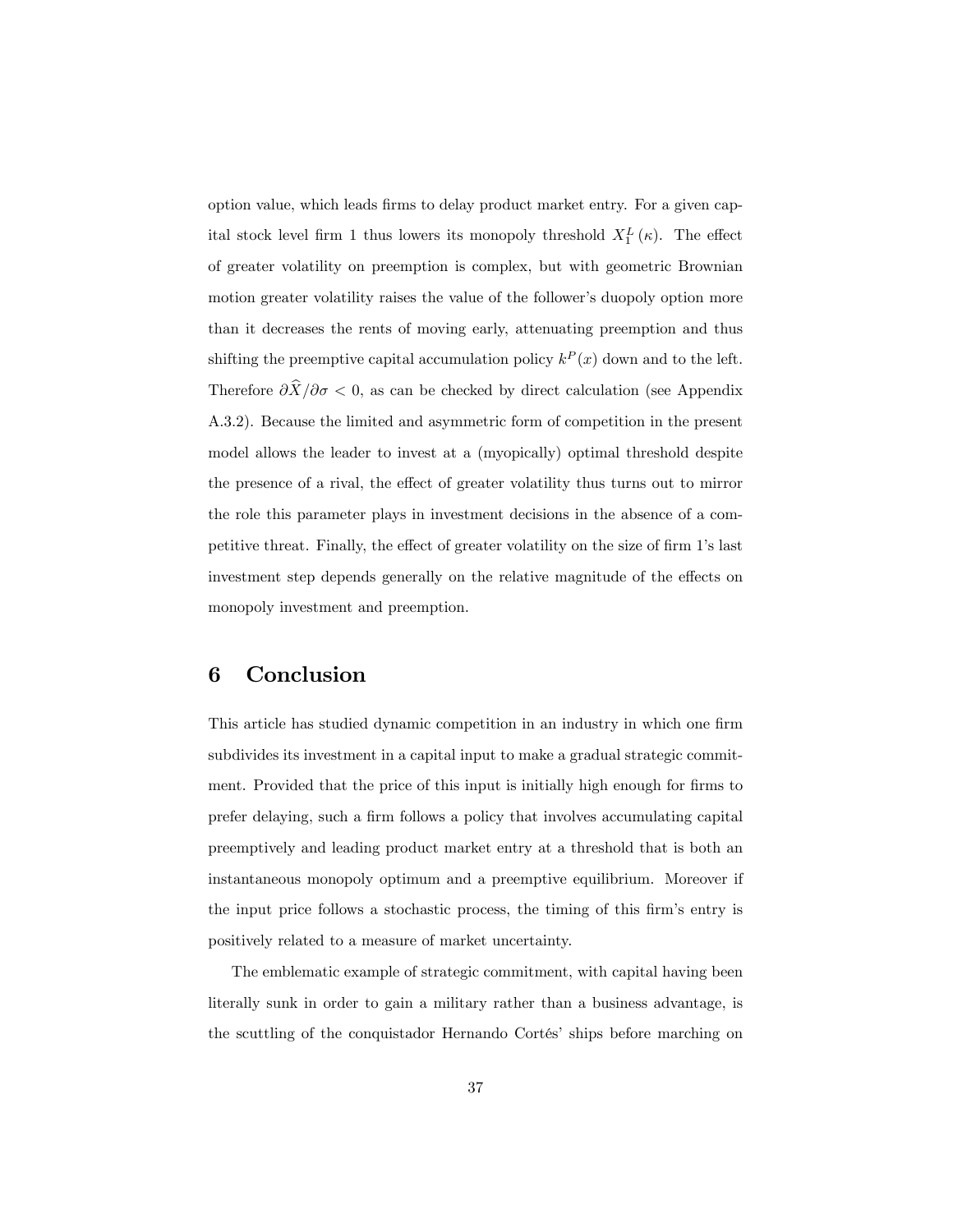the city of Mexico. Dixit and Nalebuff [5] explain that this move both signalled the Spaniards' determination to their adversaries and compelled Cortés' men to fight by physically barring them from retreat. The perspective sketched in the present article suggests that a full economic account of this historical episode should also emphasize the more incremental moves made during the first months of the conquistador's expedition.

According to Prescott [13] the destruction of the fleet occurred nearly six months after Cortés and his men first reached Mexican shores. The Spaniards had already had several exchanges with local populations and with the Aztec emperor Montezumaís emissaries over the course of the spring and early summer. They had begun to build a colony near the present day city of Veracruz, and several key new figures such as Cortés' charismatic mistress, La Malinche, now numbered among their party. Finally, a few of the men had just conspired to escape back to Cuba. Reinstated into its context, the sinking of their ships is better understood therefore as the culmination of a lengthier process during which the conquistadors learned about their surroundings and made various forms of commitments before the subsequent leap in their military engagement.

The piece of evidence that best supports viewing the destruction of the fleet as a part of a broader plan is that the Spaniards did not actually sink every single one of their ships strategically (but one to be exact), or at least not literally so. In fact, the first ship to be sunk in a game-theoretic sense was sent not to lie on the Caribbean seabed but rather across the Atlantic, for a motive complementary to the one that governed the subsequent destruction of the áeet. Upon setting off from Cuba, Cortés had defied the orders of the island's governor Velasquez, and he needed to make a provision for the continuation game that would arise in the event that the conquest of Mexico succeeded. Cortés therefore cemented his pronunciamento by sending several men away on his best vessel as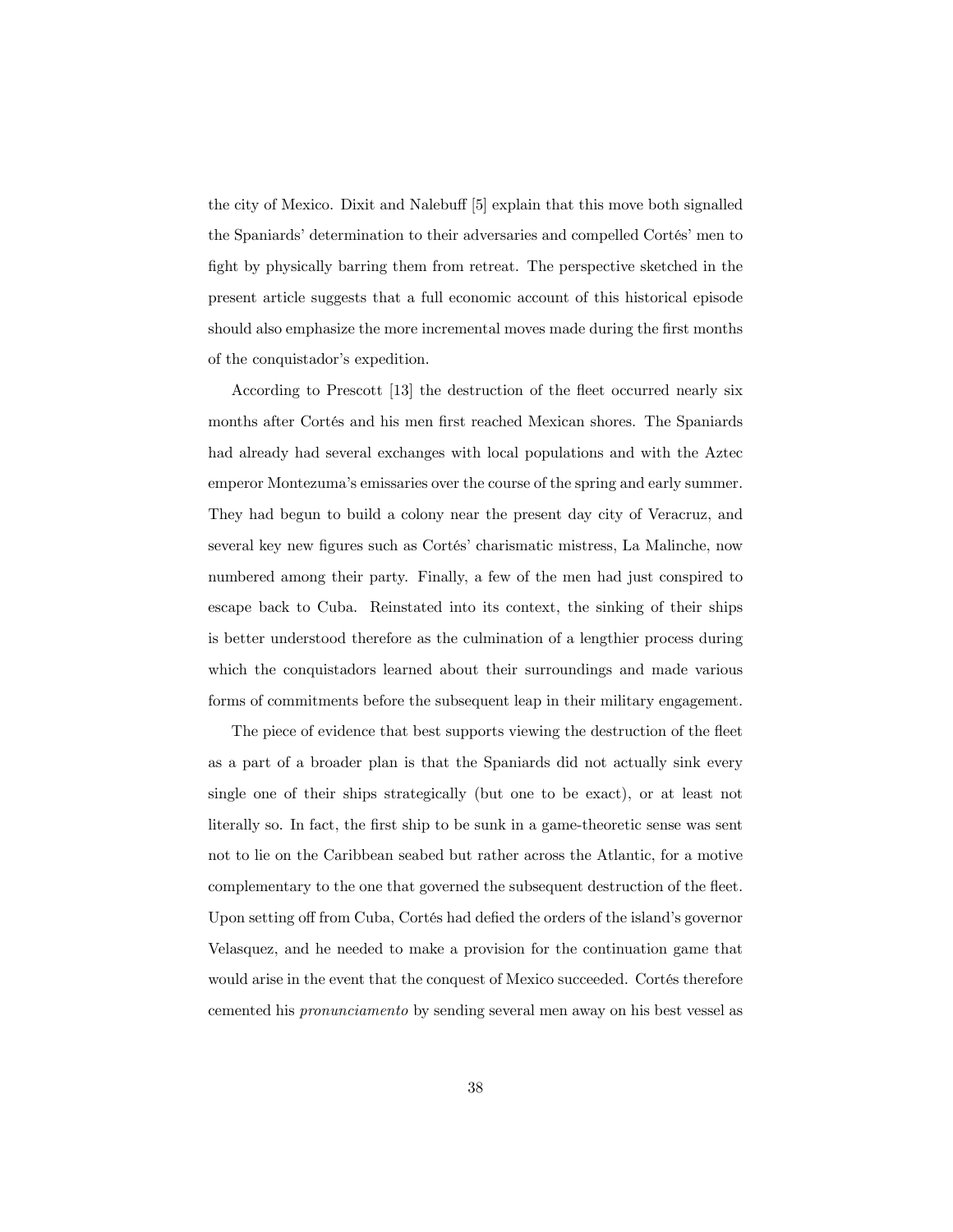emissaries bearing the expedition's accumulated treasure, to pledge allegiance directly to Spain's monarch.<sup>15</sup> It is after this, when a few of his men had nearly commandeered one of the remaining ships in order to return to Cuba, that Cortés forged and carried out the more fabled scheme to wreck the remainder of his áeet.

Interpreting this last step as a link in a chain rather than an isolated move is consistent with a view that strategic investment involves exercising a compound option (or "moving in small steps") to which this article has sought to contribute. The formal analysis then predicts that whereas higher monopoly rents accelerate capital accumulation, greater uncertainty delays the jump to completion all else equal. When interpreting Cortés' conquest through an economic lens therefore, one should understand the aforementioned incremental steps over the first months of the expedition as together playing as considerable a role, even if less striking, as the nine ships the conquistadors eventually scuttled in the optimal conduct of their highly lucrative but also most improbable undertaking.

# References

- [1] Azevedo A, Paxson D (2014). Developing real option game models, European Journal of Operational Research 237(3):909-920.
- [2] Barroso L, Dean J, Hölzle U  $(2013)$  Web search for a planet: The Google cluster architecture, IEEE Micro 23(2):22-28.

<sup>15</sup> See Prescott [13], p. 362:

ìCortÈs ... knew that all the late acts of the colony, as well as his own authority, would fall to the ground without royal sanction. He knew, too, that the interest of Velasquez, which was great at court, would, so soon as he was acquainted with his secession, be wholly employed to circumvent and crush him. He resolved to anticipate his movements, and to send a vessel to Spain, with despatches addressed to the emperor himself, announcing the nature and extent of his discoveries, and to obtain, if possible, the confirmation of his proceedings."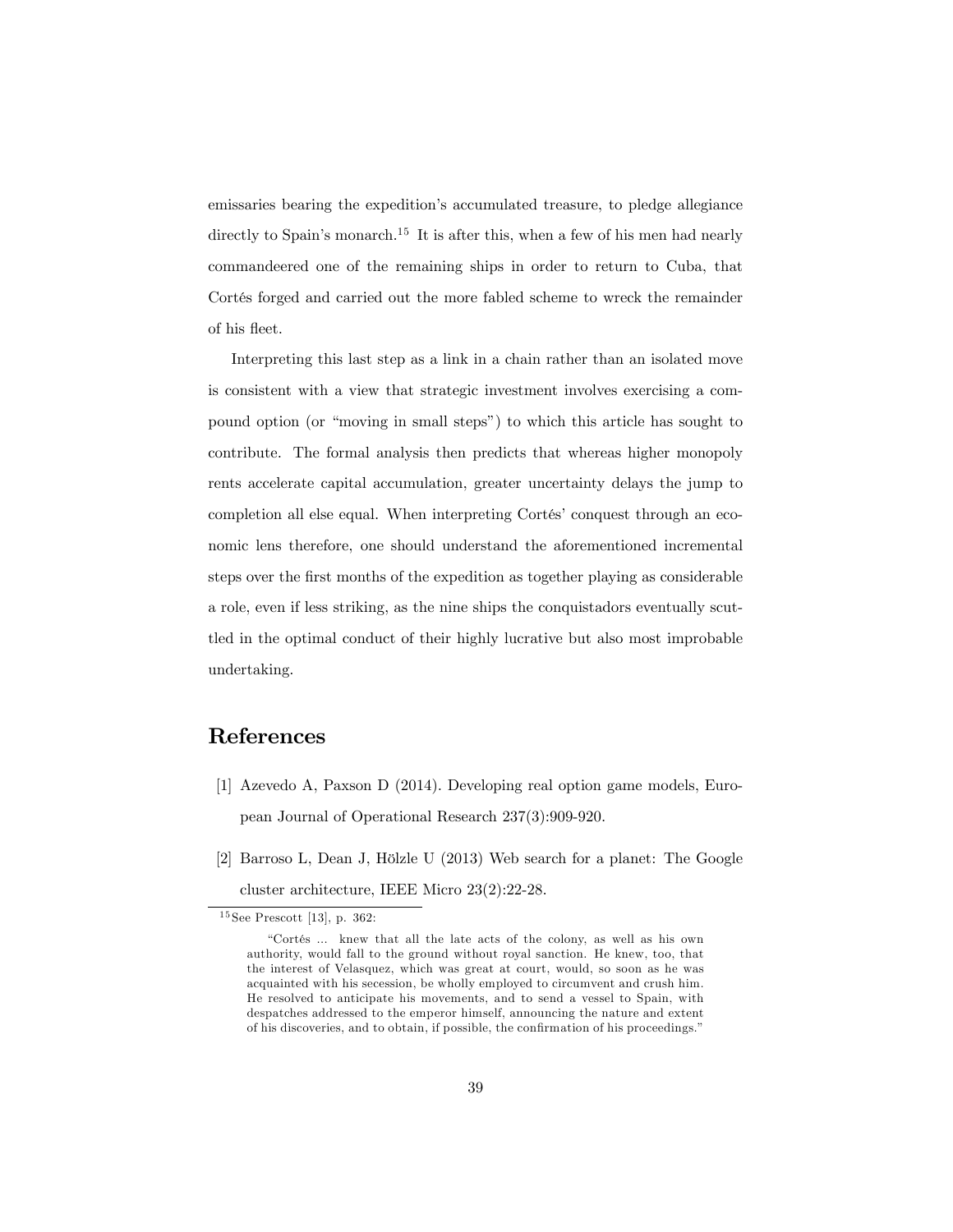- [3] Chevalier-Roignant B, Trigeorgis L (2011) Competitive Strategy: Options and Games (Cambridge: MIT Press).
- [4] Dixit A (1980) The role of investment in entry deterrence, Economic Journal 90(357):95-106.
- [5] Dixit A, Nalebuff B (1991) Thinking Strategically: The Competitive Edge in Business, Politics, and Everyday Life (New York: Norton).
- [6] Dixit A, Pindyck R (1994) Irreversible Investment under Uncertainty (Princeton: Princeton University Press).
- [7] Dutta P, Rustichini (1993) A theory of stopping time games with an application to product innovations and asset sales, Economic Theory 3(4):743- 763.
- [8] Fudenberg D, Tirole J (1985) Preemption and rent equalization in the adoption of a new technology, Review of Economic Studies 52(3):383-401.
- [9] Huisman K (2001) Technology Investment: A Game Theoretic Real Options Approach (Boston: Kluwer Academic Publishers).
- [10] Jun B, Vives X (2005) Strategic incentives in dynamic duopoly, Journal of Economic Theory 116(2):249-281.
- [11] Katz M, Shapiro C (1987) R and D rivalry with licensing or imitation, American Economic Review 77(3):402-420.
- [12] Mills D (1988) Preemptive investment timing, RAND Journal of Economics 19(1):114-122.
- [13] Prescott W (1896), The History of the Conquest of Mexico, vol. 1 (London: Gibbings and Co).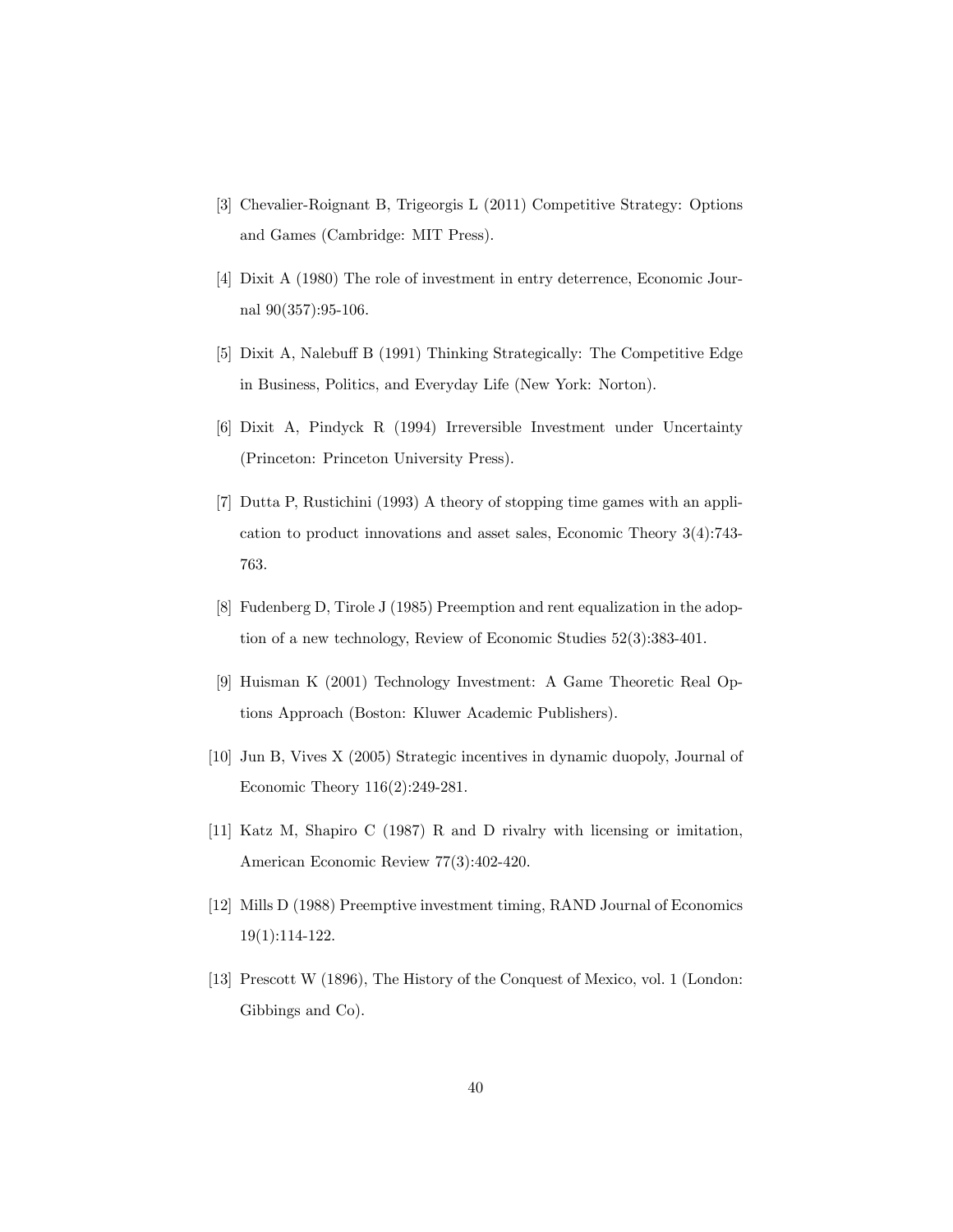- [14] Reinganum J (1981) On the diffusion of a new technology: A game-theoretic approach, Review of Economic Studies 48(3):395-405.
- [15] Smit H, Trigeorgis L (2004) Strategic Investment: Real Options and Games (Princeton: Princeton University Press).
- [16] Steg J-H (2018) Preemptive investment under uncertainty, Games and Economic Behavior 110:90-119.
- [17] Thijssen J, Huisman K, Kort P (2012) Symmetric equilibrium strategies in game theoretic real option models, Journal of Mathematical Economics 48(4):219-225.
- [18] Tirole J (1988) The Theory of Industrial Organization (Cambridge: MIT Press).

# A Appendix

# **A.1** Preemption time  $T^P(\kappa)$  and upper bound  $\overline{\kappa}$

The time  $T^P(\kappa) = \underline{t}_{\kappa}$  and the bound  $\bar{\kappa}$  are both obtained from the condition  $L_2(t, \kappa) - F(t) = 0$  which has the specific form

$$
\left(\Pi^M - X(0)e^{-\lambda t}\right)e^{-rt} - \left(\Pi^M - \Pi^D\right)\left(\frac{r}{\lambda + r}\frac{\Pi^D}{(1-\kappa)X(0)}\right)^{\frac{r}{\lambda}} - \frac{\lambda r^{\frac{r}{\lambda}}}{\left(\lambda + r\right)^{\frac{\lambda + r}{\lambda}}} \frac{\left[\Pi^D\right]^{\frac{\lambda + r}{\lambda}}}{\left[X(0)\right]^{\frac{r}{\lambda}}} = 0
$$
\n(5)

for  $t < T^F$ .  $L_2(t;\kappa) - F(t)$  is a strictly quasiconcave function of t with a maximum at  $T^L$ , which shifts downward as  $\kappa$  increases. From the analysis of the symmetric case we know  $L_2(t;0) - F(t)$  has two roots,  $T^P < T^F$ . Up to  $\overline{\kappa}$ , an increase in  $\kappa$  shifts  $L_2(t;\kappa) - F(t)$  downward, increasing the lower root  $t_{\kappa}$  and decreasing the upper root  $\bar{t}_{\kappa}$ , so that  $d\underline{t}_{\kappa}/d\kappa > 0$  whereas  $d\bar{t}_{\kappa}/d\kappa < 0$ . For  $\kappa \in (0, \overline{\kappa})$  therefore  $\underline{t}_{\kappa}$  is well-defined and lies in  $(T^P, T^L)$ . As  $\overline{\kappa}$  is the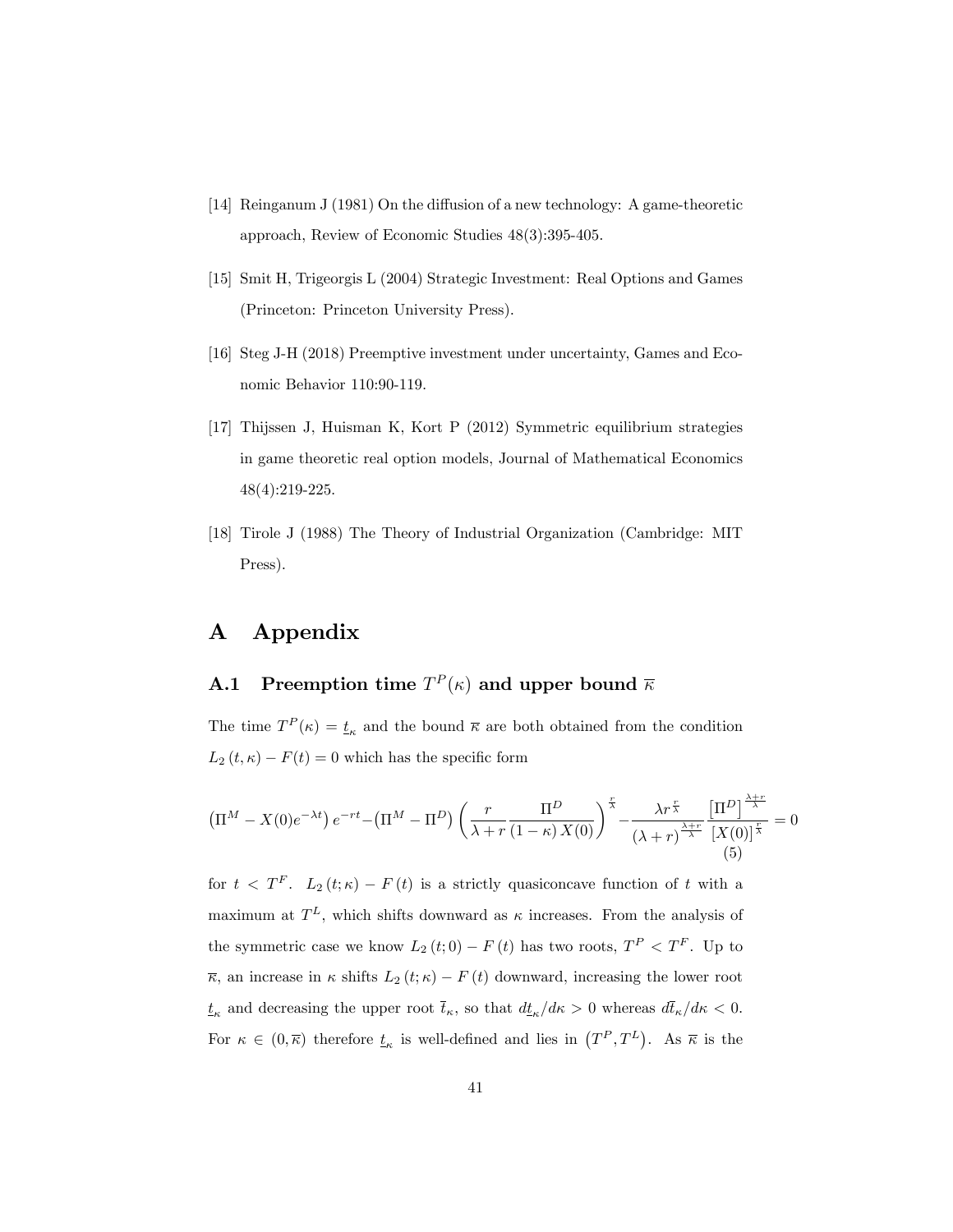capital stock for which firm 2's investment incentive vanishes at the maximizer  $T^L$ , it satisfies  $L_2(T^L; \overline{\kappa}) = F(T^L)$ . Substituting for  $t = T^L$  in (5) (note that  $e^{-\lambda T^L} = r\Pi^M/(\lambda + r) X(0)$  and  $e^{-rT^L} = (r\Pi^M/(\lambda + r) X(0))^{r/\lambda}$  and dividing by  $(r/((\lambda + r) X(0)))^{r/\lambda}$  gives

$$
\frac{\lambda}{\lambda+r} \left[ \Pi^M \right]^{\frac{\lambda+r}{\lambda}} - \left( \Pi^M - \Pi^D \right) \left( \frac{\Pi^D}{1-\overline{\kappa}} \right)^{\frac{r}{\lambda}} - \frac{\lambda}{\lambda+r} \left[ \Pi^D \right]^{\frac{\lambda+r}{\lambda}} = 0
$$

which after rearrangement yields the expression in footnote 5.

## A.2 Asymmetric preemption equilibrium

In the text, the investment game is discussed in terms of static choices of investment plans whose outcomes unfold over time and Proposition 1 gives the equilibrium outcome assuming the initial input price satisfies  $X(0) \geq \Pi^M$ . In order to develop a comprehensive view of the investment game, Proposition A1 below allows for an arbitrary initial input price. Let  $t_0 \geq 0$  therefore denote the initial time at which both firms choose when to invest absent interim rival entry by selecting planned investment times  $T_i \geq t_0, i \in \{1,2\},\$ which they revise if they observe their rival has entered. If the firms set  $T_1 = T_2 = T$  efficient tie-breaking is assumed and they obtain continuation payoffs  $S_1(T; \kappa) = L_1(T; \kappa) - \max \{L_2(T; \kappa) - F(T), 0\}$  and  $S_2(T; \kappa) = F(T)$ respectively.<sup>16</sup> The payoff functions in this game are therefore

$$
V_{1}(T_{1},T_{2}) = \begin{cases} L_{1}(T_{1}; \kappa), & T_{1} < T_{2} \\ S_{1}(T; \kappa), & T_{1} = T_{2} = T \\ F_{1}(T_{2}; \kappa), & T_{1} > T_{2} \end{cases}
$$

 $16$ An economic motivation for this simultaneous investment profile is if there is an instantaneous capacity constraint so that firm 1, which has a higher valuation as  $L_1(T; \kappa) - F_1(T; \kappa)$  $L_2(T; \kappa) - F(T)$ , would bid more for the input (see Section 4.1). Alternative approaches to simultaneous investments are discussed at the end of this section.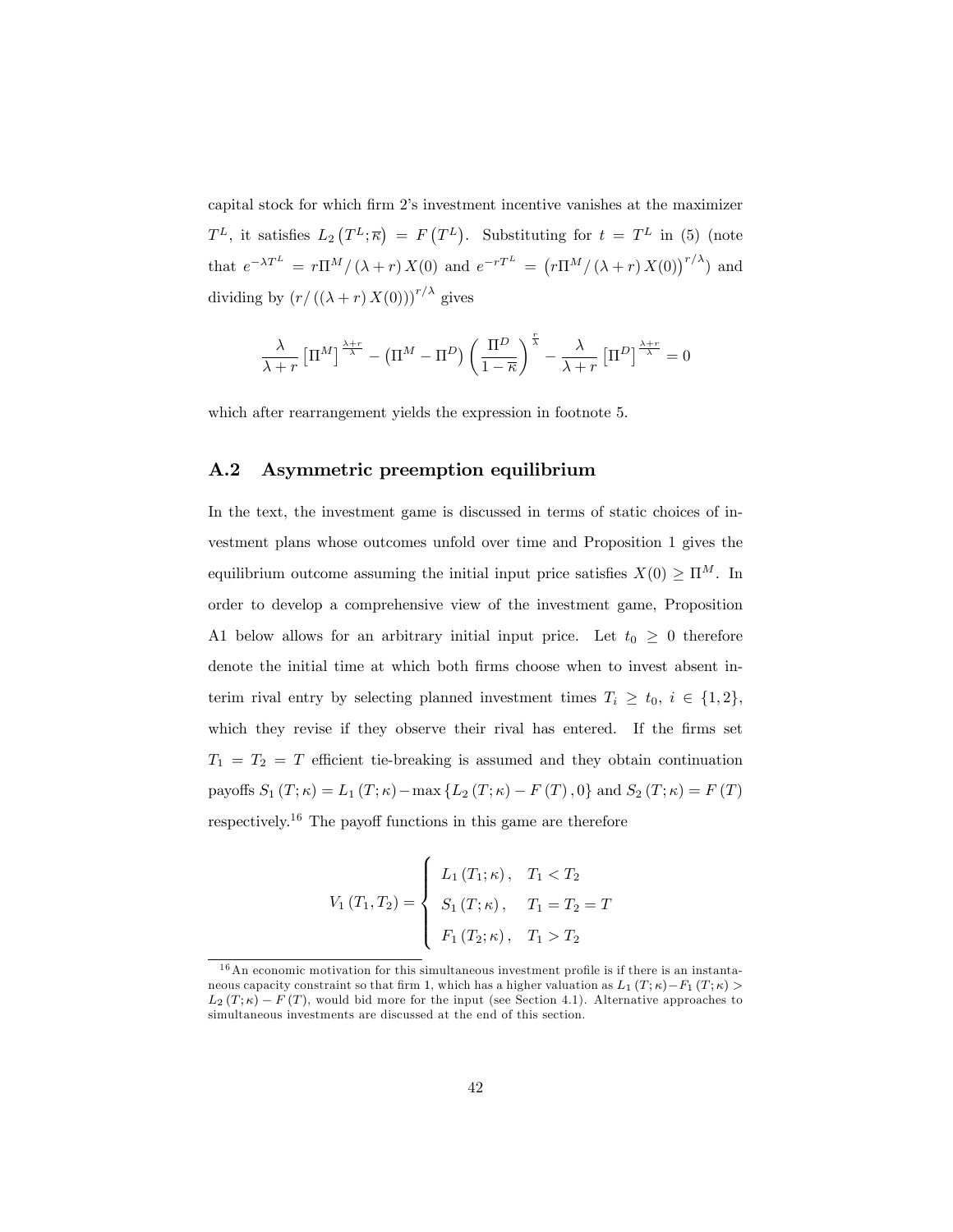and

$$
V_2(T_1, T_2) = \begin{cases} L_2(T_2; \kappa), & T_2 < T_1 \\ S_2(T; \kappa), & T_2 = T_1 = T \\ F(T_1), & T_2 > T_1. \end{cases}
$$

An equilibrium consists of a pair of planned investment times  $(\widehat{T}_1, \widehat{T}_2)$  such that  $\widehat{T}_1 \in \arg \max_{T_1 \ge t_0} V_1(T_1, \widehat{T}_2)$  and  $\widehat{T}_2 \in \arg \max_{T_2 \ge t_0} V_1(\widehat{T}_1, T_2)$ . **Proposition A1** In an equilibrium of the investment game starting at  $t_0$ ,  $\widehat{T}_1$  =  $\max\{t_0, \min\left\{T^L\left(\kappa\right), T^P\left(\kappa\right)\right\}\}\ and\ \widehat{T}_2\in \left\{\max\left\{t_0, T^P\left(\kappa\right)\right\}\right\} \ if\ \max\left\{t_0, T^P\left(\kappa\right)\right\}<\ \infty$  $T^{L}(\kappa)$  or  $\left[\max\{t_0, \min\left\{T^{L}(\kappa), T^{P}(\kappa)\right\}\}\right], \infty\right]$  otherwise.

**Proof** If  $t_0 \geq T^F$  immediate investment is weakly dominant for both firms as  $L_i(t;\kappa) = F_i(t;\kappa)$  with  $F_i(t;\kappa)$  decreasing over  $(T^F,\infty)$  for  $i \in \{1,2\}$ . Any  $(\widehat{T}_1, \widehat{T}_2) \in [t_0, \infty)^2$  satisfying min  $\{\widehat{T}_1, \widehat{T}_2\} = t_0$  is an equilibrium in this case. The remainder of the argument therefore focuses on starting times  $t_0 < T<sup>F</sup>$ . Moreover as  $L_i(t; \kappa)$  is decreasing over  $(T^F, \infty)$ , leading after  $T^F$  is dominated and both firms can be constrained to choosing times  $T_i \in [t_0, T^F]$ .

The equilibrium characterization involves three cases that depend on the level of  $\kappa$ , which determines whether the high cost firm's preemption threshold is defined and, when this threshold is defined, whether it is greater or smaller than the low cost firm's monopoly threshold.

If  $\kappa > \overline{\kappa}$ , then  $\Theta_2(\kappa) = \{T^F\}$ . As  $L_2(t;\kappa) - F(t) < 0$  for all  $t < T^F$ , leading before  $T<sup>F</sup>$  is not individually rational for firm 2. The game therefore reduces to an individual decision problem for firm 1. Its optimum is  $\hat{T}_1$  =  $\max\{t_0, T^L(\kappa)\}\$ and firm 2 indifferently chooses any  $\widehat{T}_2$  in  $\left[\widehat{T}_1, T^F\right]$ , which leaves firm 1's equilibrium profit unaffected given the tie-breaking assumption.

If  $\kappa \in [\hat{\kappa}, \overline{\kappa}]$ , then  $T^L(\kappa) \le T^P(\kappa) \le \overline{t}_{\kappa} < T^F$  (see Figure 1) so  $\Theta_2(\kappa) =$  $\left[T^{P}\left(\kappa\right),\overline{t}_{\kappa}\right]\cup\left\{T^{F}\right\}$  . If  $\kappa<\overline{\kappa}$  then the preemption range is non-empty whereas  $\kappa = \overline{\kappa}$  is the limiting case  $\Theta_2(\kappa) = \{T^L, T^F\}.$  Consider first starting times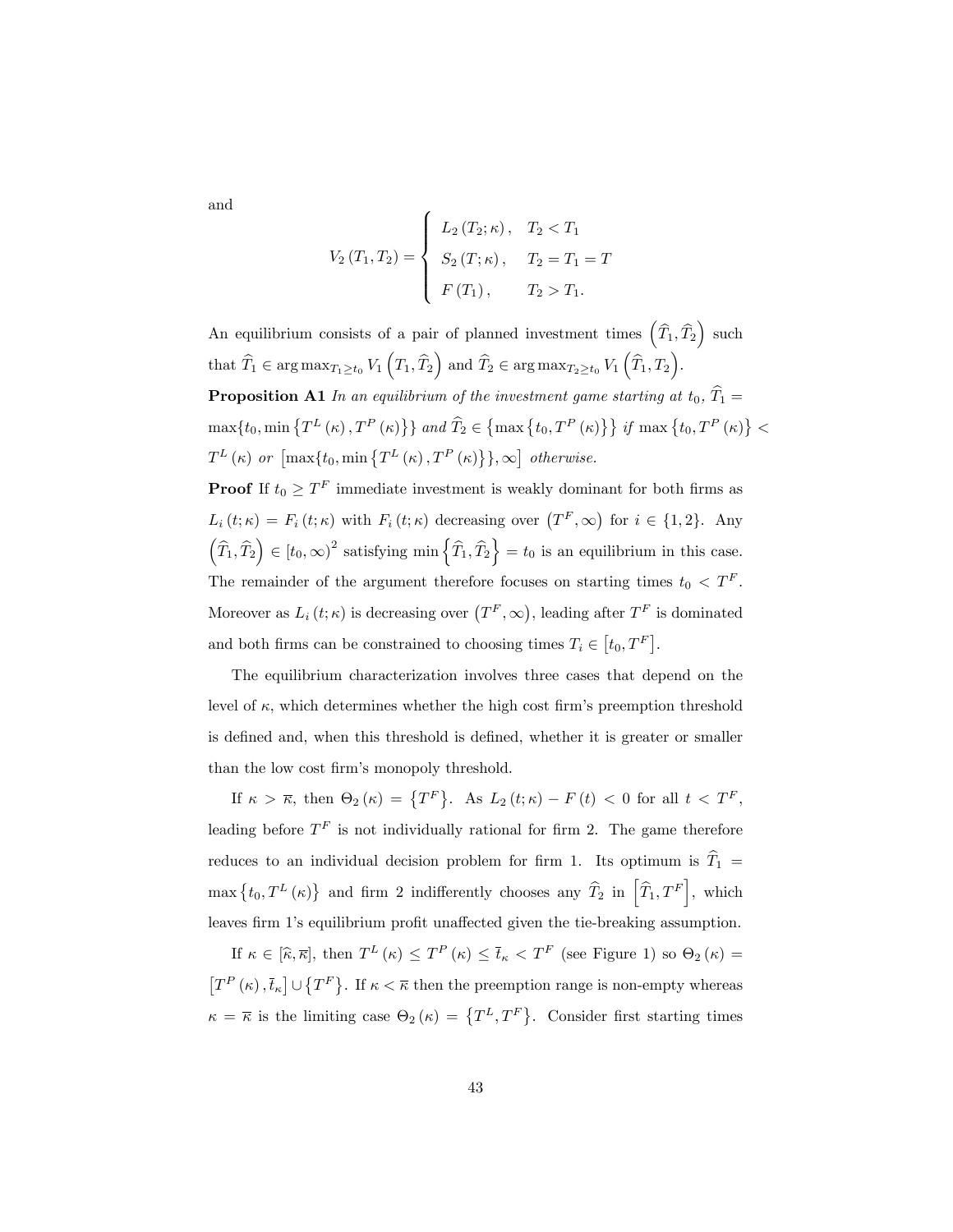$t_0 < T^P(\kappa)$ . Firm 1's myopic optimum is max  $\{t_0, T^L(\kappa)\}\$ , and as  $T^P(\kappa) \ge$  $T^{L}(\kappa)$  so that  $L_2(t;\kappa) - F(t) < 0$  for all  $t < T^{L}(\kappa)$  no individually rational choice of firm 2 can constrain firm 1. Firm 1 therefore sets its optimal time  $\widehat{T}_1 = \max \left\{ t_0, T^L (\kappa) \right\}$  whereas firm 2 indifferently chooses any in  $\widehat{T}_2 \in \left[ \widehat{T}_1, T^F \right],$ which leaves firm 1's equilibrium profit unaffected given the tie-breaking assumption. Consider next starting times  $t_0$  with  $T^P(\kappa) \le t_0 \le \bar{t}_{\kappa}$ . As  $t_0 \ge T^L(\kappa)$ ,  $L_1(t;\kappa)$  is decreasing over  $\left(t_0,T^F\right)$  and moreover  $L_1(t;\kappa) \geq S_1(t;\kappa) > F_1(t;\kappa)$ . Immediate investment is therefore strictly dominant for firm 1 so that  $\hat{T}_1 = t_0$ . Because  $S_2(t_0; \kappa) = F(t_0)$ , firm 2 is indifferent between simultaneous investment and following and hence between all  $\widehat{T}_2 \in [t_0, T^F]$ . Note that if  $t_0 \in$  $(T^{P}(\kappa), \overline{t}_{\kappa})$  (with  $\kappa < \overline{\kappa}$ ) firm 1's payoff is a correspondence whose value is either  $L_1(t_0; \kappa) - (L_2(t_0; \kappa) - F(t_0))$  (if  $\hat{T}_2 = \hat{T}_1$ ) or  $L_1(t_0; \kappa)$  (if  $\hat{T}_2 > \hat{T}_1$ ). Consider finally starting times  $t_0 > \bar{t}_{\kappa}$ . As  $L_1(t;\kappa) = S_1(t;\kappa)$  is decreasing and  $L_1(t;\kappa) > F_1(t;\kappa)$ , immediate investment is dominant for firm 1 which sets  $\widehat{T}_1 = t_0$  whereas firm 2 indifferently chooses any in  $\widehat{T}_2 \in \left[ \widehat{T}_1, T^F \right]$ , which leaves firm 1's equilibrium profit unaffected given the tie-breaking rule. To summarize therefore, in this case  $\widehat{T}_1 = \max \{ t_0, T^L(\kappa) \}$  and  $\widehat{T}_2 \in \left[ \max \{ t_0, T^L(\kappa) \}, T^F \right]$ .

If  $\kappa \in (0, \hat{\kappa})$  then  $T^P(\kappa) < T^L(\kappa) < \bar{t}_{\kappa}$  (see Figure 1) so  $\Theta_2(\kappa) = [T^P(\kappa), \bar{t}_{\kappa}] \cup$  $\{T^F\}$  and the preemption range is non-empty. Consider first starting times  $t_0 < T^L(\kappa)$ . If moreover  $t_0 < T^P(\kappa)$ , individual rationality rules out any choice  $T_2 \in [t_0, T^P(\kappa))$  by firm 2. This implies that  $T_1 \ge T^P(\kappa)$ , as  $L_1(t;\kappa)$  is increasing over  $[t_0, T^L(\kappa)]$  and  $S_1(T_2; \kappa) = L_1(T_2; \kappa)$  if  $T_2 = T^P(\kappa)$ . For given  $t_0 < T^L(\kappa)$  therefore, an equilibrium must satisfy  $\widehat{T}_1, \widehat{T}_2 \ge \max\left\{t_0, T^P(\kappa)\right\}$ . Moreover  $T_j > T_i \ge \max\{t_0, T^P(\kappa)\}, i, j \in \{1, 2\}, i \ne j$  cannot constitute an equilibrium. If  $T_i = \max\{t_0, T^P(\kappa)\}\)$  then firm i finds if profitable to delay by choosing some  $T'_i$  with  $\max\{t_0, T^P(\kappa)\} < T'_i < T_j$ , whereas if  $T_i$  > max { $t_0, T^P(\kappa)$ } then as leader payoffs are continuous with  $L_1(t;\kappa)$  –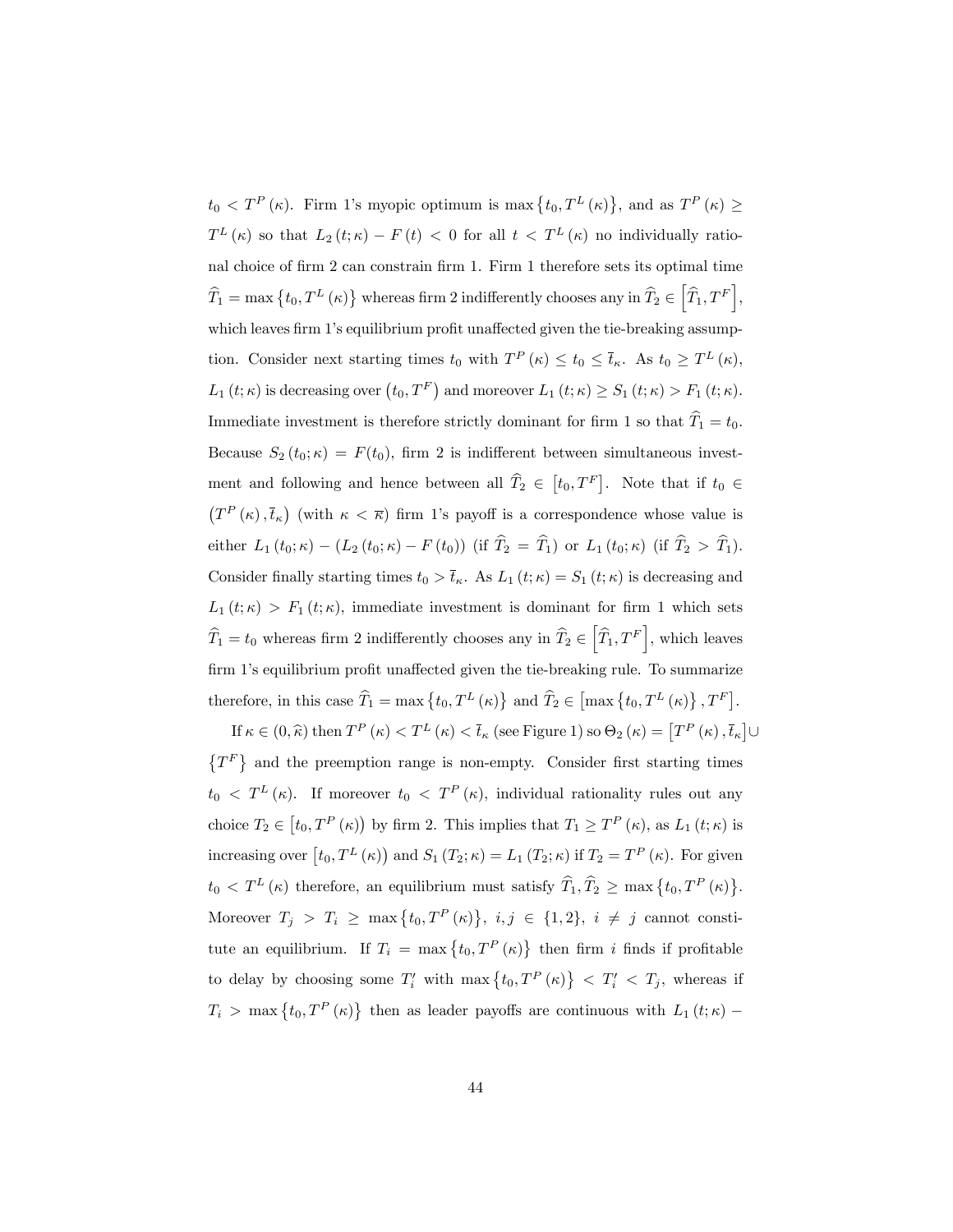$F_1(t;\kappa)$ ,  $L_2(t;\kappa) - F(t) > 0$ , all  $t \in \{\max\{t_0, T^P(\kappa)\}, T_i\}$ , preemption by firm j is profitable and it chooses some  $T'_j$  with  $\max\{t_0, T^P(\kappa)\} < T'_j$  $T_i$ .  $T_1 = T_2 > \max\{t_0, T^P(\kappa)\}\)$  cannot constitute an equilibrium, as firms similarly have an incentive to set any  $T_i$  with max  $\{t_0, T^P(\kappa)\} < T_i < T_j$ . Only  $\hat{T}_1 = \hat{T}_2 = \max\{t_0, T^P(\kappa)\}\)$  remains as a candidate equilibrium.  $\hat{T}_i$  is a (possibly weak) best response to  $\hat{T}_j = \max\{t_0, T^P(\kappa)\}\$ as  $L_i(t;\kappa)$  is increasing over  $(t_0, \hat{T}_j)$  (if  $t_0 < T^P(\kappa)$ ) and either  $S_1(\hat{T}_2; \kappa) > F_1(t; \kappa)$ , all  $t > \hat{T}_2$  (firm 1), or  $S_2(\hat{T}_1; \kappa) = F(t)$ , all  $t > \hat{T}_1$  (firm 2). Note that by the tie-breaking rule the equilibrium payoffs are  $L_1\left(\max\left\{t_0,T^P\left(\kappa\right)\right\};\kappa\right)$  –  $\left[L_{2}\left(\max\left\{t_{0},T^{P}\left(\kappa\right)\right\};\kappa\right)-F\left(\max\left\{t_{0},T^{P}\left(\kappa\right)\right\}\right)\right]$  for firm 1 and  $F(t_{0})$  for firm 2. Consider next  $t_0 \geq T^L(\kappa)$ . A similar argument to the previous case establishes that firm 1 invests immediately whereas firm 2 is indifferent between simultaneous investment and following. To summarize therefore, in this case  $\widehat{T}_1 = \max \left\{ t_0, T^P \left( \kappa \right) \right\}$  and  $\widehat{T}_2 \in \left\{ \max \left\{ t_0, T^P \left( \kappa \right) \right\} \right\}$  if  $t_0 < T^L(\kappa)$  or  $\left[ t_0, T^F \right]$ otherwise.  $\square$ 

For any  $\kappa$  and any  $t_0$ , firm 1 leads in equilibrium either directly because it chooses  $\widehat{T}_1 < \widehat{T}_2$  or due to efficient rationing. Firm 2 invariably obtains a follower payoff  $\hat{V}_2(t_0) = F(t_0)$ , but when the game starts in the interior of the preemption range firm 1's payoff is a correspondence whose value is the sum of its follower payoff and either a differential rent or the full positional rent depending upon whether firm 2 invests simultaneously or as a follower:

$$
\widehat{V}_{1}(t_{0}) = \begin{cases}\nL_{1} \left( \max \left\{ t_{0}, T^{P} \left( \kappa \right) \right\} ; \kappa \right) - \left[ L_{2} \left( \max \left\{ t_{0}, T^{P} \left( \kappa \right) \right\} ; \kappa \right) - F(t_{0}) \right], & t_{0} < T^{L} \left( \kappa \right) \\
L_{1} \left( t_{0}; \kappa \right) - \mathbf{1}_{\widehat{T}_{1} = \widehat{T}_{2}} \left[ L_{2} \left( t_{0}; \kappa \right) - F(t_{0}) \right], & T^{L} \left( \kappa \right) \leq t_{0} \leq \overline{t}_{\kappa} \quad (\text{if } \kappa < \widehat{\kappa}), \\
L_{1} \left( t_{0}; \kappa \right), & t_{0} > \overline{t}_{\kappa}\n\end{cases}
$$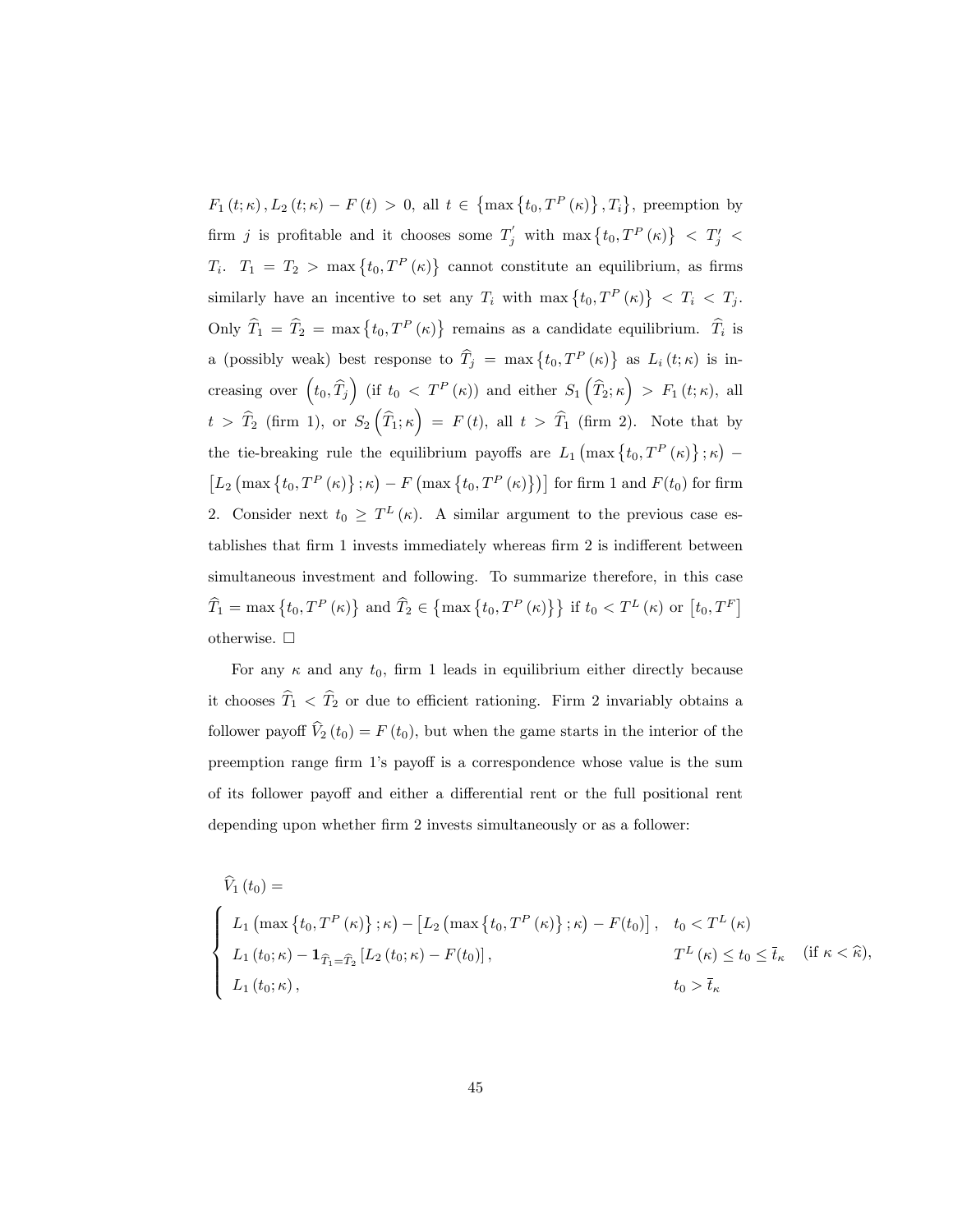$$
\begin{cases}\nL_1\left(\max\left\{t_0, T^L\left(\kappa\right)\right\}; \kappa\right), & t_0 < T^P\left(\kappa\right) \\
L_1\left(t_0; \kappa\right) - \mathbf{1}_{\widehat{T}_1 = \widehat{T}_2}\left[L_2\left(t_0; \kappa\right) - F(t_0)\right], & T^P\left(\kappa\right) \le t_0 \le \overline{t}_{\kappa} \quad (\text{if } \widehat{\kappa} \le \kappa \le \overline{\kappa}), \\
L_1\left(t_0; \kappa\right), & t_0 > \overline{t}_{\kappa}\n\end{cases}
$$

or

or

$$
L_1 \left( \max \left\{ t_0, T^L \left( \kappa \right) \right\}; \kappa \right) \text{ (if } \kappa > \overline{\kappa} \text{).}
$$

In order to have a full dynamic view of the game, consider what would happen if firms decided at any point in time to either wait or invest. In this perspective any  $t'_0 > t_0$  defines a subgame starting at  $t'_0$  of the investment game which is reached if no firm invests in the interval  $[t_0, t'_0)$ . The equilibrium timing choices in Proposition 1A can thus be associated with closed-loop strategies which prescribe the actions  $\{wait\}$  if  $t'_0 < T_i$  and  $\{invest\}$  otherwise,  $i \in \{1, 2\}$ . Almost all of the firm 2 timing choices given in Proposition 1A are suboptimal if some  $t'_0 \in (T^P(\kappa), \overline{t}_\kappa)$  is reached and firm 1 does not invest, whereas only  $\widehat{T}_2 = \{\max\{t_0, T^P(\kappa)\}\}\$  (if  $\kappa \leq \overline{\kappa}$  and  $t_0 \leq \overline{t}_{\kappa}$ ) or  $\{\max t_0, T^F\}$  (otherwise) remains, and can accordingly be viewed as a perfect equilibrium.

The main novelty is the simultaneous move profile  $(S_1(T; \kappa), S_2(T; \kappa)),$ which is discussed in more detail in Section 4.1. Simultaneous moves raise well-known and somewhat technical issues in preemption games. A common alternative tie-breaking assumption in the literature is to posit that roles are determined by a coin toss so that  $S_i = 0.5L_i + 0.5F_i, i \in \{1,2\}$ . If the continuous time game is understood to be the limit of a series of discrete time games over a grid that becomes arbitrarily fine and provided that  $t_0 < T<sup>P</sup>(\kappa)$ , the same equilibrium outcome as described above results as firm 1 prefers to lead just before  $T^{P}(\kappa)$  rather than to invest simultaneously right after  $T^{P}(\kappa)$ is reached. Fudenberg and Tirole [8] have a different approach which does not

46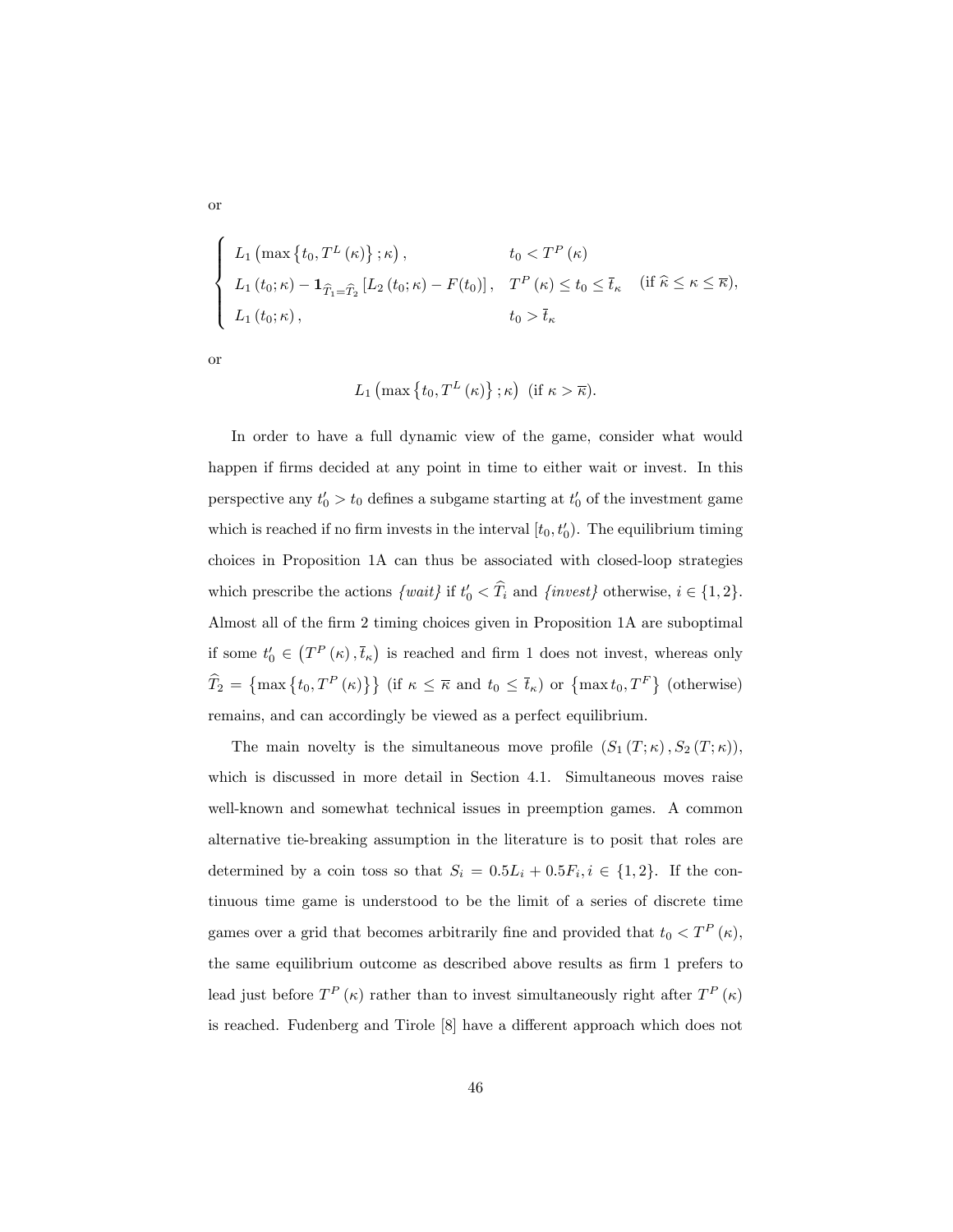impose an instantaneous capacity constraint but instead augments the strategy space to allow the continuous time approximation to represent mixed strategy discrete time equilibria. Multiple equilibria arise if  $t_0 \in [T^P(\kappa), \overline{t}_\kappa]$  including a mixed strategy equilibrium involving rent dissipation. Fudenberg and Tirole also identify a simultaneous investment equilibrium in their model, but as here  $M_2(t) = F(t)$  over  $(T^F, \infty)$  is decreasing,  $M_2(t)$  is maximized at  $T^F$  in the present model so the equilibrium that they identify cannot arise.

## A.3 Stochastic case

Fudenberg and Tirole [8]ís analysis extends to the investment under uncertainty framework described by Dixit and Pindyck [6]. This supplemental section gives the main steps involved in defining continuation payoffs, the loci  $X_1^L(\kappa)$  and  $k^P(x)$ , and obtaining the comparative static  $\partial k^P(\hat{X})/\partial \sigma$  discussed in the text.

#### A.3.1 Continuation payoffs

For a given level of the current price  $X(t) = x$  of the capital good, let  $V^F(x)$ denote the value of an option on the stationary duopoly profit stream with capitalized value  $\Pi^D$ . In the continuation region, this option value satisfies

$$
rV^F(x) dt = EdV^F(x).
$$

Developing the right hand side using Itô's lemma and taking the expectation yields

$$
\frac{\sigma^2}{2}x^2 \left[ V^F(x) \right]'' + \mu x \left[ V^F(x) \right]' - rV^F(x) = 0
$$

after rearranging. The boundary conditions are  $\lim_{x\to\infty} V^F(x) = 0$  and  $V^F(X^F) =$  $\Pi^D - X^F$ , and the smooth pasting condition is  $[V^F]'(X^F) = -1$ . For  $\sigma > 0$  the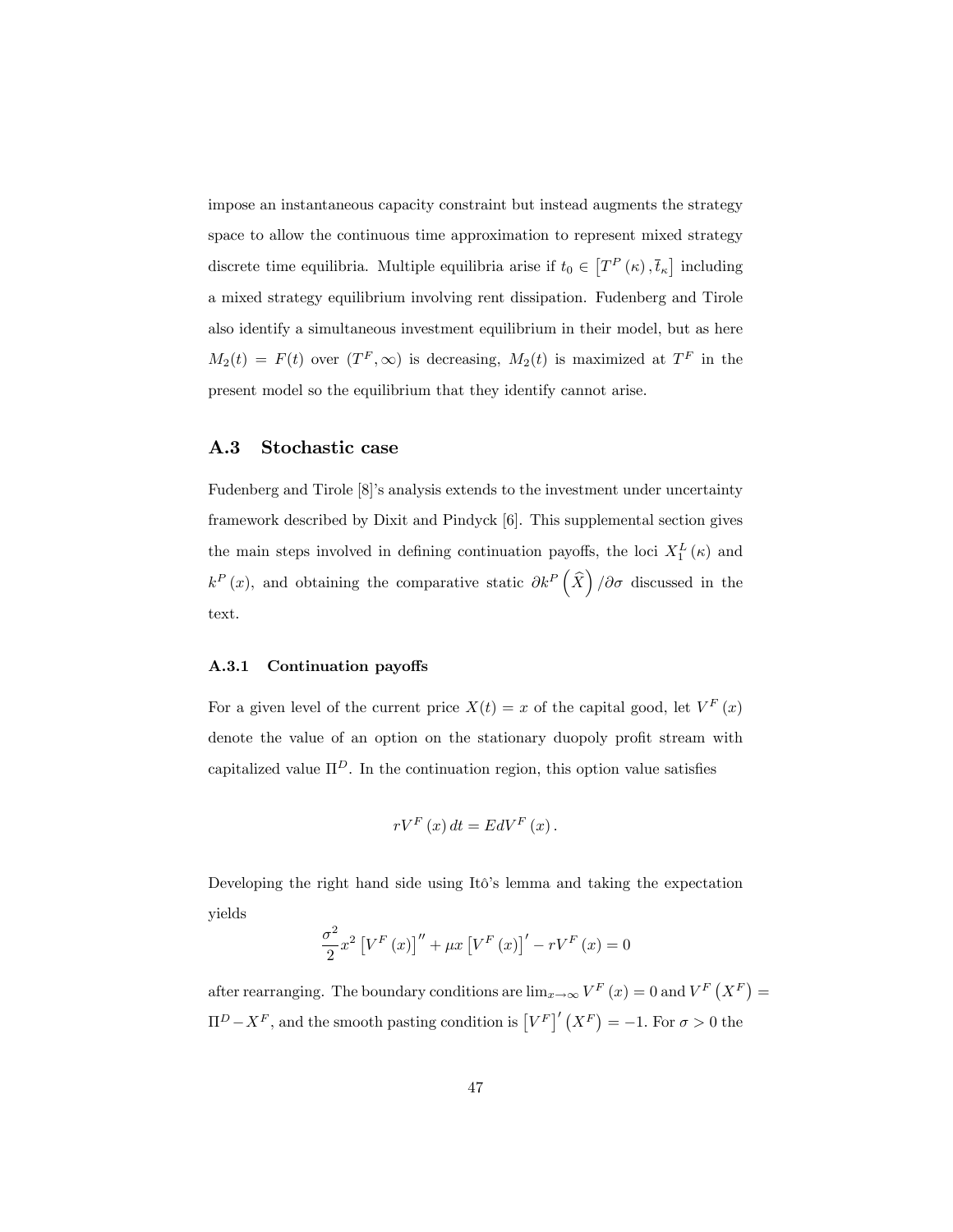fundamental quadratic  $(\sigma^2/2)b(b-1)+b\mu-r=0$  has two distinct roots of which only the negative root  $b' = -((\mu/\sigma^2) - (1/2))$  –  $\sqrt{((1/2) - (\mu/\sigma^2))^2 + (2r/\sigma^2)}$ is consistent with the first boundary condition. The option value is therefore of the form  $V^F(x) = Ax^{b'}$ . Setting  $\gamma = -b'$ , the option's exercise threshold is  $X^F = (\gamma/(\gamma+1)) \Pi^D$ , the multiplicative constant is  $A = [X^F]^{\gamma+1}/\gamma$  and

$$
V^{F}(x) = \begin{cases} \Pi^{D} - x, & x \leq X^{F} \\ Ax^{\gamma}, & x > X^{F}. \end{cases}
$$

The value in initial currency units of obtaining the follower option at the stochastic time  $\tau(X) = \inf \{ t \geq 0 | X(t) \leq X \}$  at which the input price first hits a threshold  $X \leq x$  is therefore

$$
F(X) = E_x \left[ V^F(X) e^{-r\tau(X)} \right] = V^F(X) \left( \frac{X}{x} \right)^{\gamma}.
$$

The leader payoffs are

$$
L_1(X; \overline{K}_1) = E_x \left[ \int_{\tau(X)}^{\tau(\min\{X, X^F\})} \pi^M e^{-rs} ds + \int_{\tau(\min\{X, X^F\})}^{\infty} \pi^D e^{-rs} ds - (1 - \overline{K}_1) X(\tau(X)) e^{-r\tau(X)} \right]
$$
  
=  $(\Pi^M - (1 - \overline{K}_1) X) \left(\frac{X}{x}\right)^{\gamma} - (\Pi^M - \Pi^D) \left(\frac{\min\{X, X^F\}}{x}\right)^{\gamma}$ 

for firm 1 and

$$
L_2(X;\overline{K}_1) = E_x \left[ \int_{\tau(X)}^{\tau(\min\{X, X_1^F(\overline{K}_1)\})} \pi^M e^{-rs} ds + \int_{\tau(\min\{X, X_1^F(\overline{K}_1)\})}^{\infty} \pi^D e^{-rs} ds - X(\tau(X)) e^{-r\tau(X)} \right]
$$
  
=  $(\Pi^M - X) \left(\frac{X}{x}\right)^{\beta} - (\Pi^M - \Pi^D) \left(\frac{\min\{X, X_1^F(\overline{K}_1)\}}{x}\right)^{\beta}$ 

for firm 2, where  $X_1^F(\overline{K}_1) = (\gamma/(\gamma+1))(\Pi^D/(1-\overline{K}_1))$  denotes firm 1's duopoly investment threshold. Maximization of the strictly quasiconcave func-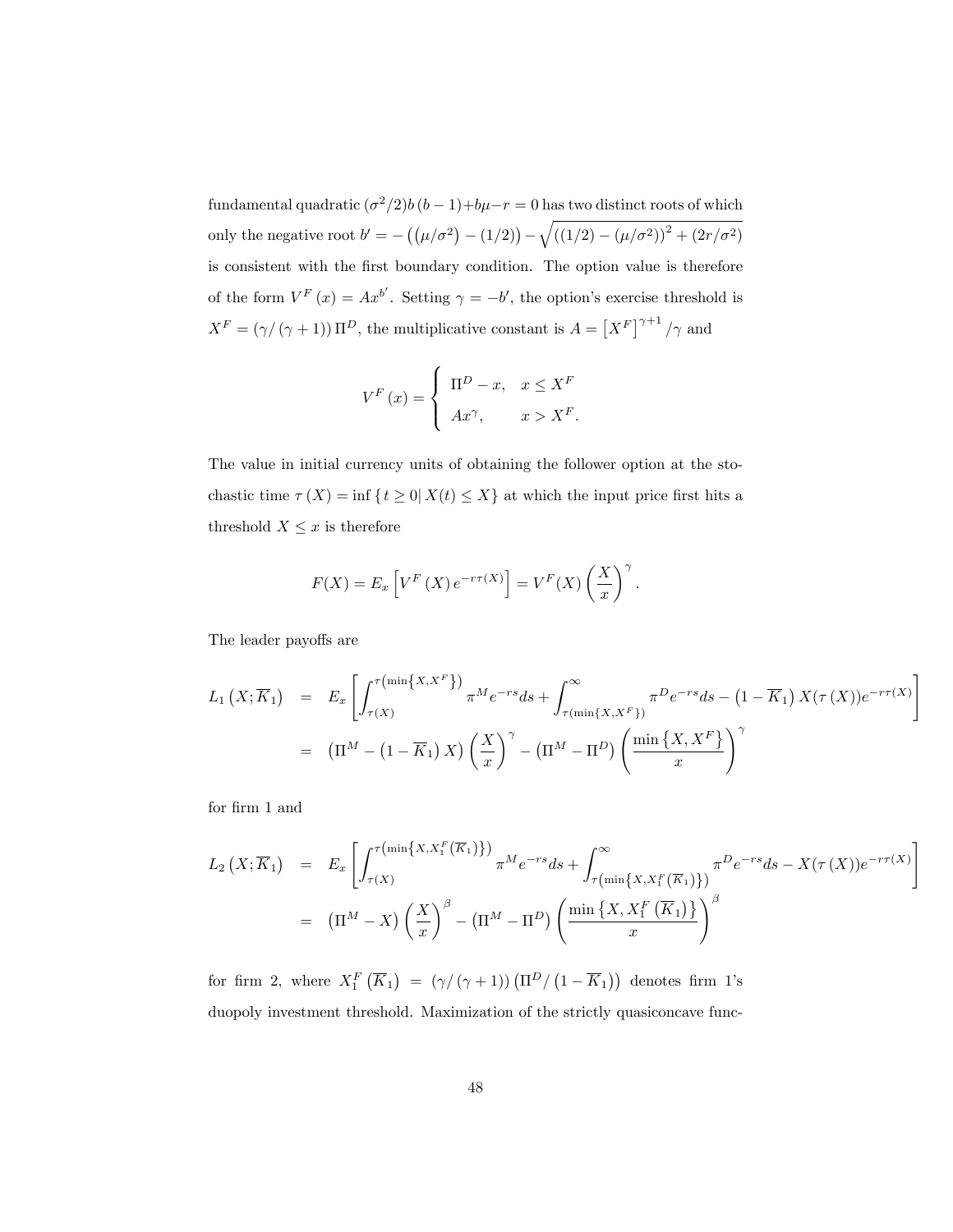tion  $L_1(X; \overline{K}_1)$  with respect to X results in the monopoly threshold  $X_1^L(\overline{K}_1)$ given in the text.

#### A.3.2 Preemptive capital accumulation policy

Firm 2's preemption threshold  $X^P(\kappa)$  is the upper root of the condition  $L_2(X;\kappa) =$  $F(X^F)$ ,  $X \in (X^F, x)$ , which is well-defined provided that  $\kappa$  does not exceed the upper bound  $\overline{\kappa}_X$  derived below. After normalization by  $x^{-\gamma}$  this condition is

$$
\left(\Pi^M - X\right)X^{\gamma} - \left(\Pi^M - \Pi^D\right)\left(\frac{\gamma}{\gamma + 1}\frac{\Pi^D}{1 - \kappa}\right)^{\gamma} - \frac{\gamma^{\gamma}\left[\Pi^D\right]^{\gamma + 1}}{\left(\gamma + 1\right)^{\gamma + 1}} = 0.
$$

Similarly to Appendix A.1, setting  $X = X^L = (\gamma/(\gamma + 1)) \Pi^M$  yields the upper bound beyond firm 2's preemption range vanishes,

$$
\overline{\kappa}_X = 1 - \left(\frac{\frac{\Pi^M}{\Pi^D} - 1}{\left(\frac{\Pi^M}{\Pi^D}\right)^{\gamma+1} - \frac{1}{\gamma+1}}\right)^{\frac{1}{\gamma}}.
$$

For  $\kappa \in (0, \overline{\kappa}_X)$ , the upper root  $X^P(\kappa) \in (X^L, X^P)$  is well-defined and rearranging yields the expression of  $k^P(x)$  given in the text.

## A.3.3 Equilibrium and sensitivity analysis

In  $(X, K_1)$ -space, the locus  $X_1^L(\overline{K}_1) = (\gamma/(\gamma+1))(\Pi^M/(1-\overline{K}_1))$  is an increasing and convex function of  $\overline{K}_1 \in [0,1)$ , with  $X_1^L(0) = X^L$  and  $\lim_{\overline{K}_1 \to 1} X_1^L(\overline{K}_1) =$  $\infty$ . The locus  $k^P(X)$  is decreasing for  $X \in (X^L, X^P)$  with  $k^P(X^L) = \overline{\kappa}_X$  and  $k^P(X^P) = 0$ . There is therefore a unique intersection of the two loci, which is  $\left( \widehat{X}, k^P(\widehat{X}) \right)$ . As  $\partial X_1^L/\partial \gamma = X_1^L/(\gamma (\gamma + 1)) > 0$  and  $\partial \gamma/\partial \sigma < 0$ , greater volatility shifts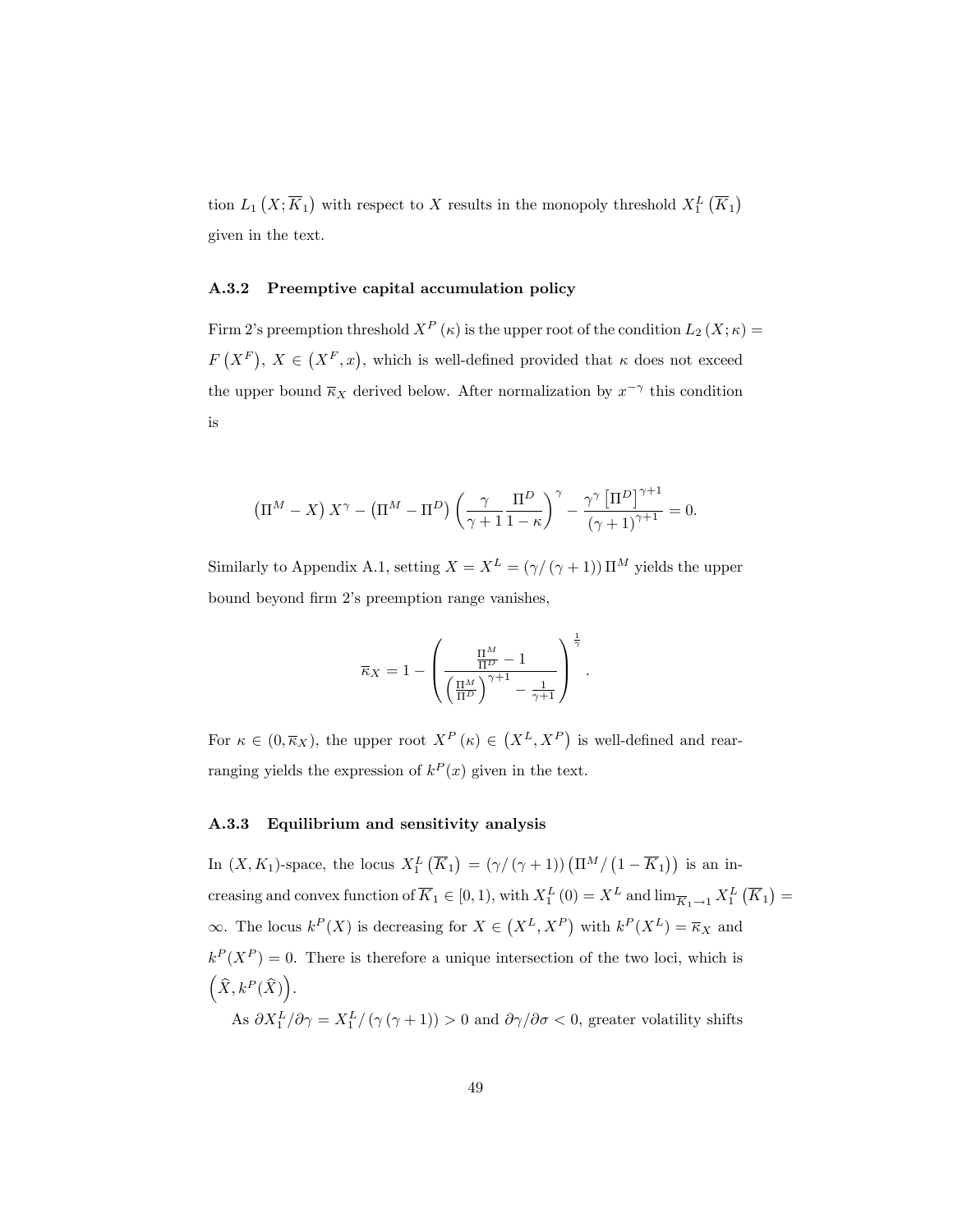$X_1^L(\overline{K}_1)$  leftward. The effect of greater volatility on  $k^P(x)$  is more complex, but for geometric Brownian motion a standard result is that  $\partial X^P(\kappa)/\partial \gamma > 0$ (Huisman [9]) so an increase in volatility shifts  $k^P(x)$  down and to the left.

To study the sensitivity of  $\hat{X}$ , substitute for  $1 - k^P(\hat{X})$  in the equilibrium condition and raise to the power  $\gamma$  to get

$$
\widehat{X}^{\gamma} = \frac{\left(\frac{\Pi^M}{\Pi^D} - \frac{\widehat{X}}{\Pi^D}\right) \left(\frac{\widehat{X}}{\Pi^D}\right)^{\gamma} - \frac{\gamma^{\gamma}}{(\gamma + 1)^{\gamma + 1}}}{\frac{\Pi^M}{\Pi^D} - 1} \left[\Pi^M\right]^{\gamma}.
$$

Define  $\widehat{x} = \widehat{X}/\Pi^D$  and  $m = \Pi^M/\Pi^D$  to express this condition more compactly. Rearranging yields an implicit definition of  $\hat{x}$ ,

$$
m^{\beta} \widehat{x}^{\beta+1} - \left(m^{\beta+1}-m+1\right) \widehat{x}^{\beta} + \frac{m^{\beta} \beta^{\beta}}{\left(\beta+1\right)^{\beta+1}} = 0.
$$

Letting  $\Gamma(\hat{x}, \gamma)$  denote the left-hand side,  $d\hat{x}/d\gamma = -(\partial \Gamma/\partial \gamma) / (\partial \Gamma/\partial \hat{x})$ . First,

$$
\frac{\partial \Gamma}{\partial \hat{x}} = ((\gamma + 1) m^{\gamma} \hat{x} - \gamma (m^{\gamma + 1} - m + 1)) \hat{x}^{\gamma - 1}.
$$

As  $\hat{X} \ge X^L$ ,  $\hat{x} \ge (\gamma/(\gamma+1)) m$  and hence  $(\gamma+1) m^{\gamma} \hat{x} \ge \gamma m^{\gamma+1}$  so  $\partial \Gamma / \partial \hat{x} \ge$  $\gamma(m-1)\hat{x}^{\gamma-1} > 0.$  Next,

$$
\frac{\partial \Gamma}{\partial \gamma} = m^{\gamma} \hat{x}^{\gamma+1} \ln(m\hat{x}) - m^{\gamma+1} \hat{x}^{\gamma} \ln m - (m^{\gamma+1} - m + 1) \hat{x}^{\gamma} \ln \hat{x} + \frac{m^{\gamma} \gamma^{\gamma}}{(\gamma+1)^{\gamma+1}} \ln \left(\frac{m\gamma}{\gamma+1}\right).
$$

As  $m^{\gamma}\gamma^{\gamma}/(\gamma+1)^{\gamma+1} = (m^{\gamma+1}-m+1)\,\widehat{x}^{\gamma} - m^{\gamma}\widehat{x}^{\gamma+1}$  by definition,

$$
\frac{\partial \Gamma}{\partial \gamma} = m^{\gamma} \widehat{x}^{\gamma+1} \ln \left( \frac{(\gamma+1)\widehat{x}}{\gamma} \right) - m^{\gamma+1} \widehat{x}^{\gamma} \ln m + (m^{\gamma+1} - m + 1) \widehat{x}^{\gamma} \ln \left( \frac{\gamma m}{(\gamma+1)\widehat{x}} \right).
$$

Because  $\widehat{x} > \gamma/\left(\gamma + 1\right)$  the first summand is positive whereas the other terms